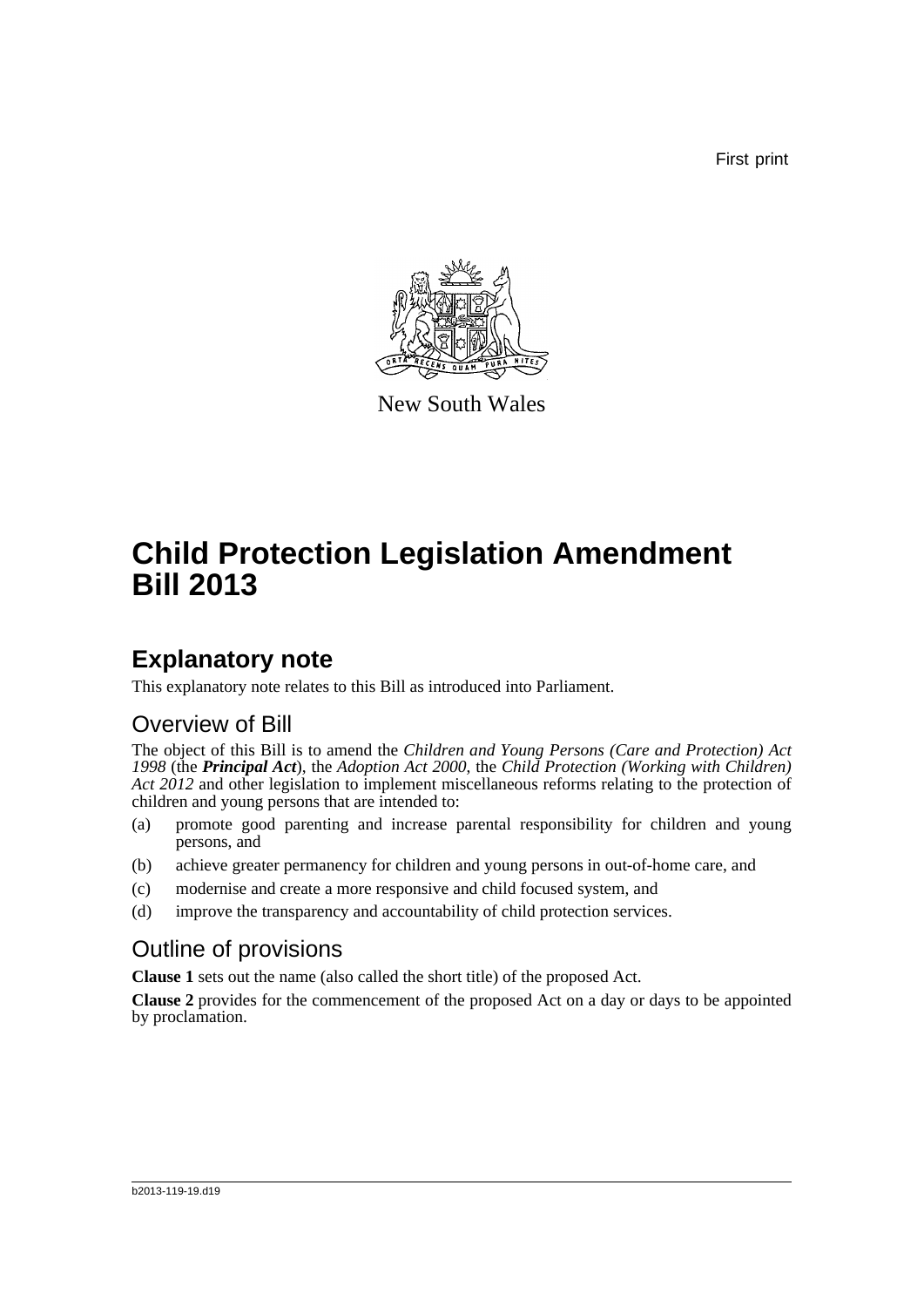## **Schedule 1 Amendment of Children and Young Persons (Care and Protection) Act 1998 No 157**

#### **Promotion of good parenting and increase of parental responsibility for children and young persons**

### **Parent responsibility contracts**

**Schedule 1 [13]–[28]** make a number of amendments to the Principal Act to expand the use, and increase the effectiveness, of parent responsibility contracts. The amendments:

- (a) amend sections 38A, 38B and 38E of the Principal Act to enable the Director-General of the Department of Family and Community Services (the *Director-General*) to enter into a parent responsibility contract with an expectant parent whose unborn child has been the subject of a pre-natal report under section 25 of the Principal Act and that contains provisions aimed at improving the parenting skills of the prospective parent and reducing the likelihood that the child will be at risk of significant harm after birth, and
- (b) amend section 38A (2) (e) of the Principal Act to extend the period during which a parent responsibility contract may be in force from 6 to 12 months after it is registered with the Children's Court, and
- (c) omit section 38E (4) of the Principal Act to remove the automatic presumption that a child or young person is in need of care and protection if a contract breach notice is filed in the Children's Court.

**Schedule 1 [9] and [38]** are consequential amendments.

### **Parent capacity orders**

**Schedule 1 [65]** inserts Part 3 (proposed sections 91A–91I) into Chapter 5 of the Principal Act to enable the Children's Court to make a new form of order requiring a parent or primary care-giver of a child or young person to attend or participate in a program, service or course or engage in therapy or treatment aimed at building or enhancing his or her parenting skills (a *parent capacity order*).

A parent capacity order will be able to be made on the application of the Director-General or on the Children's Court's own initiative if it finds that a prohibition order has been breached under proposed section 90A of the Principal Act. The Children's Court may require the Director-General and the parent or primary care-giver concerned to attend a dispute resolution conference conducted by a Children's Registrar so as to provide the parties with an opportunity to agree on action that should be taken to build or enhance the parenting skills of the parent or primary care-giver. The Children's Court may make a parent capacity order if it is satisfied there is an identified deficiency in the parenting capacity of the parent or primary care-giver that has the potential to place the child or young person at risk of significant harm, that it is reasonable and practicable to require compliance with the order and that the parent or primary care-giver is unlikely to engage in the required program, service, course, therapy or treatment unless the order is made. The parties are able to make a parent capacity order by consent (proposed section 91F) and may seek its variation or revocation. Parties may also appeal on a question of law against the making of the order (proposed section 91I).

**Schedule 1 [90]** inserts Chapter 15A (proposed sections 244A–244C) into the Principal Act. Proposed section 244A defines *alternative dispute resolution* so as to encompass the different processes (such as family group conferencing) that may be used where the Act provides for use of alternative dispute resolution. Proposed section 244B limits the admissibility in proceedings in any court, tribunal or other body of anything said or done or any admission made during alternative dispute resolution. Proposed section 244C limits the circumstances in which a person who conducts or participates in alternative dispute resolution may disclose anything said or done or any admission made during the alternative dispute resolution to another person.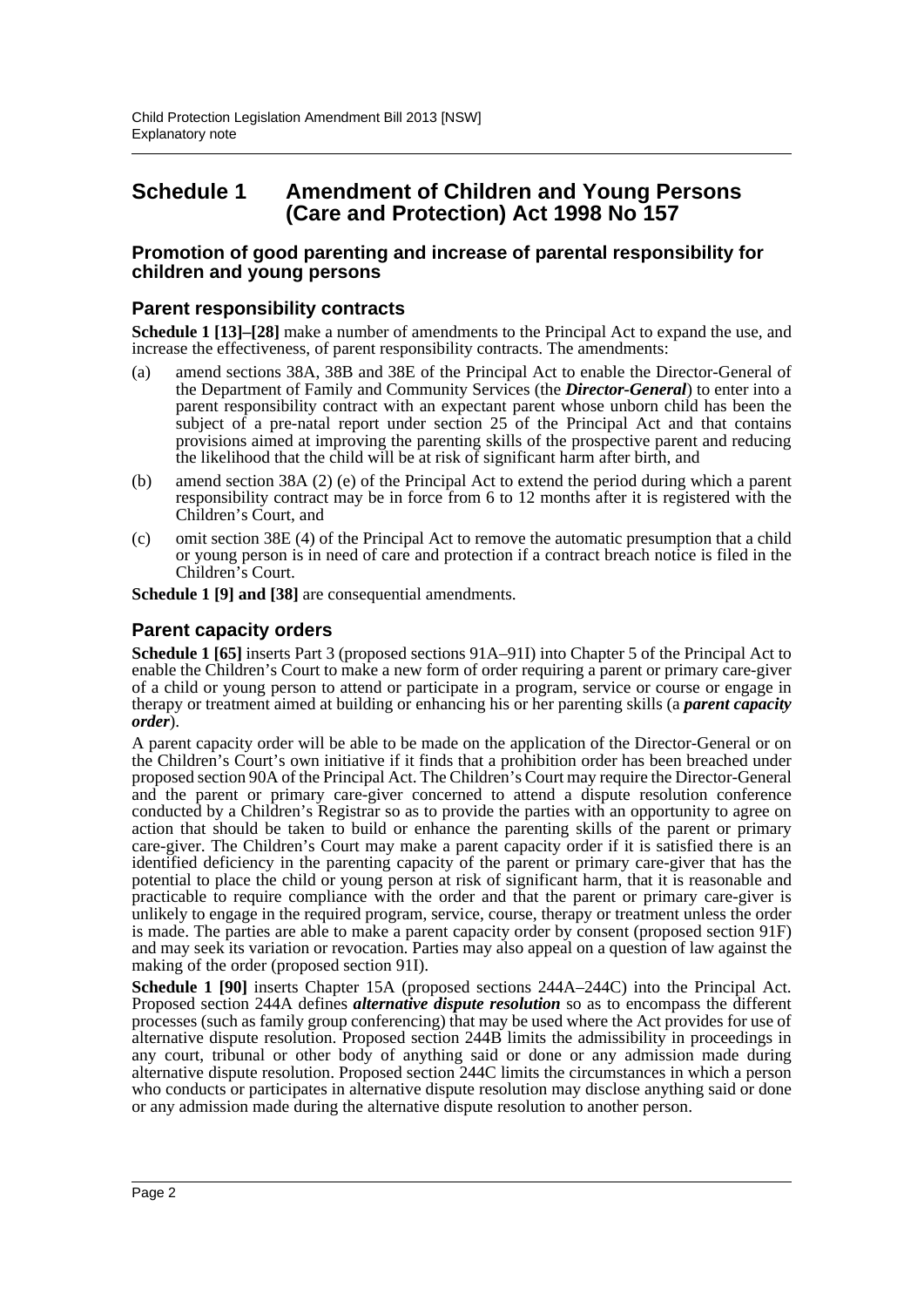**Schedule 1 [2], [10]–[12], [30]–[36], [66], [68] and [70]** make amendments that are consequential on those made by **Schedule 1 [65] and [90]**. **Schedule 1 [29]** makes it clear that a parent capacity order is not a care order for the purposes of the Principal Act.

#### **Achievement of greater permanency for children and young persons in out-of-home care**

## **Permanent placement principles**

**Schedule 1 [5] and [6]** amend sections 8 and 9, respectively, of the Principal Act and **Schedule 1 [7]** inserts proposed section 10A into that Act to provide for recognition that the primary means of providing for the safety, welfare and well-being of children and young persons is by providing them with long-term, safe, nurturing, stable and secure environments through permanent placement in accordance with permanent placement principles. Proposed section 10A (3) sets out the preferred hierarchy for permanent placements. Under the principles, the first preference is for a child or young person to be restored to the care of his or her parents, the second is for guardianship of a relative, kin or other suitable person, the third is (except in the case of Aboriginal and Torres Strait Islander children and young persons) for the child or young person to be adopted and only after these options prove to be impracticable, or not in the best interests of the child or young person, for the child or young person to be placed as a last preference, under the parental responsibility of the Minister. In the case of an Aboriginal or Torres Strait Islander child or young person, adoption is the last preference. The principles are intended (subject to sections 8 and 9 of the Principal Act) to guide all actions and decisions made under the Act regarding permanent placements. **Schedule 1 [47] and [48]** amend section 78A of the Principal Act to require the permanent placement principles to be taken into account in the making of permanency plans. Proposed section 79 (3) (**Schedule 1 [49]**) requires the Children's Court to give particular consideration to the principles when making an order allocating parental responsibility.

**Schedule 1 [53]** amends section 83 (4) so that the Director-General must consider whether adoption is the preferred option for a child or young person in preparing a permanency plan for the placement of a child or young person for whom there is no realistic possibility of restoration to his or her parents.

**Schedule 1 [1], [3],[4], [8], [54], [56] and [73]** make consequential amendments to the Principal Act.

#### **Out-of-home care**

**Schedule 1 [55]** substitutes section 83 (5) of, and inserts proposed section 83 (5A) into, the Principal Act to require the Children's Court to make a decision about the feasibility of restoration within specified time frames unless it decides to defer the decision in the best interests of the child or young person.

**Schedule 1 [80]** substitutes section 153 (3) and inserts proposed section 153 (4) into the Principal Act to provide that a child or young person cannot be placed in out-of-home care with a relative or kin otherwise than by a court order for more than 2 years. **Schedule 1 [79]** is a consequential amendment.

**Schedule 1 [81]** amends section 155 of the Principal Act so that a designated agency will not be required to conduct a review under that section in relation to the out-of-home care arrangements of a child or young person who is in supported out-of-home care of a relative or kin pursuant to a court order in certain circumstances.

#### **Allocation of parental responsibility and guardianship orders**

**Schedule 1 [49], [51] and [76]–[78]** amend the Principal Act to clarify and enhance provisions of the Act relating to the allocation of parental responsibility.

Sections 79 and 81 are merged to provide a clearer system for the allocation of parental responsibility and provision is made for the making of guardianship orders by the Children's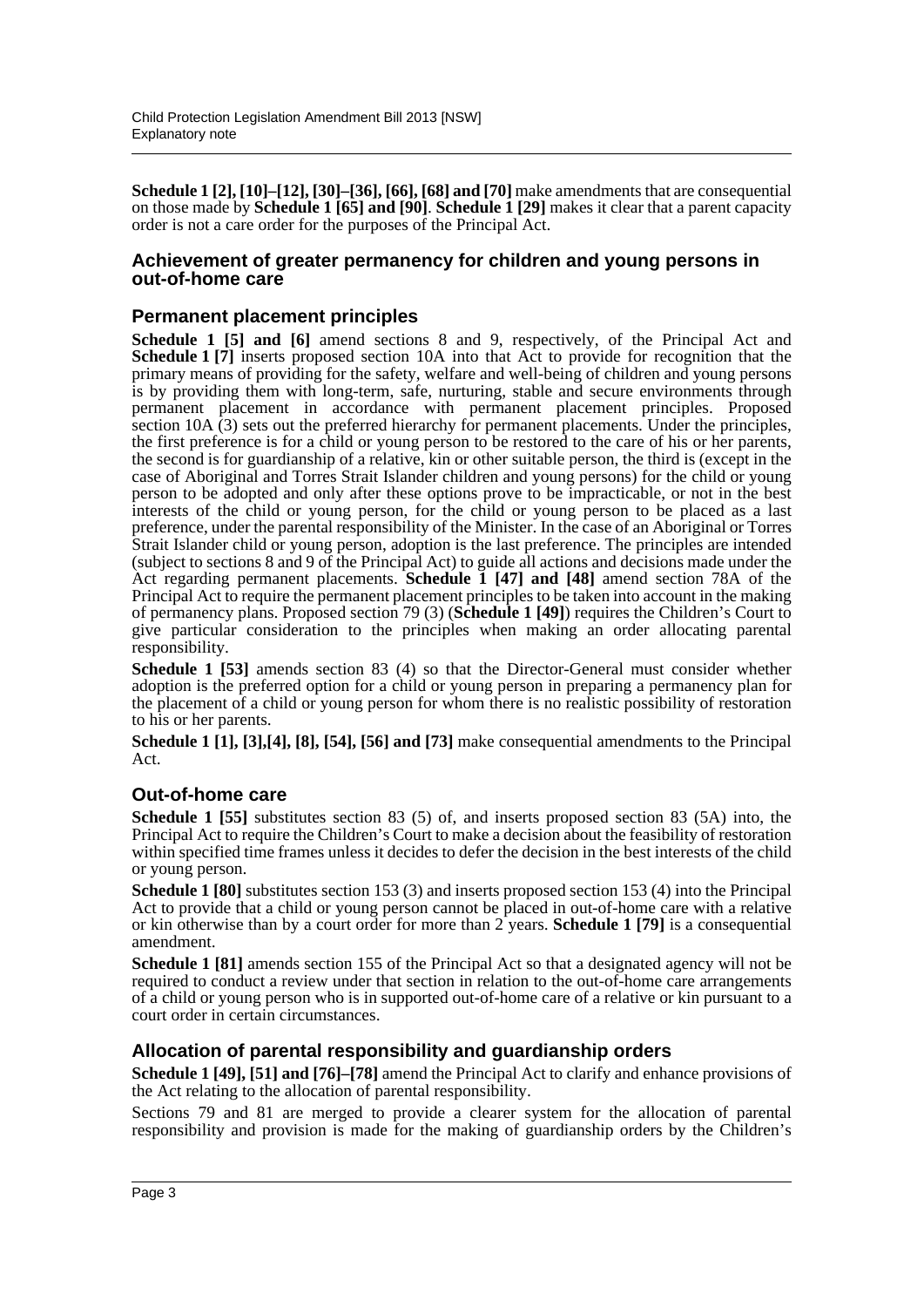Court allocating all aspects of parental responsibility for a child or young person in statutory out-of-home care or supported out-of-home care or who it has found is in need of care and protection to one or more persons, jointly, until the child reaches 18 years of age (proposed sections 79A–79C).

The Children's Court may make such an order only if satisfied that there is no realistic possibility of the child or young person being restored to his or her parents, that the child or young person will be provided with a safe, nurturing, stable and secure environment, that, in the case of an Aboriginal or Torres Strait Islander child or young person, the principles set out in section 13 of the Principal Act are applied and that, if the child or young person is 12 or more years of age and capable of giving consent, the child or young person has consented. Proposed section 79C makes provision for financial assistance with respect to children and young persons who are the subject of guardianship orders. **Schedule 1 [94]** includes savings and transitional provisions deeming orders under section 79 (1) (a) (iii) to be guardianship orders and preserving arrangements for financial assistance for such authorised carers. **Schedule 2.5** amends the *Guardianship Act 1987* to ensure there is no inconsistency between guardianship orders made under the Principal Act and guardianship orders made under that Act. **Schedule 1** [74] amends section 135 to make it clear that a child or young person under a guardianship order is not in out-of-home care. **Schedule 1 [40]–[43], [50], [52], [59] and [91]** are consequential amendments.

**Schedule 1 [76]–[78]** repeal section 149 (which provides for the making of orders awarding sole parental responsibility for children and young persons for whom the Minister has parental responsibility to the authorised carers of the children or young persons in certain circumstances) and sections 149AA and 149A.

## **Adoption of children in out-of-home care**

The Bill makes a number of amendments to the Principal Act and the *Adoption Act 2000* to simplify the processes for the adoption of children and young persons in out-of-home care and enable more expeditious permanent placement of children and young persons.

**Schedule 1 [75]** amends section 137 of the Principal Act to enable a regulatory framework to be established for dual authorisation of authorised carers and prospective adoptive parents.

**Schedule 1 [88] and [89]** amend section 181 to confer functions on the Children's Guardian of accrediting adoption service providers under the *Adoption Act 2000* and monitoring the carrying out of their responsibilities and those of the Director-General with respect to the provision of adoption services under that Act.

**Schedule 2.1** amends the *Adoption Act 2000* as follows:

- (a) to provide for the Children's Guardian to accredit non-government organisations to provide adoption services and to monitor the carrying out of their responsibilities and those of the Director-General with respect to adoption services under that Act (proposed section 12, **Schedule 2.1 [5]**),
- (b) to establish a framework that will enable organisations providing services in relation to both out-of-home care and adoption to be accredited through a single process and to be subject to integrated standards in accordance with the regulations (proposed section 13, **Schedule 2.1 [5]**),
- (c) by establishing a framework for simplified procedures to enable the authorised carers of a child who is in out-of-home care to be invited to apply to adopt the child and to be assessed as suitable to adopt the child (**Schedule 2.1 [9]**),
- (d) to enable a birth parent who has not consented to the adoption of a child to be given the opportunity to participate in the development of, and agree to, the adoption plan for the child and to the review of such a plan (**Schedule 2.1 [10]**),
- (e) to ensure that prospective adoptive parents cannot be assessed to be suitable to adopt a child unless they (and adult persons residing with them) have a working with children check clearance under the *Child Protection (Working with Children) Act 2012* (**Schedule 2.1 [8]**).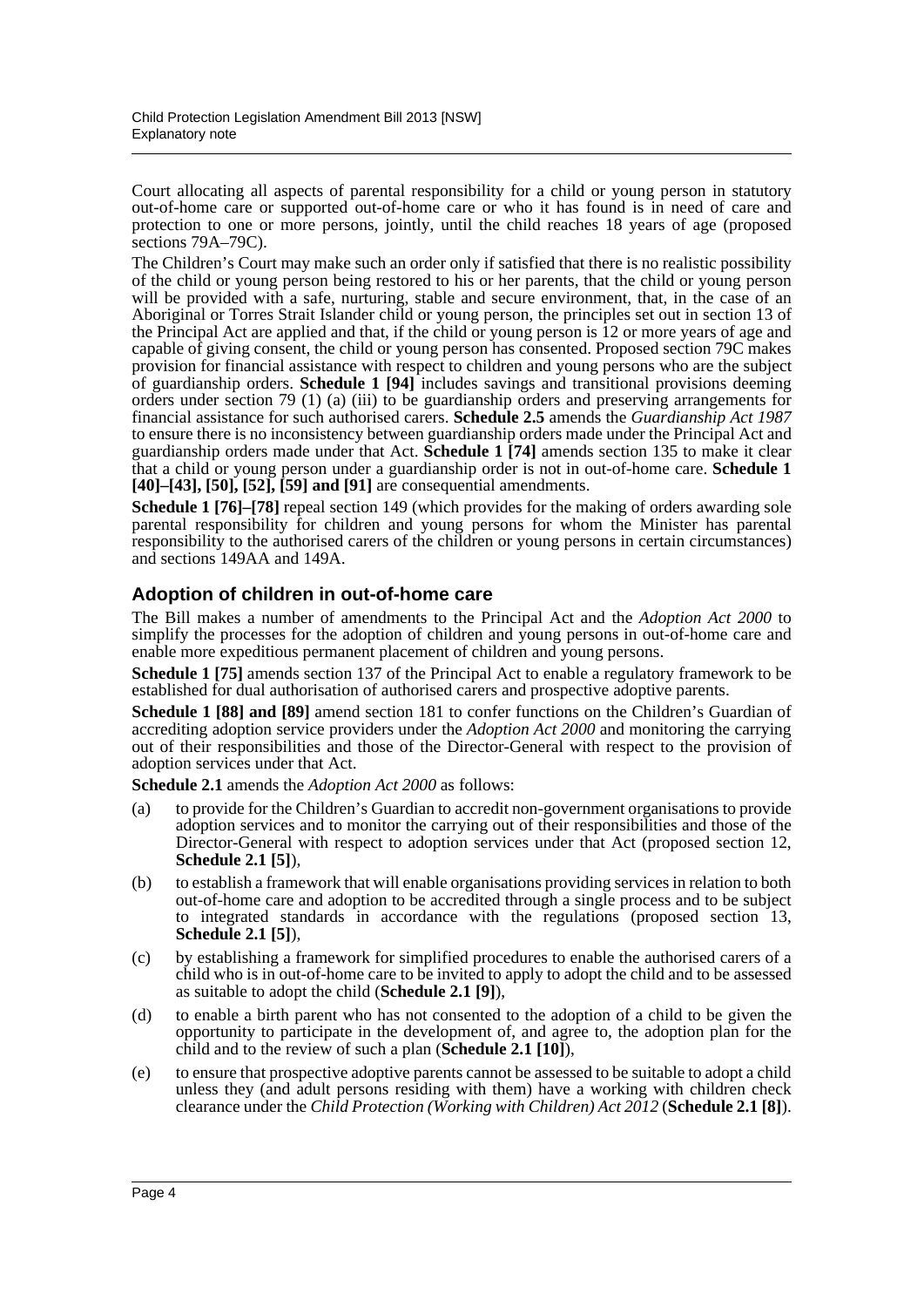**Schedule 2.2** amends the *Child Protection (Working with Children) Act 2012* to require prospective adoptive parents and prospective guardians under proposed section 79A of the Principal Act, and adults residing with them, to obtain a working with children check clearance of the volunteer class in certain circumstances.

## **Modernise and provide a more child focused system**

## **Supervision orders**

**Schedule 1 [44]–[46]** amend section 76 of the Principal Act to enable the Children's Court to make a supervision order under that section for a longer period than 12 months (but not exceeding 24 months) if it is satisfied of special circumstances warranting the making of an order of that length and it is appropriate to do so.

## **Contact orders**

**Schedule 1 [57] and [58]** amend section 86 of the Principal Act to provide for more flexibility concerning the persons who may seek a contact order and for use of alternative dispute resolution regarding contact arrangements. **Schedule 1 [38]** is a consequential amendment.

**Schedule 1 [60]** inserts proposed section 86 (6) into the Principal Act to limit the duration of initial contact orders (where there is no realistic possibility of restoration of a child or young person to his or her parents) to a maximum period of 12 months.

**Schedule 1 [61]** inserts proposed section 86A into the Principal Act to enable a contact order to be varied in the light of a change in circumstances since the contact order was last made or varied by agreement of the parties to the proceedings in which the contact order was made who are affected by the variation.

**Schedule 1 [62]** amends section 90 of the Principal Act to require an applicant for rescission or variation of a care order to notify affected parties (subject to any order of the Children's Court).

## **Prohibition orders**

**Schedule 1 [63]** amends section 90A of the Principal Act to enable the Children's Court to make prohibition orders during care proceedings prohibiting any persons, including persons who are not parties to the proceedings, from doing anything that could be done by a parent in carrying out his or her parental responsibility.

**Schedule 1 [64]** amends section 90A to enable parties to care proceedings in which a prohibition order is made to notify the Children's Court of alleged breaches of the prohibition order and to confer on the Children's Court powers to make orders if it determines a breach has occurred. The powers conferred include power to make a parent capacity order under proposed Part 3 of Chapter 5 (see **Schedule 1 [65]**).

## **Reporting requirements**

**Schedule 1 [71] and [72]** amend section 122 of the Principal Act to clarify mandatory reporting requirements under that section so that they will not apply to friends or relatives who provide residential accommodation to a child living away from home without parental permission in specified circumstances.

## **Special medical treatment**

**Schedule 1 [84]–[86]** amend section 175 of the Principal Act to provide that the prescription of drugs of addiction and treatment that does not comply with certain national health ethical guidelines is special medical treatment under the Principal Act and to enable the grant of exemptions in specified circumstances.

**Schedule 1 [87]** inserts proposed section 177A into the Principal Act to enable regulations to be made for or with respect to the procedures to be followed by the designated agency having supervisory responsibility for a child or young person in out-of-home care in authorising,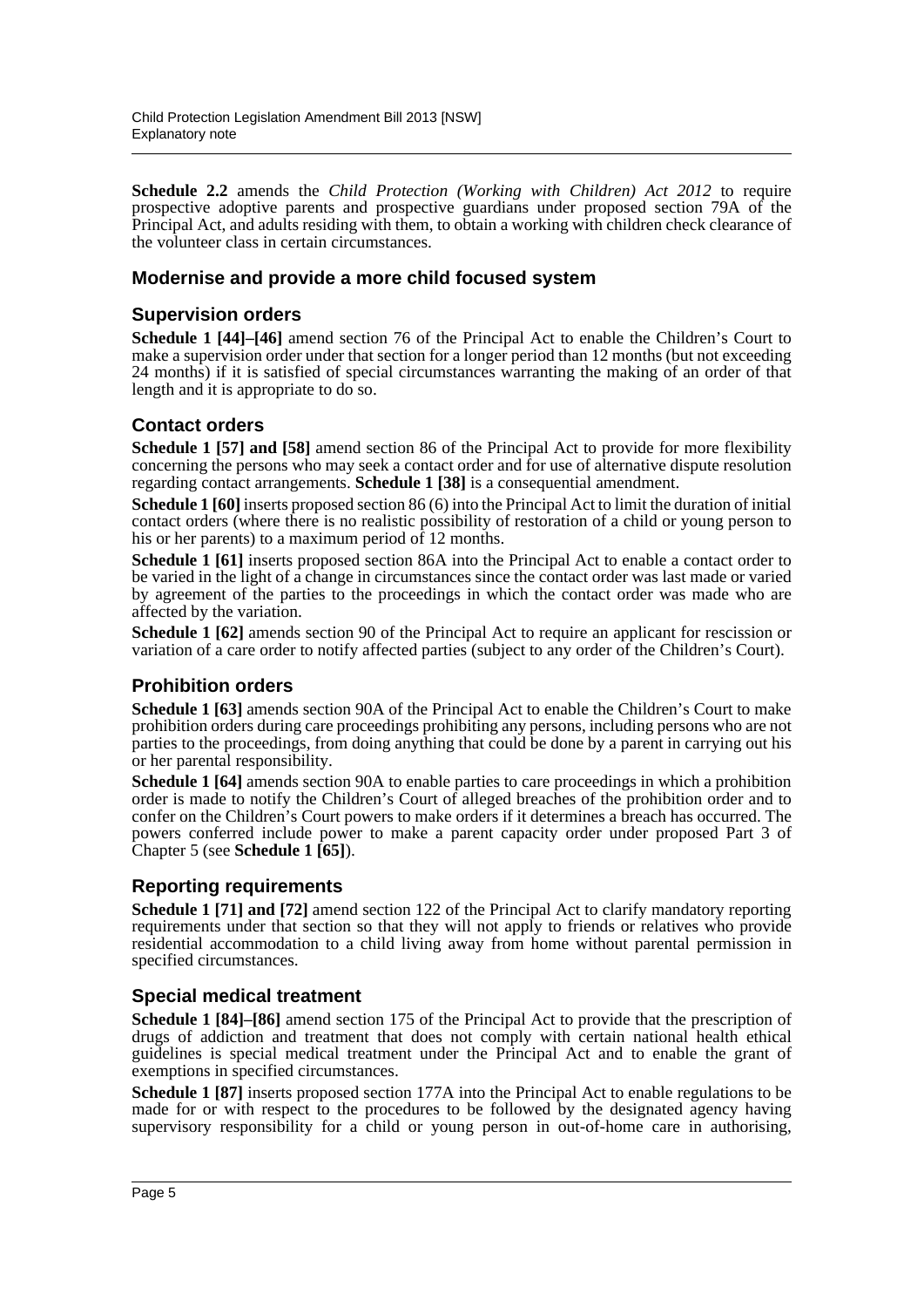consenting to or monitoring the physical, psychological, psychiatric or other medical examinations, treatment and control of the behaviour of the child or young person under Chapter 9 of the Principal Act.

## **Exchange of information**

Schedule 1 [92] enables bodies and classes of bodies and organisations in addition to those specified in section 248 (6) to be prescribed for the purpose of Chapter 16A of the Principal Act. Chapter 16A provides for the exchange of information and co-ordination of services to children and young persons by prescribed bodies, authorises them to exchange relevant information and protects the confidentiality of information exchanged.

## **Improving transparency and accountability**

**Schedule 1 [67]** amends section 105 of the Principal Act to make it clear that the provisions of that section prohibiting the publication of names and identifying information concerning children and young persons extend to publication on the internet.

**Schedule 1 [83]** inserts section 172A into the Principal Act to require the Director-General to report to the Minister annually with respect to the deaths of children and young persons in specified circumstances. The Minister is required to table a copy of the report in Parliament as soon as practicable after it is made.

### **Miscellaneous**

**Schedule 1 [37]** inserts section 67A to make it clear that the Children's Court may make consecutive care orders.

**Schedule 1 [69]** amends section 116 to better reflect current practice with respect to notification of applications for orders for alternative parenting plans.

**Schedule 1 [82]** amends section 161 to enable the regulations to prescribe additional circumstances in which financial assistance may be provided under that section.

**Schedule 1 [93]** amends Schedule 3 to the Principal Act to enable the making of savings and transitional regulations.

**Schedule 2.3** repeals the uncommenced provisions of the *Children Legislation Amendment (Wood Inquiry Recommendations) Act 2009.* Those provisions are superseded by the proposed amendments described above relating to contact orders and alternative dispute resolution.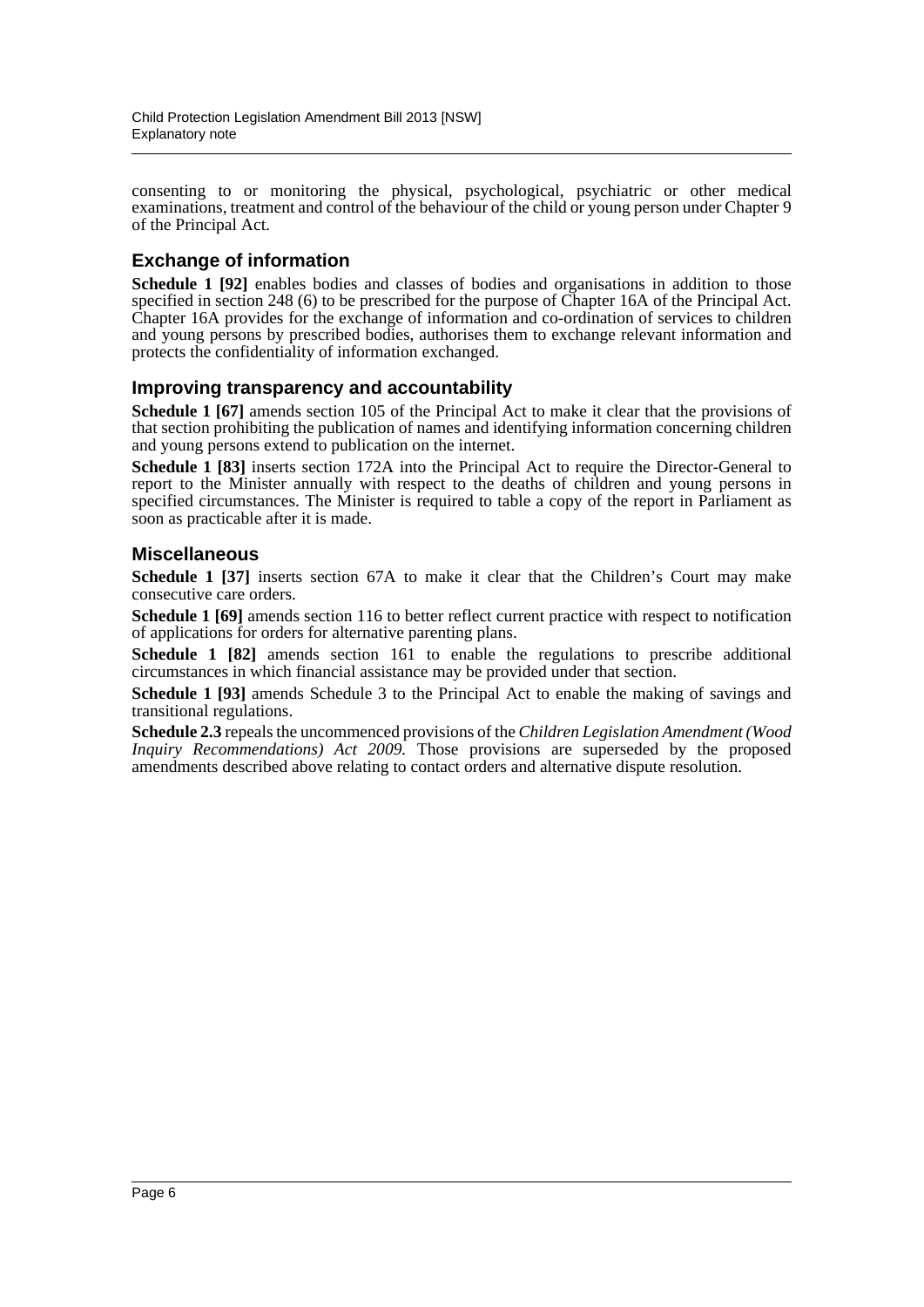First print



New South Wales

# **Child Protection Legislation Amendment Bill 2013**

## **Contents**

Page

| 1.         | Name of Act                                                                      |               |
|------------|----------------------------------------------------------------------------------|---------------|
| 2          | Commencement                                                                     | 2             |
| Schedule 1 | Amendment of Children and Young Persons (Care and Protection)<br>Act 1998 No 157 | $\mathcal{B}$ |
| Schedule 2 | Amendment of other Acts and Regulation                                           | 28.           |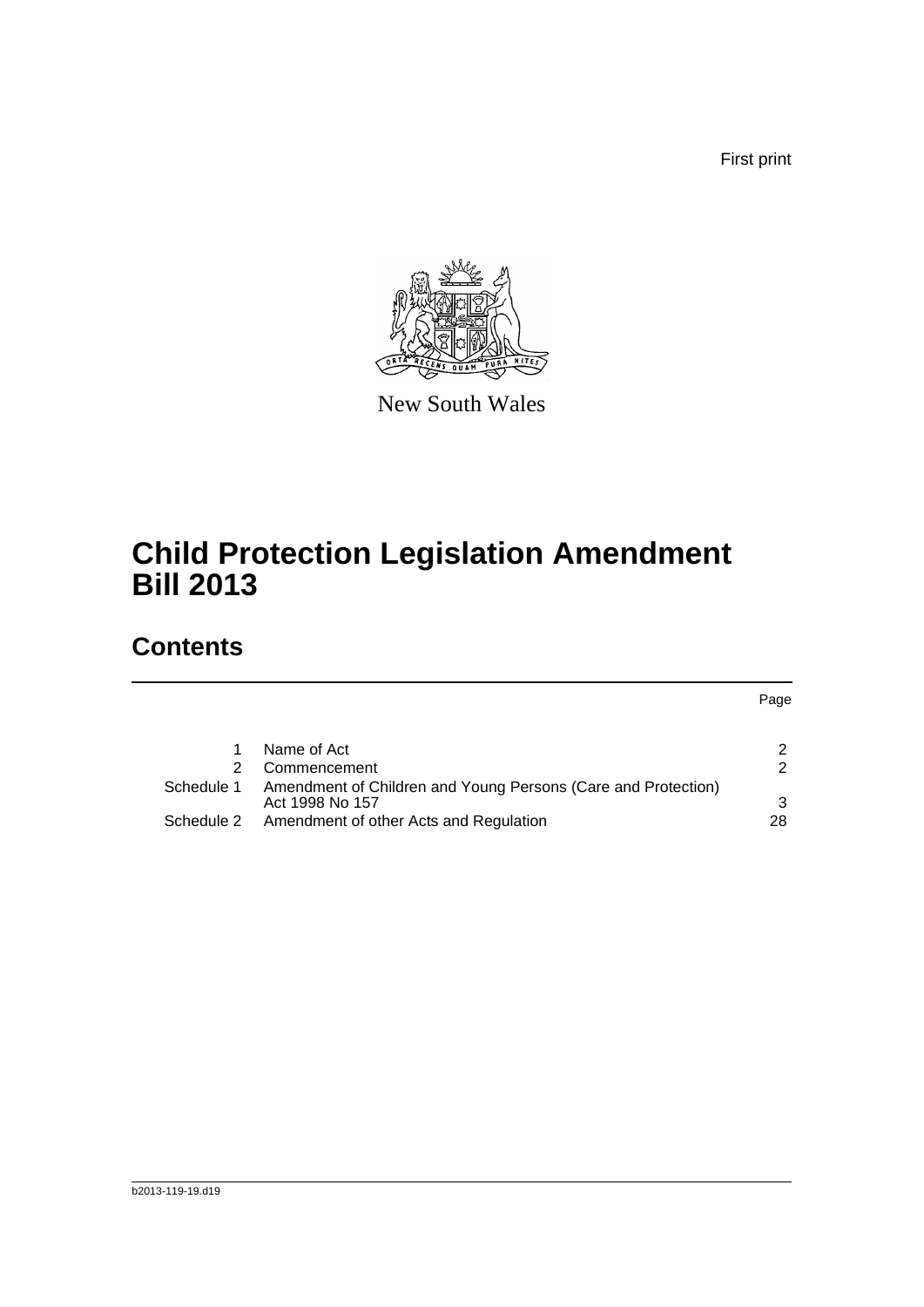

New South Wales

# **Child Protection Legislation Amendment Bill 2013**

No , 2013

## **A Bill for**

An Act to make miscellaneous amendments to the *Children and Young Persons (Care and Protection) Act 1998*; to make consequential and related amendments to the *Adoption Act 2000* and the *Child Protection (Working with Children) Act 2012* and other legislation; and for other purposes.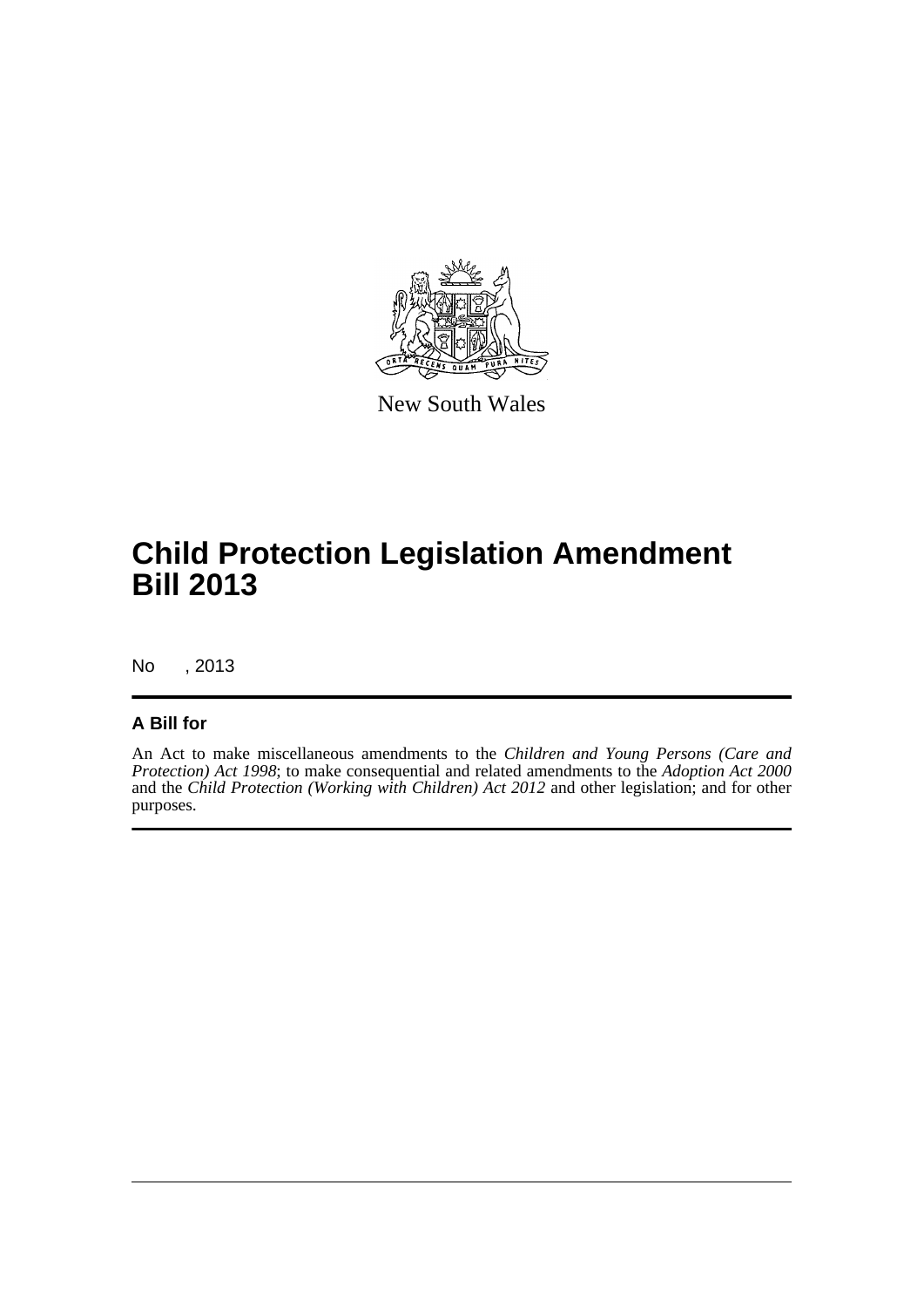<span id="page-8-1"></span><span id="page-8-0"></span>

|   | The Legislature of New South Wales enacts:                           |               |
|---|----------------------------------------------------------------------|---------------|
| 1 | Name of Act                                                          | $\mathcal{P}$ |
|   | This Act is the Child Protection Legislation Amendment Act 2013.     | 3             |
|   | <b>Commencement</b>                                                  | 4             |
|   | This Act commences on a day or days to be appointed by proclamation. | 5             |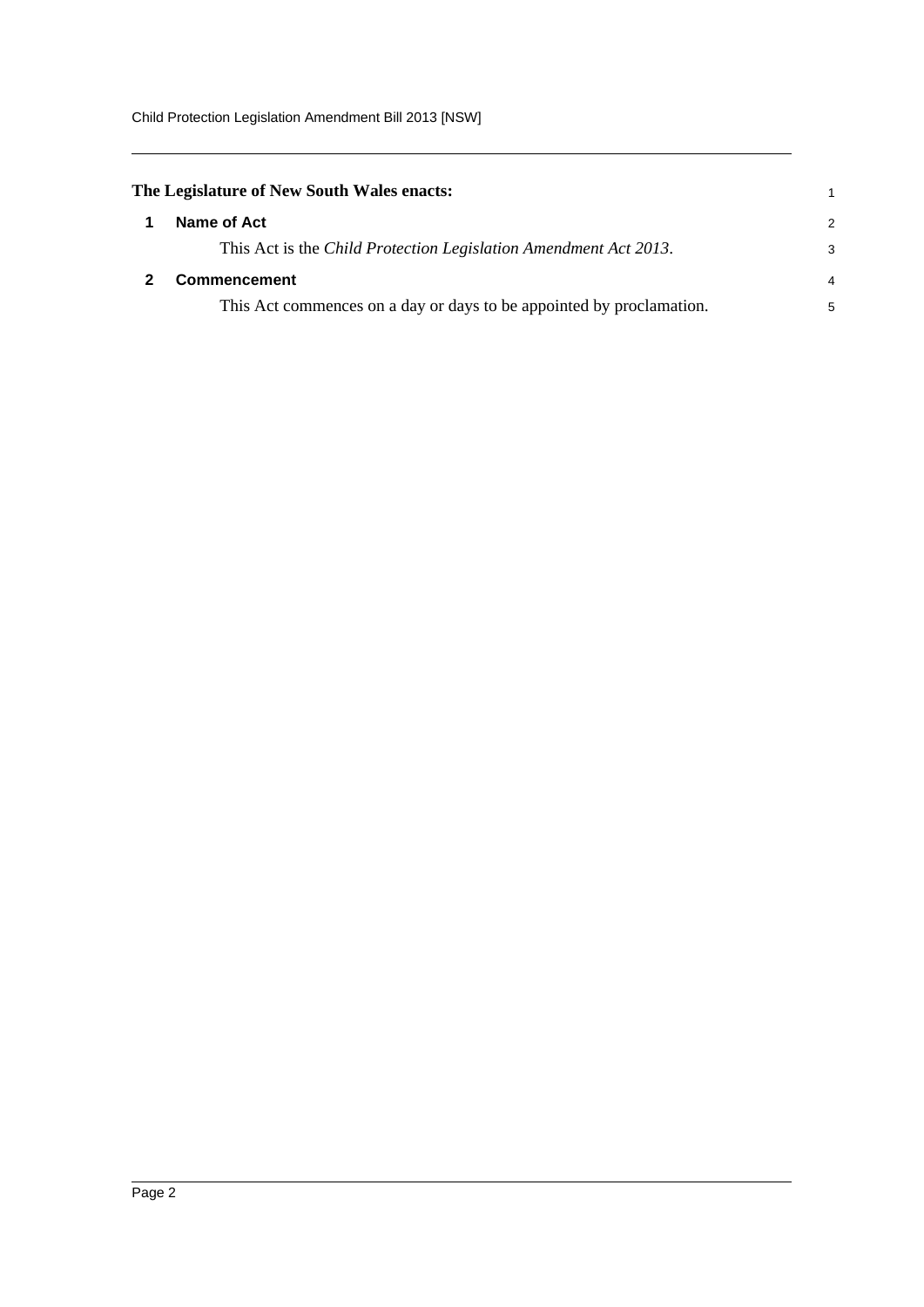<span id="page-9-0"></span>

| <b>Schedule 1</b> |                                 | <b>Amendment of Children and Young Persons</b><br>(Care and Protection) Act 1998 No 157 |                                                                                                                                                                                                                                            |                         |  |  |
|-------------------|---------------------------------|-----------------------------------------------------------------------------------------|--------------------------------------------------------------------------------------------------------------------------------------------------------------------------------------------------------------------------------------------|-------------------------|--|--|
| [1]               | <b>Section 3 Definitions</b>    |                                                                                         |                                                                                                                                                                                                                                            |                         |  |  |
|                   | Insert in alphabetical order:   |                                                                                         |                                                                                                                                                                                                                                            | 4                       |  |  |
|                   |                                 |                                                                                         | <i>alternative dispute resolution</i> —see section 244A.                                                                                                                                                                                   | 5                       |  |  |
|                   |                                 |                                                                                         | <b>Children's Registrar</b> means a Children's Registrar within the meaning of the<br>Children's Court Act 1987.                                                                                                                           | $\,6$<br>$\overline{7}$ |  |  |
|                   |                                 |                                                                                         | <i>contact order</i> —see section 86 (1).                                                                                                                                                                                                  | 8                       |  |  |
|                   |                                 |                                                                                         | <i>guardianship order—see section 79A (2).</i>                                                                                                                                                                                             | 9                       |  |  |
|                   |                                 |                                                                                         | <b>kin</b> of a child or young person means a person who shares a cultural, tribal or<br>community connection with the child or young person that is recognised by<br>that child or young person's family or community.                    | 10<br>11<br>12          |  |  |
|                   |                                 |                                                                                         | <i>parent capacity order—see section 91A.</i>                                                                                                                                                                                              | 13                      |  |  |
|                   |                                 |                                                                                         | <i>permanent placement</i> —see section 10A (1).                                                                                                                                                                                           | 14                      |  |  |
|                   |                                 |                                                                                         | <i>permanent placement principles</i> —see section 10A (3).                                                                                                                                                                                | 15                      |  |  |
|                   |                                 |                                                                                         | <i>prohibition order—see section 90A(1).</i>                                                                                                                                                                                               | 16                      |  |  |
|                   |                                 |                                                                                         | <i>relative</i> of a child or young person means any of the following:                                                                                                                                                                     | 17                      |  |  |
|                   |                                 | (a)                                                                                     | a parent, step-parent, or spouse of a parent or step-parent, of the child or<br>young person,                                                                                                                                              | 18<br>19                |  |  |
|                   |                                 | (b)                                                                                     | a grandparent, brother, sister, step-brother, step-sister, cousin, niece or<br>nephew, uncle or aunt (whether by blood, marriage, affinity or<br>adoption) of the child or young person,                                                   | 20<br>21<br>22          |  |  |
|                   |                                 | (c)                                                                                     | a person who has parental responsibility for the child or young person<br>(not being the Minister, the Director-General or a person who has<br>parental responsibility other than in his or her personal capacity),                        | 23<br>24<br>25          |  |  |
|                   |                                 | (d)                                                                                     | a person who has care responsibility for the child or young person under<br>the Adoption Act 2000 (not being the Minister, the Director-General or<br>a person who has care responsibility other than in his or her personal<br>capacity), | 26<br>27<br>28<br>29    |  |  |
|                   |                                 | (e)                                                                                     | in the case of a child or young person who is an Aboriginal or Torres<br>Strait Islander—a person who is part of the extended family or kin of<br>the child or young person.                                                               | 30<br>31<br>32          |  |  |
| [2]               |                                 |                                                                                         | Section 3, definition of "non-court proceedings"                                                                                                                                                                                           | 33                      |  |  |
|                   |                                 |                                                                                         | Omit paragraphs (b) and (c) of the definition. Insert instead:                                                                                                                                                                             | 34                      |  |  |
|                   |                                 | (b)                                                                                     | any dispute resolution conference under section 65 or 91D,                                                                                                                                                                                 | 35                      |  |  |
|                   |                                 | (c)                                                                                     | any other alternative dispute resolution process.                                                                                                                                                                                          | 36                      |  |  |
| [3]               | <b>Section 3</b>                |                                                                                         |                                                                                                                                                                                                                                            | 37                      |  |  |
|                   |                                 | Omit the definition of <i>permanent placement</i> .                                     |                                                                                                                                                                                                                                            |                         |  |  |
| [4]               | Section 3 (2)                   |                                                                                         |                                                                                                                                                                                                                                            | 39                      |  |  |
|                   | Insert at the end of section 3: |                                                                                         |                                                                                                                                                                                                                                            | 40                      |  |  |
|                   | (2)                             |                                                                                         | In this section, <i>spouse</i> of a person means:                                                                                                                                                                                          | 41                      |  |  |
|                   |                                 | (a)                                                                                     | the person's husband or wife, or                                                                                                                                                                                                           | 42                      |  |  |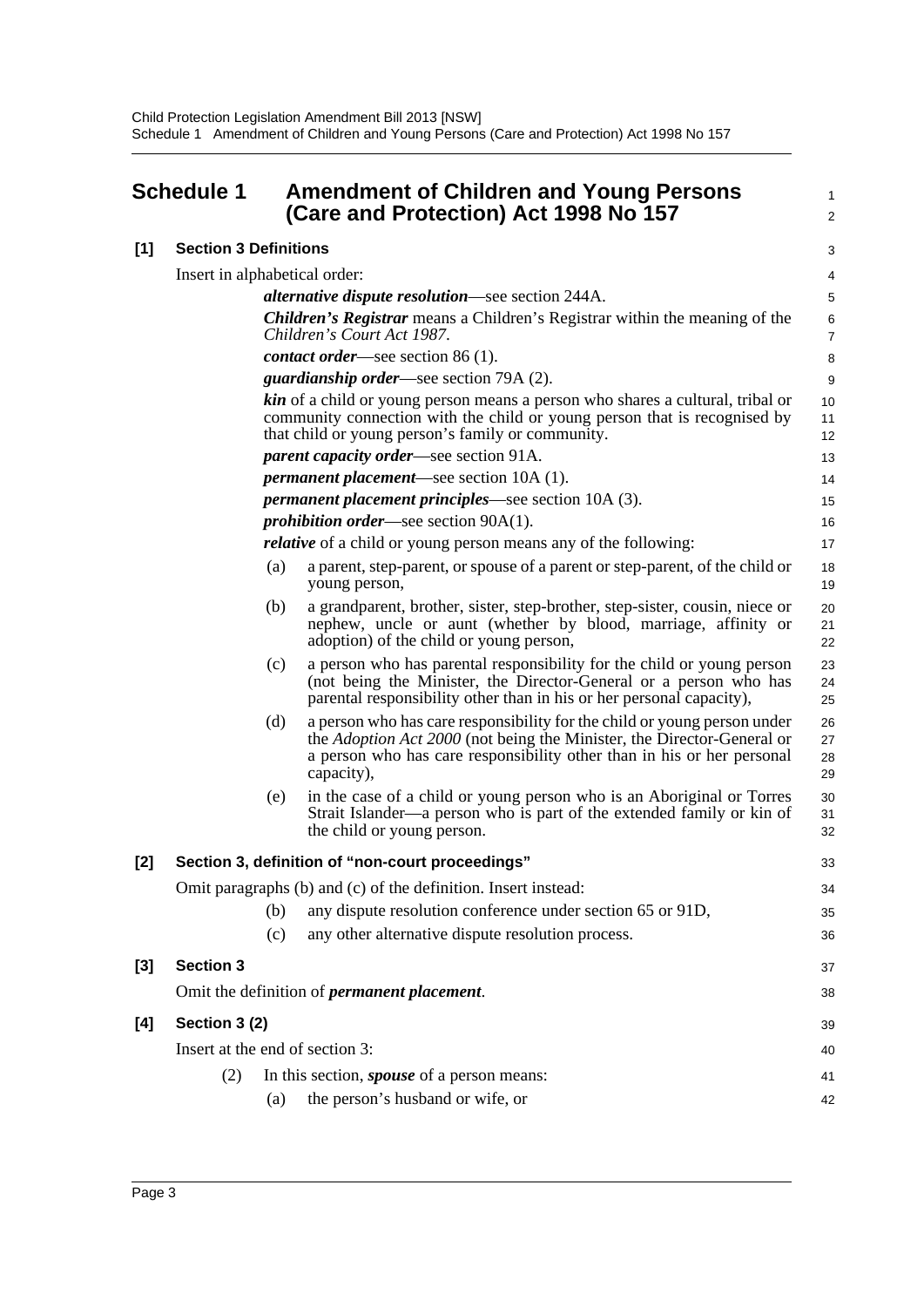|            |     | (b)                | the person's de facto partner,                                                                                                                                                                                                                                                                                                             | $\mathbf{1}$                                                                                                                                                                                                                                                                                                                                                                                                                                                                                                                                                                                                                                                                                                                                                                                                                                                                                                                                                                                                |
|------------|-----|--------------------|--------------------------------------------------------------------------------------------------------------------------------------------------------------------------------------------------------------------------------------------------------------------------------------------------------------------------------------------|-------------------------------------------------------------------------------------------------------------------------------------------------------------------------------------------------------------------------------------------------------------------------------------------------------------------------------------------------------------------------------------------------------------------------------------------------------------------------------------------------------------------------------------------------------------------------------------------------------------------------------------------------------------------------------------------------------------------------------------------------------------------------------------------------------------------------------------------------------------------------------------------------------------------------------------------------------------------------------------------------------------|
|            |     |                    |                                                                                                                                                                                                                                                                                                                                            | $\overline{\mathbf{c}}$<br>3                                                                                                                                                                                                                                                                                                                                                                                                                                                                                                                                                                                                                                                                                                                                                                                                                                                                                                                                                                                |
|            |     |                    |                                                                                                                                                                                                                                                                                                                                            | 4                                                                                                                                                                                                                                                                                                                                                                                                                                                                                                                                                                                                                                                                                                                                                                                                                                                                                                                                                                                                           |
|            |     |                    |                                                                                                                                                                                                                                                                                                                                            | 5                                                                                                                                                                                                                                                                                                                                                                                                                                                                                                                                                                                                                                                                                                                                                                                                                                                                                                                                                                                                           |
|            |     |                    |                                                                                                                                                                                                                                                                                                                                            | 6                                                                                                                                                                                                                                                                                                                                                                                                                                                                                                                                                                                                                                                                                                                                                                                                                                                                                                                                                                                                           |
|            |     | $\left( a1\right)$ | recognition that the primary means of providing for the safety, welfare<br>and well-being of children and young persons is by providing them with<br>long-term, safe, nurturing, stable and secure environments through<br>permanent placement in accordance with the permanent placement<br>principles, and                               | $\overline{7}$<br>8<br>9<br>10<br>11                                                                                                                                                                                                                                                                                                                                                                                                                                                                                                                                                                                                                                                                                                                                                                                                                                                                                                                                                                        |
|            |     |                    |                                                                                                                                                                                                                                                                                                                                            | 12                                                                                                                                                                                                                                                                                                                                                                                                                                                                                                                                                                                                                                                                                                                                                                                                                                                                                                                                                                                                          |
|            |     |                    |                                                                                                                                                                                                                                                                                                                                            | 13                                                                                                                                                                                                                                                                                                                                                                                                                                                                                                                                                                                                                                                                                                                                                                                                                                                                                                                                                                                                          |
|            |     | (g)                | If a child or young person is placed in out-of-home care, the permanent<br>placement principles are to guide all actions and decisions made under<br>this Act (whether by legal or administrative process) regarding<br>permanent placement of the child or young person.                                                                  | 14<br>15<br>16<br>17                                                                                                                                                                                                                                                                                                                                                                                                                                                                                                                                                                                                                                                                                                                                                                                                                                                                                                                                                                                        |
|            |     |                    |                                                                                                                                                                                                                                                                                                                                            | 18                                                                                                                                                                                                                                                                                                                                                                                                                                                                                                                                                                                                                                                                                                                                                                                                                                                                                                                                                                                                          |
|            |     |                    |                                                                                                                                                                                                                                                                                                                                            | 19                                                                                                                                                                                                                                                                                                                                                                                                                                                                                                                                                                                                                                                                                                                                                                                                                                                                                                                                                                                                          |
| <b>10A</b> |     |                    |                                                                                                                                                                                                                                                                                                                                            | 20                                                                                                                                                                                                                                                                                                                                                                                                                                                                                                                                                                                                                                                                                                                                                                                                                                                                                                                                                                                                          |
|            | (1) |                    |                                                                                                                                                                                                                                                                                                                                            | 21                                                                                                                                                                                                                                                                                                                                                                                                                                                                                                                                                                                                                                                                                                                                                                                                                                                                                                                                                                                                          |
|            |     |                    |                                                                                                                                                                                                                                                                                                                                            | 22<br>23<br>24<br>25                                                                                                                                                                                                                                                                                                                                                                                                                                                                                                                                                                                                                                                                                                                                                                                                                                                                                                                                                                                        |
|            | (2) |                    |                                                                                                                                                                                                                                                                                                                                            | 26<br>27<br>28                                                                                                                                                                                                                                                                                                                                                                                                                                                                                                                                                                                                                                                                                                                                                                                                                                                                                                                                                                                              |
|            | (3) |                    |                                                                                                                                                                                                                                                                                                                                            | 29                                                                                                                                                                                                                                                                                                                                                                                                                                                                                                                                                                                                                                                                                                                                                                                                                                                                                                                                                                                                          |
|            |     | (a)                | if it is practicable and in the best interests of a child or young person, the<br>first preference for permanent placement of the child or young person is<br>for the child or young person to be restored to the care of his or her<br>parent (within the meaning of section 83) or parents so as to preserve<br>the family relationship, | 30<br>31<br>32<br>33<br>34                                                                                                                                                                                                                                                                                                                                                                                                                                                                                                                                                                                                                                                                                                                                                                                                                                                                                                                                                                                  |
|            |     | (b)                | if it is not practicable or in the best interests of the child or young person<br>to be placed in accordance with paragraph (a), the second preference for<br>permanent placement of the child or young person is guardianship of a<br>relative, kin or other suitable person,                                                             | 35<br>36<br>37<br>38                                                                                                                                                                                                                                                                                                                                                                                                                                                                                                                                                                                                                                                                                                                                                                                                                                                                                                                                                                                        |
|            |     | (c)                | if it is not practicable or in the best interests of the child or young person<br>to be placed in accordance with paragraph $(a)$ or $(b)$ , the next preference<br>is (except in the case of an Aboriginal or Torres Strait Islander child or<br>young person) for the child or young person to be adopted,                               | 39<br>40<br>41<br>42                                                                                                                                                                                                                                                                                                                                                                                                                                                                                                                                                                                                                                                                                                                                                                                                                                                                                                                                                                                        |
|            |     | (d)                | if it is not practicable or in the best interests of the child or young person<br>to be placed in accordance with paragraph (a), (b) or (c), the last<br>preference is for the child or young person to be placed under the<br>parental responsibility of the Minister under this Act or any other law,                                    | 43<br>44<br>45<br>46                                                                                                                                                                                                                                                                                                                                                                                                                                                                                                                                                                                                                                                                                                                                                                                                                                                                                                                                                                                        |
|            |     |                    | <b>Section 10A</b>                                                                                                                                                                                                                                                                                                                         | but if more than one person would so qualify as a spouse, means only the latest<br>person to so qualify.<br>Note. De facto partner is defined in section 21C of the Interpretation Act 1987.<br>Section 8 What are the objects of this Act?<br>Insert after section $8$ (a):<br>Section 9 Principles for administration of Act<br>Insert after section $9(2)$ (f):<br>Insert after section 10:<br><b>Permanent placement principles</b><br>In this Act:<br><i>permanent placement</i> means a long-term placement following the removal of<br>a child or young person from the care of a parent or parents pursuant to this<br>Act that provides a safe, nurturing, stable and secure environment for the child<br>or young person.<br>Subject to the objects in section 8 and the principles in section 9, a child or<br>young person who needs permanent placement is to be placed in accordance<br>with the permanent placement principles.<br>The <i>permanent placement principles</i> are as follows: |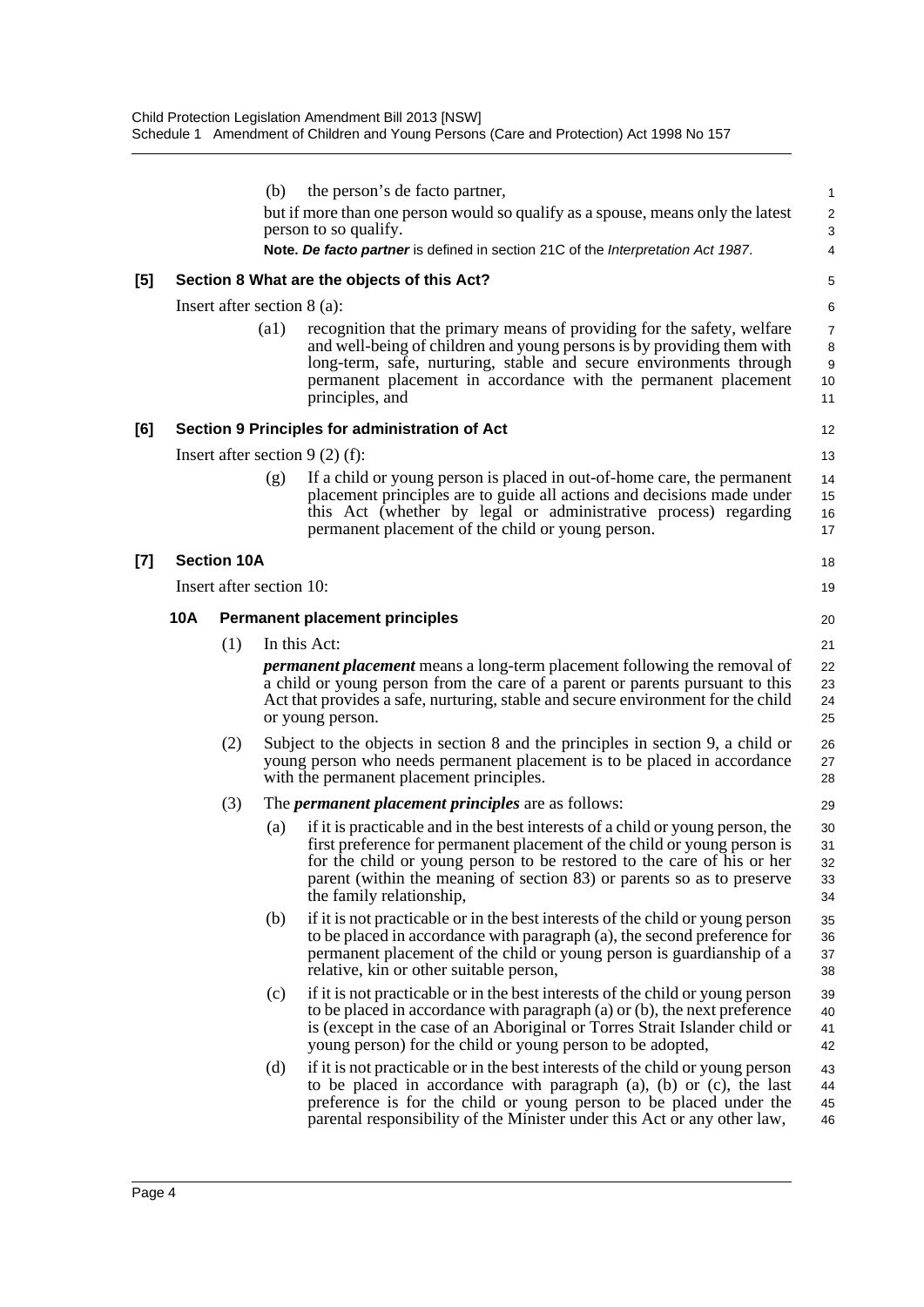|        | (e)                                    | if it is not practicable or in the best interests of an Aboriginal or Torres<br>Strait Islander child or young person to be placed in accordance with<br>paragraph $(a)$ , $(b)$ or $(d)$ , the last preference is for the child or young<br>person to be adopted.                                                                                         | $\mathbf{1}$<br>$\overline{2}$<br>3<br>4 |
|--------|----------------------------------------|------------------------------------------------------------------------------------------------------------------------------------------------------------------------------------------------------------------------------------------------------------------------------------------------------------------------------------------------------------|------------------------------------------|
| [8]    | <b>Principles</b>                      | Section 13 Aboriginal and Torres Strait Islander Child and Young Person Placement                                                                                                                                                                                                                                                                          | 5<br>$\,6$                               |
|        | Insert at the end of section $13(1)$ : |                                                                                                                                                                                                                                                                                                                                                            | 7                                        |
|        |                                        | <b>Note.</b> The placement principles set out in this section also apply to the making of<br>guardianship orders in relation to Aboriginal and Torres Strait Islander children and<br>young persons (see section 79A (3) (c)).                                                                                                                             | $\,8\,$<br>9<br>10                       |
| [9]    | <b>Section 25 Pre-natal reports</b>    |                                                                                                                                                                                                                                                                                                                                                            | 11                                       |
|        |                                        | Omit "the expectant mother" and "her child" from paragraph (a) of the note to the section.                                                                                                                                                                                                                                                                 | 12                                       |
|        |                                        | Insert instead "an expectant parent" and "the parent's child", respectively.                                                                                                                                                                                                                                                                               | 13                                       |
| $[10]$ |                                        | Section 37 Alternative dispute resolution by Director-General                                                                                                                                                                                                                                                                                              | 14                                       |
|        |                                        | Omit "services" from section 37 (1). Insert instead "processes".                                                                                                                                                                                                                                                                                           | 15                                       |
| $[11]$ | <b>Section 37 (3)</b>                  |                                                                                                                                                                                                                                                                                                                                                            | 16                                       |
|        | Omit the subsection.                   |                                                                                                                                                                                                                                                                                                                                                            | 17                                       |
| $[12]$ | Section 37, note                       |                                                                                                                                                                                                                                                                                                                                                            | 18                                       |
|        | Omit "counselling and".                |                                                                                                                                                                                                                                                                                                                                                            | 19                                       |
| $[13]$ |                                        | <b>Section 38A Parent responsibility contracts</b>                                                                                                                                                                                                                                                                                                         | 20                                       |
|        |                                        | Omit section 38A (1). Insert instead:                                                                                                                                                                                                                                                                                                                      | 21                                       |
|        | (1)                                    | A parent responsibility contract is either or both of the following:                                                                                                                                                                                                                                                                                       | 22                                       |
|        | (a)                                    | an agreement between the Director-General and one or more primary<br>care-givers for a child or young person that contains provisions aimed<br>at improving the parenting skills of the primary care-givers and<br>encouraging them to accept greater responsibility for the child or young<br>person,                                                     | 23<br>24<br>25<br>26<br>27               |
|        | (b)                                    | an agreement between the Director-General and either or both expectant<br>parents whose unborn child is the subject of a pre-natal report under<br>section 25 that contains provisions aimed at improving the parenting<br>skills of the prospective parent and reducing the likelihood that the child<br>will be at risk of significant harm after birth. | 28<br>29<br>30<br>31<br>32               |
| $[14]$ | Section 38A (2) (b)                    |                                                                                                                                                                                                                                                                                                                                                            | 33                                       |
|        |                                        | Insert "or each expectant parent" after "care-giver".                                                                                                                                                                                                                                                                                                      | 34                                       |
| $[15]$ | Section 38A (2) (e)                    |                                                                                                                                                                                                                                                                                                                                                            | 35                                       |
|        | Omit the paragraph. Insert instead:    |                                                                                                                                                                                                                                                                                                                                                            | 36                                       |
|        | (e)                                    | specify the period (not exceeding 12 months) during which the contract<br>will (unless varied under section 38B) be in force, commencing on the<br>date on which the agreement is registered with the Children's Court, and                                                                                                                                | 37<br>38<br>39                           |
| $[16]$ | Section 38A (2) (f)                    |                                                                                                                                                                                                                                                                                                                                                            | 40                                       |
|        |                                        | Omit "a primary care-giver". Insert instead "a party to the contract".                                                                                                                                                                                                                                                                                     | 41                                       |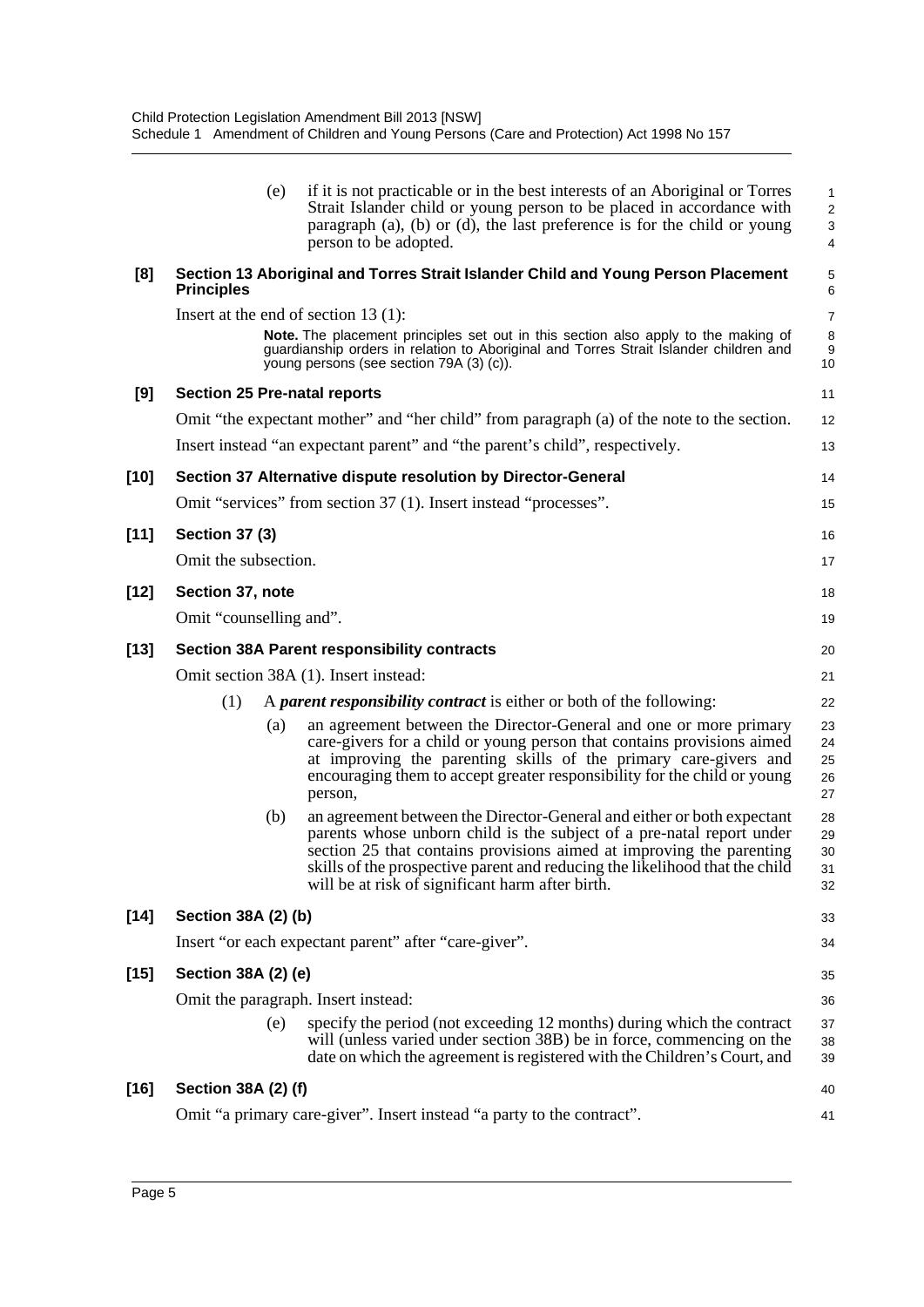| $[17]$ | Section 38A (3)                                                                                                                                                                                                  | $\mathbf{1}$   |
|--------|------------------------------------------------------------------------------------------------------------------------------------------------------------------------------------------------------------------|----------------|
|        | Omit "12 months". Insert instead "18 months".                                                                                                                                                                    | 2              |
|        |                                                                                                                                                                                                                  |                |
| $[18]$ | Section 38A (5) (a)–(c)<br>Omit "the primary care-giver" wherever occurring. Insert "party to the contract".                                                                                                     | 3              |
|        |                                                                                                                                                                                                                  | 4              |
| $[19]$ | Section 38A (5) (e)                                                                                                                                                                                              | 5              |
|        | Omit "the primary care-givers". Insert instead "any party to the contract".                                                                                                                                      | 6              |
| $[20]$ | <b>Section 38A (11)</b>                                                                                                                                                                                          | $\overline{7}$ |
|        | Insert after section 38A (10):                                                                                                                                                                                   | 8              |
|        | (11)<br>The period for which the parent responsibility contract has effect may be<br>specified by reference to a fixed or ascertainable period or by reference to the<br>occurrence of a specified future event. | 9<br>10<br>11  |
| $[21]$ | Section 38B Amendment of parent responsibility contracts                                                                                                                                                         | 12             |
|        | Insert "beyond 12 months" after "force" in section 38B (1).                                                                                                                                                      | 13             |
| $[22]$ | Section 38B (3)                                                                                                                                                                                                  | 14             |
|        | Insert "or for the period as varied by agreement under this section" after "duration".                                                                                                                           | 15             |
| $[23]$ | <b>Section 38E Contract breach notices</b>                                                                                                                                                                       | 16             |
|        | Omit "a primary care-giver for a child or young person who is" from section $38E(1)$ (a).                                                                                                                        | 17             |
| $[24]$ | Section 38E (1) (b)                                                                                                                                                                                              | 18             |
|        | Omit "the primary care-giver". Insert instead "any party to the contract".                                                                                                                                       | 19             |
| $[25]$ | Section 38E (2) (a)                                                                                                                                                                                              | 20             |
|        | Omit "the primary care-giver for a child or young person".                                                                                                                                                       | 21             |
|        | Insert instead "the party to the contract".                                                                                                                                                                      | 22             |
| $[26]$ | Section 38E (2) (b) and (c)                                                                                                                                                                                      | 23             |
|        | Omit "the primary care-giver" wherever occurring.                                                                                                                                                                | 24             |
|        | Insert instead "the party to the contract".                                                                                                                                                                      | 25             |
| $[27]$ | Section 38E (3) (a)                                                                                                                                                                                              | 26             |
|        | Omit "primary care-giver who is a".                                                                                                                                                                              | 27             |
| $[28]$ | Section 38E (4)                                                                                                                                                                                                  | 28             |
|        | Omit the subsection.                                                                                                                                                                                             | 29             |
| $[29]$ | <b>Section 60 Definitions</b>                                                                                                                                                                                    | 30             |
|        | Insert "but does not include a parent capacity order" after "section 86" in the definition of<br>care order.                                                                                                     | 31<br>32       |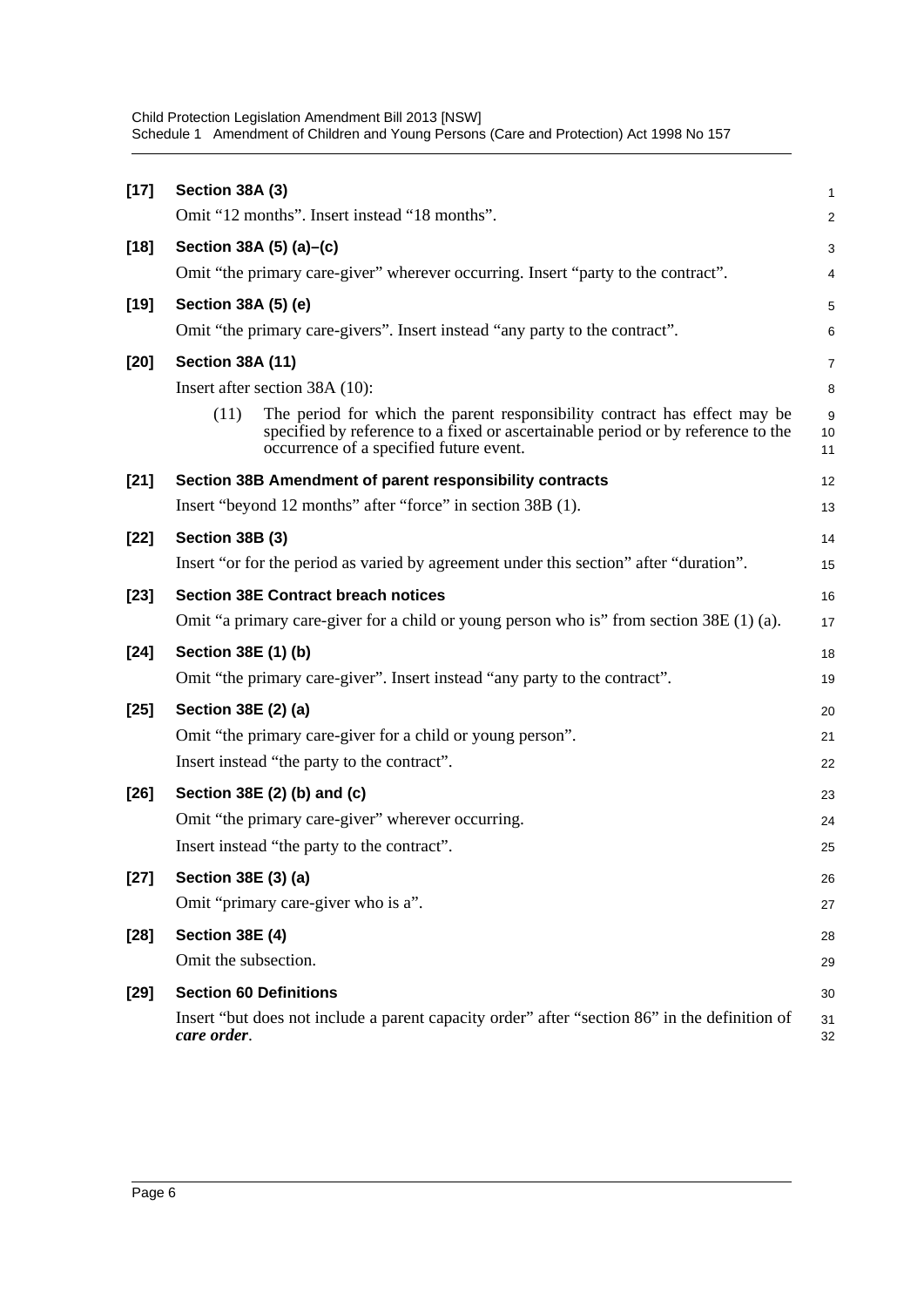| $[30]$ |                                                         |                          | <b>Section 65 Dispute resolution conferences</b>                                                                                                                                                                      | $\mathbf{1}$        |  |  |
|--------|---------------------------------------------------------|--------------------------|-----------------------------------------------------------------------------------------------------------------------------------------------------------------------------------------------------------------------|---------------------|--|--|
|        |                                                         |                          | Omit section 65 (1) and (1A). Insert instead:                                                                                                                                                                         | $\overline{2}$      |  |  |
|        |                                                         | (1)                      | If it considers it appropriate, the Children's Court may, before or at any stage<br>during the hearing of a care application, refer the application to a Children's<br>Registrar to be dealt with under this section. | 3<br>4<br>5         |  |  |
|        |                                                         | (1A)                     | The Children's Registrar is to arrange and conduct a dispute resolution<br>conference between the parties to the care application.                                                                                    | 6<br>$\overline{7}$ |  |  |
| $[31]$ | Section 65 (2A)                                         |                          |                                                                                                                                                                                                                       | 8                   |  |  |
|        |                                                         |                          | Insert "or persons specified in section $86(1A)(b)$ " after "parties" wherever occurring.                                                                                                                             | 9                   |  |  |
| $[32]$ |                                                         |                          | Section 65 (2A) (b) (iii)                                                                                                                                                                                             | 10                  |  |  |
|        | resolution".                                            |                          | Omit ", including by referring the application to independent alternative dispute                                                                                                                                     | 11<br>12            |  |  |
| $[33]$ |                                                         |                          | Section 65 (2A) (b) (iv)                                                                                                                                                                                              | 13                  |  |  |
|        | resolution,".                                           |                          | Omit "if it is not appropriate to refer the application to independent alternative dispute                                                                                                                            | 14<br>15            |  |  |
| $[34]$ | <b>Section 65 (3)</b>                                   |                          |                                                                                                                                                                                                                       | 16                  |  |  |
|        |                                                         |                          | Insert "or person specified in section 86 $(1A)$ (b)" after "party".                                                                                                                                                  | 17                  |  |  |
| $[35]$ |                                                         |                          | Section 65 (4) and (5)                                                                                                                                                                                                | 18                  |  |  |
|        |                                                         |                          | Omit the subsections.                                                                                                                                                                                                 | 19                  |  |  |
| $[36]$ | Section 65A Referral of matters before the Court to ADR |                          |                                                                                                                                                                                                                       |                     |  |  |
|        |                                                         |                          | Omit "attend an alternative dispute resolution service" from section 65A (1).                                                                                                                                         | 21                  |  |  |
|        |                                                         |                          | Insert instead "participate in an alternative dispute resolution process".                                                                                                                                            | 22                  |  |  |
| $[37]$ | <b>Section 67A</b>                                      |                          |                                                                                                                                                                                                                       |                     |  |  |
|        |                                                         | Insert after section 67: |                                                                                                                                                                                                                       |                     |  |  |
|        | 67A                                                     |                          | <b>Consecutive care orders</b>                                                                                                                                                                                        | 25                  |  |  |
|        |                                                         | (1)                      | A care order has effect for the period specified in the order commencing on the<br>date on which the Children's Court makes the order (or a later date specified<br>in the order).                                    | 26<br>27<br>28      |  |  |
|        |                                                         | (2)                      | The period may be specified by reference to the occurrence of a future event<br>described in the order.                                                                                                               | 29<br>30            |  |  |
|        |                                                         | (3)                      | Without limiting subsection (2), the Children's Court may specify that a care<br>order is to take effect at the end of the period for which another care order has<br>effect.                                         | 31<br>32<br>33      |  |  |
| $[38]$ |                                                         |                          | Section 71 Grounds for care orders                                                                                                                                                                                    | 34                  |  |  |
|        |                                                         |                          | Omit section 71 $(1)(i)$ .                                                                                                                                                                                            | 35                  |  |  |
| $[39]$ | <b>Section 71 (3)</b>                                   |                          |                                                                                                                                                                                                                       | 36                  |  |  |
|        |                                                         |                          | Insert after section 71 (2):                                                                                                                                                                                          | 37                  |  |  |
|        |                                                         | (3)                      | This section does not apply to or in respect of a contact order made under<br>section $86(1A)(b)$ .                                                                                                                   | 38<br>39            |  |  |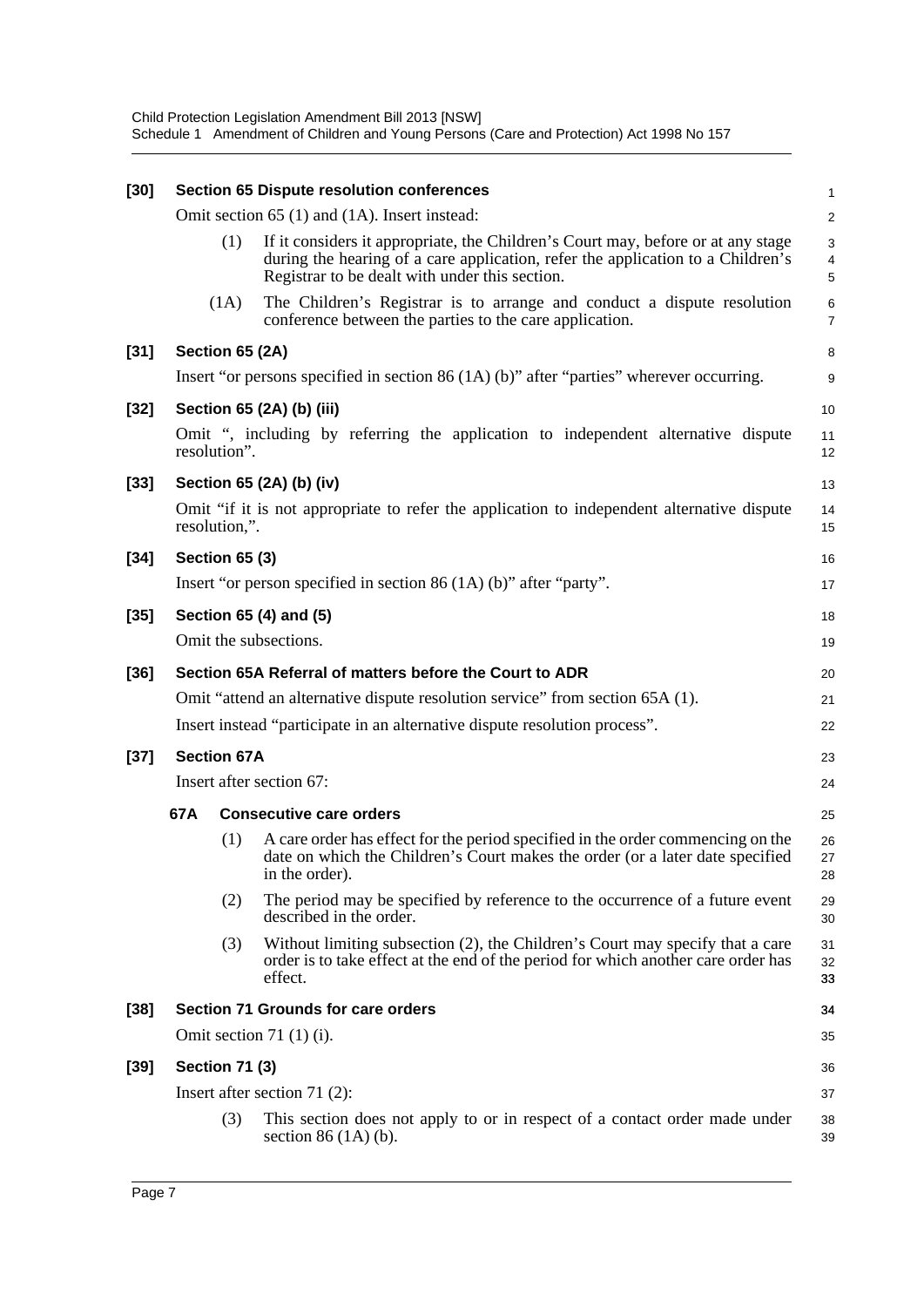Child Protection Legislation Amendment Bill 2013 [NSW] Schedule 1 Amendment of Children and Young Persons (Care and Protection) Act 1998 No 157

| $[40]$ |                       | <b>Section 73 Order accepting undertakings</b>                                                                                                                                                                                                                                                                                                                                                                                                | 1                                |
|--------|-----------------------|-----------------------------------------------------------------------------------------------------------------------------------------------------------------------------------------------------------------------------------------------------------------------------------------------------------------------------------------------------------------------------------------------------------------------------------------------|----------------------------------|
|        |                       | Insert "(other than an application for a guardianship order)" after "person" where firstly<br>occurring in section $73(1)$ .                                                                                                                                                                                                                                                                                                                  | $\overline{\mathbf{c}}$<br>3     |
| $[41]$ |                       | Section 74 Order for provision of support services                                                                                                                                                                                                                                                                                                                                                                                            | 4                                |
|        |                       | Omit "that child or young person" from section 74 (1).                                                                                                                                                                                                                                                                                                                                                                                        | 5                                |
|        |                       | Insert instead "a child or young person (other than a child or young person the subject of an<br>application for a guardianship order)".                                                                                                                                                                                                                                                                                                      | 6<br>$\overline{7}$              |
| $[42]$ |                       | Section 75 Order to attend therapeutic treatment                                                                                                                                                                                                                                                                                                                                                                                              | 8                                |
|        |                       | Insert after section $75(3)$ :                                                                                                                                                                                                                                                                                                                                                                                                                | 9                                |
|        | (4)                   | An order cannot be made under this section in proceedings in relation to an<br>application for a guardianship order.                                                                                                                                                                                                                                                                                                                          | 10<br>11                         |
| $[43]$ |                       | <b>Section 76 Order for supervision</b>                                                                                                                                                                                                                                                                                                                                                                                                       | 12                               |
|        | section 76 $(1)$ .    | Insert "(other than an application for a guardianship order)" after "application" in                                                                                                                                                                                                                                                                                                                                                          | 13<br>14                         |
| [44]   | Section 76 (3A)       |                                                                                                                                                                                                                                                                                                                                                                                                                                               | 15                               |
|        |                       | Insert after section $76(3)$ :                                                                                                                                                                                                                                                                                                                                                                                                                | 16                               |
|        | (3A)                  | Despite subsection (3), the Children's Court may specify a maximum period<br>of supervision that is longer than 12 months (but that does not exceed<br>24 months) if the Children's Court is satisfied that there are special<br>circumstances that warrant the making of an order of that length and that it is<br>appropriate to do so.                                                                                                     | 17<br>18<br>19<br>20<br>21       |
| $[45]$ | <b>Section 76 (6)</b> |                                                                                                                                                                                                                                                                                                                                                                                                                                               | 22                               |
|        |                       | Omit "not exceeding 12 months".                                                                                                                                                                                                                                                                                                                                                                                                               | 23                               |
|        |                       | Insert instead "that together with the period specified under subsection (3) or (3A) does not<br>exceed 24 months in total".                                                                                                                                                                                                                                                                                                                  | 24<br>25                         |
| $[46]$ | <b>Section 76 (7)</b> |                                                                                                                                                                                                                                                                                                                                                                                                                                               | 26                               |
|        |                       | Insert after section $76(6)$ :                                                                                                                                                                                                                                                                                                                                                                                                                | 27                               |
|        | (7)                   | The Children's Court may, of its own motion or on application by the<br>Director-General, and after giving the parties an opportunity to be heard,<br>revoke an order before the end of the period of supervision specified under<br>subsection (3A) at any time after the expiration of the first 12 months of that<br>period if it considers that there is no longer need for supervision in order to<br>protect the child or young person. | 28<br>29<br>30<br>31<br>32<br>33 |
| $[47]$ |                       | <b>Section 78A Permanency planning</b>                                                                                                                                                                                                                                                                                                                                                                                                        | 34                               |
|        |                       | Omit "principle set out in section 9 (2) (e)" from section 78A (1) (a).                                                                                                                                                                                                                                                                                                                                                                       | 35                               |
|        |                       | Insert instead "principles set out in section $9(2)$ (e) and (g)".                                                                                                                                                                                                                                                                                                                                                                            | 36                               |
| $[48]$ | Section 78A (4)       |                                                                                                                                                                                                                                                                                                                                                                                                                                               | 37                               |
|        |                       | Omit "sole parental responsibility or".                                                                                                                                                                                                                                                                                                                                                                                                       | 38                               |
|        |                       |                                                                                                                                                                                                                                                                                                                                                                                                                                               |                                  |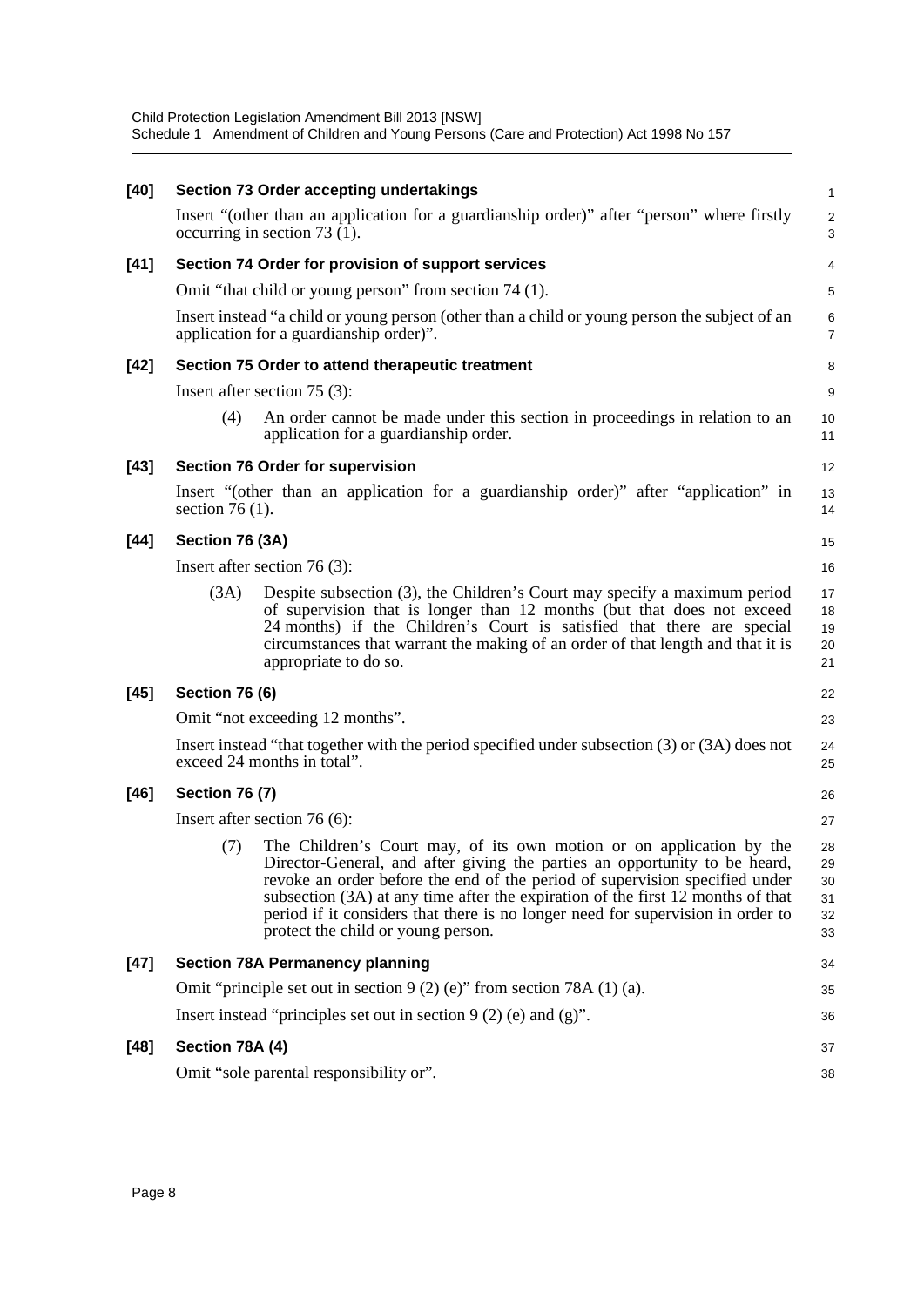|    |                                                                          | Sections 79-79C                                                                                                                                                                                                                                                                                                                                                                                                                                    | 1                                |  |  |  |
|----|--------------------------------------------------------------------------|----------------------------------------------------------------------------------------------------------------------------------------------------------------------------------------------------------------------------------------------------------------------------------------------------------------------------------------------------------------------------------------------------------------------------------------------------|----------------------------------|--|--|--|
|    |                                                                          | Omit section 79. Insert instead:                                                                                                                                                                                                                                                                                                                                                                                                                   | $\overline{c}$                   |  |  |  |
| 79 | Order (other than guardianship order) allocating parental responsibility |                                                                                                                                                                                                                                                                                                                                                                                                                                                    |                                  |  |  |  |
|    | (1)                                                                      | The Children's Court may make an order under this section allocating all<br>aspects of parental responsibility, or one or more specific aspects of parental<br>responsibility, for a child or young person who it finds is in need of care and<br>protection for a period specified in the order:                                                                                                                                                  | 4<br>5<br>6<br>$\overline{7}$    |  |  |  |
|    |                                                                          | to one parent to the exclusion of the other, or to both parents jointly, or<br>(a)                                                                                                                                                                                                                                                                                                                                                                 | 8                                |  |  |  |
|    |                                                                          | solely to the Minister, or<br>(b)                                                                                                                                                                                                                                                                                                                                                                                                                  | 9                                |  |  |  |
|    |                                                                          | to one or both parents and to the Minister jointly, or<br>(c)                                                                                                                                                                                                                                                                                                                                                                                      | 10                               |  |  |  |
|    |                                                                          | (d)<br>to one or both parents and to another person or persons jointly, or                                                                                                                                                                                                                                                                                                                                                                         | 11                               |  |  |  |
|    |                                                                          | to the Minister and another suitable person or persons jointly, or<br>(e)                                                                                                                                                                                                                                                                                                                                                                          | 12                               |  |  |  |
|    |                                                                          | (f)<br>to a suitable person or persons jointly.                                                                                                                                                                                                                                                                                                                                                                                                    | 13                               |  |  |  |
|    | (2)                                                                      | The specific aspects of parental responsibility that may be allocated by an<br>order of the Children's Court under subsection (1) include, but are not limited<br>to, the following:                                                                                                                                                                                                                                                               | 14<br>15<br>16                   |  |  |  |
|    |                                                                          | the residence of the child or young person,<br>(a)                                                                                                                                                                                                                                                                                                                                                                                                 | 17                               |  |  |  |
|    |                                                                          | (b)<br>contact,                                                                                                                                                                                                                                                                                                                                                                                                                                    | 18                               |  |  |  |
|    |                                                                          | the education and training of the child or young person,<br>(c)                                                                                                                                                                                                                                                                                                                                                                                    | 19                               |  |  |  |
|    |                                                                          | the religious and cultural upbringing of the child or young person,<br>(d)                                                                                                                                                                                                                                                                                                                                                                         | 20                               |  |  |  |
|    |                                                                          | the medical and dental treatment of the child or young person.<br>(e)                                                                                                                                                                                                                                                                                                                                                                              | 21                               |  |  |  |
|    | (3)                                                                      | The Children's Court must not make an order allocating parental<br>responsibility unless it has given particular consideration to the permanent<br>placement principles and is satisfied that the order is in the best interests of the<br>child or young person.                                                                                                                                                                                  | 22<br>23<br>24<br>25             |  |  |  |
|    | (4)                                                                      | Without limiting subsection (3), the Children's Court must not make an order<br>under this section if, taking into account the permanent placement principles,<br>it would be more appropriate to make a guardianship order than an order under<br>this section.                                                                                                                                                                                   | 26<br>27<br>28<br>29             |  |  |  |
|    | (5)                                                                      | The Children's Court must not make an order allocating parental<br>responsibility for a child or young person if the order would be inconsistent<br>with:                                                                                                                                                                                                                                                                                          | 30<br>31<br>32                   |  |  |  |
|    |                                                                          | any order made with respect to the child or young person by the<br>(a)<br>Supreme Court in the exercise of its jurisdiction with respect to the<br>custody and guardianship of children, or                                                                                                                                                                                                                                                        | 33<br>34<br>35                   |  |  |  |
|    |                                                                          | (b)<br>a guardianship order with respect to the young person made by the<br>Guardianship Tribunal.                                                                                                                                                                                                                                                                                                                                                 | 36<br>37                         |  |  |  |
|    | (6)                                                                      | If an order allocates all aspects of parental responsibility for a child or young<br>person to the Minister, the Minister must, so far as is reasonably practicable,<br>have regard to the views of the persons who had parental responsibility for the<br>child or young person before the order was made while still recognising that<br>the safety, welfare and well-being of the child or young person remains the<br>paramount consideration. | 38<br>39<br>40<br>41<br>42<br>43 |  |  |  |
|    | (7)                                                                      | If aspects of parental responsibility are allocated jointly between the Minister<br>and another person or persons, either the Minister or the other person may                                                                                                                                                                                                                                                                                     | 44<br>45                         |  |  |  |

**[49] Sections 79–79C**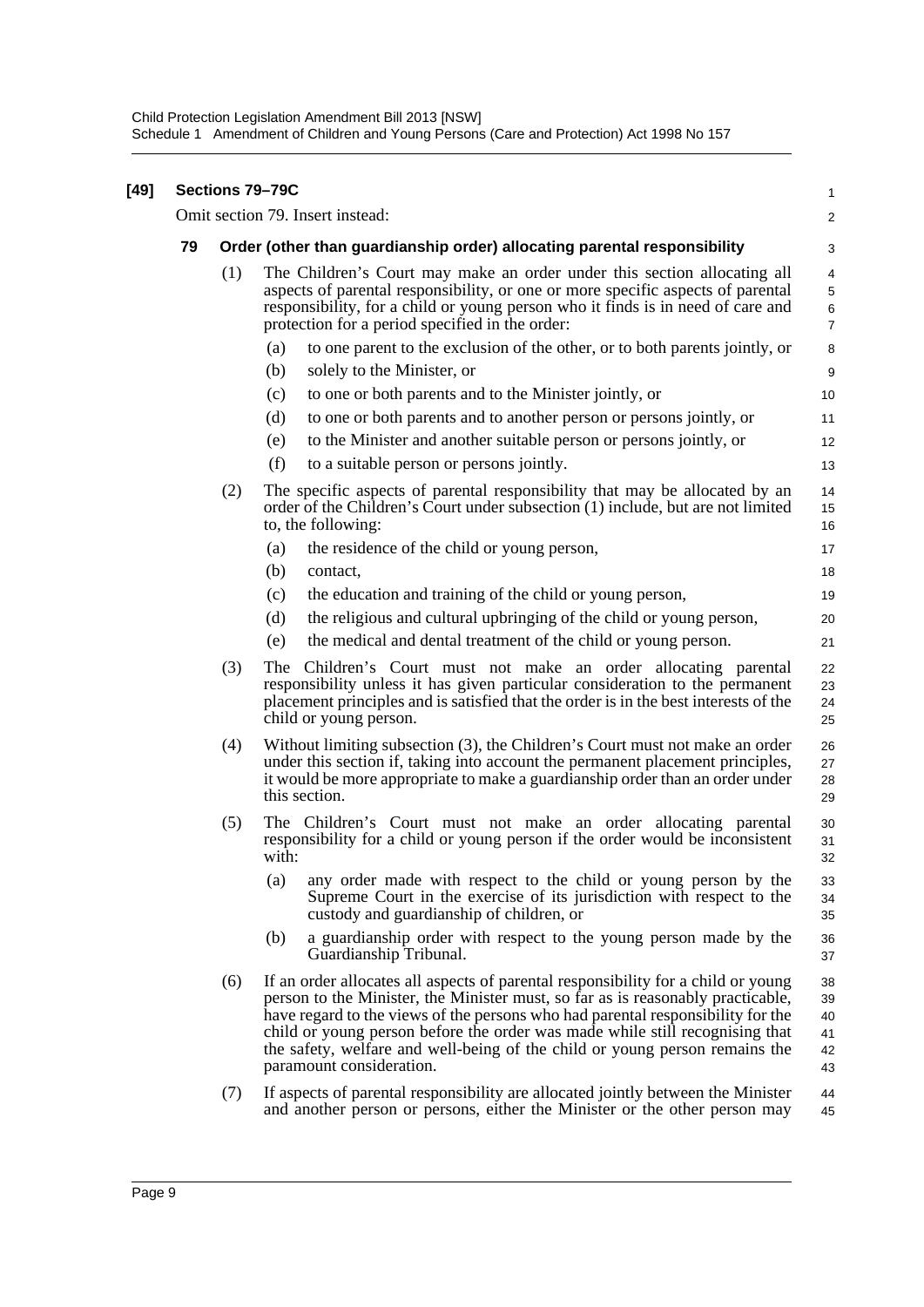exercise those aspects but, if they disagree concerning their exercise, the disagreement is to be resolved by order of the Children's Court.

(8) The Children's Court must not make an order allocating parental responsibility jointly between two or more persons unless it is satisfied that the persons can work together co-operatively in the best interests of the child or young person.

#### **79A Allocation of parental responsibility by guardianship order**

(1) In this Act:

7 8

47

*guardian* means a person who has been allocated all aspects of parental responsibility for a child or young person until the child or young person reaches 18 years of age by a guardianship order made under this section.

*prospective guardian* means the person to whom it is proposed to allocate parental responsibility for a child or young person under a guardianship order.

- (2) An order may be made by the Children's Court allocating to a suitable person all aspects of parental responsibility for a child or young person who is in statutory out-of-home care or supported out-of home care or who it finds is in need of care and protection until the child or young person reaches 18 years of age (a *guardianship order*). 14 15 16 17 18
- (3) The Children's Court must not make a guardianship order unless it is satisfied that: 19 20
	- (a) there is no realistic possibility of restoration of the child or young person to his or her parents, and
	- (b) that the prospective guardian will provide a safe, nurturing, stable and secure environment for the child or young person and will continue to do so in the future, and
	- (c) if the child or young person is an Aboriginal or Torres Strait Islander child or young person—permanent placement of the child or young person under the guardianship order is in accordance with the Aboriginal and Torres Strait Islander Child and Young Person Placement Principles that apply to placement of such a child or young person in statutory out-of-home care under section 13, and 26 27 28 29 30 31
	- (d) if the child or young person is 12 or more years of age and capable of giving consent—the consent of the child or young person is given in the form and manner prescribed by the regulations. 32 33 34
- (4) A guardianship order may allocate parental responsibility jointly to more than one person. 35 36
- (5) The Children's Court must not make a guardianship order with respect to a child or young person if the order would be inconsistent with: 37 38
	- (a) any order made with respect to the child or young person by the Supreme Court in the exercise of its jurisdiction with respect to the custody and guardianship of children, or 39 40 41
	- (b) a guardianship order with respect to the young person made by the Guardianship Tribunal. 42 43
- (6) A guardianship order remains in force (unless sooner varied or rescinded under section 90) until the child or young person concerned reaches 18 years of age.  $\overline{A}$ 45 46
- (7) A guardianship order may only be made as a final order.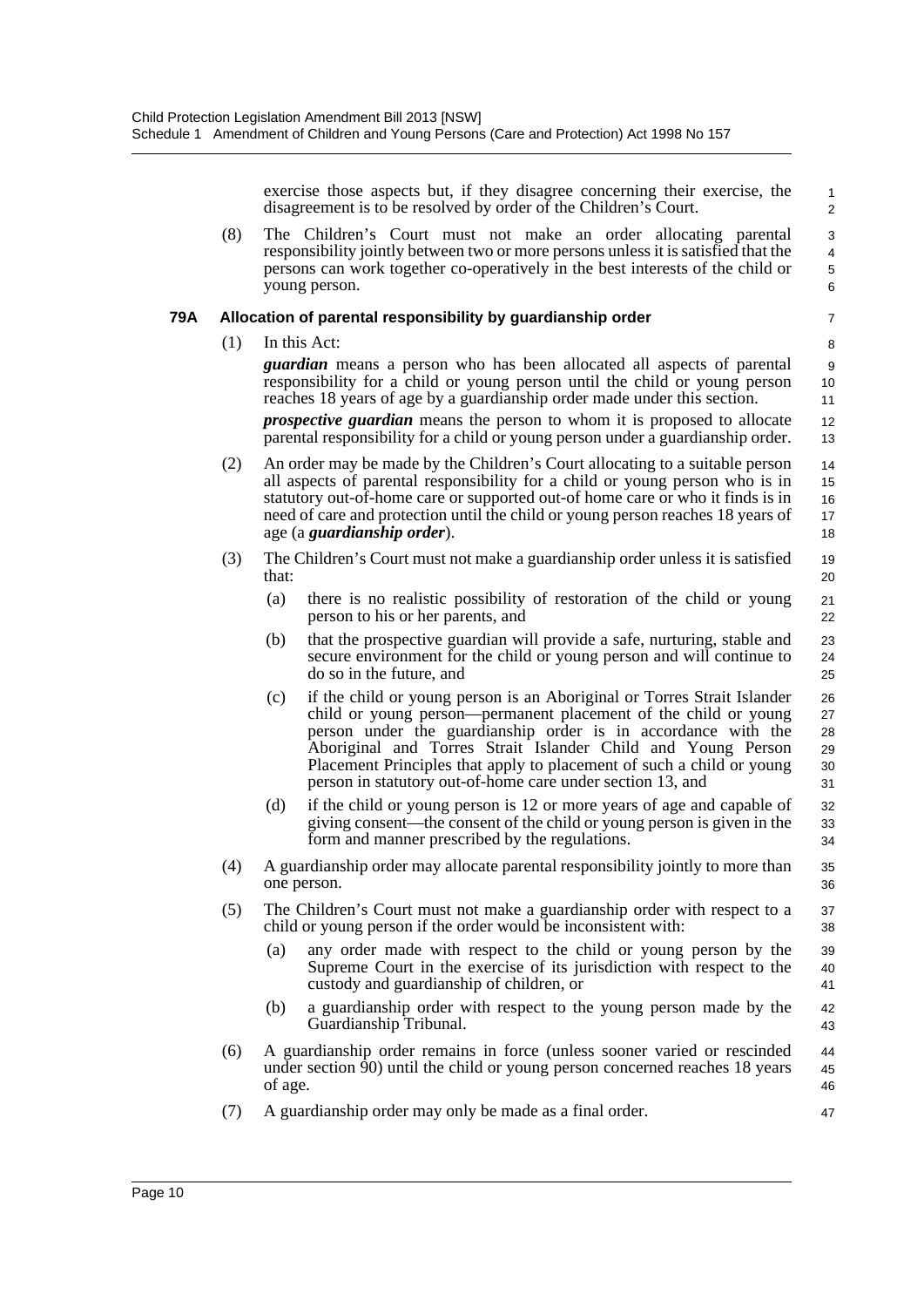#### **79B Applications for guardianship orders**

| (1) | Despite section 61 (1), an application for a guardianship order may be made |
|-----|-----------------------------------------------------------------------------|
|     | by the following:                                                           |

- (a) the Director-General,
- (b) with the written consent of the Director-General—the designated agency responsible for supervising the placement of the child or young person,

41

47

- (c) with the written consent of the Director-General—a person who is an authorised carer or who has been assessed, in accordance with the regulations, by the Director-General or designated agency in relation to a child or young person to be a suitable person to be allocated all aspects of parental responsibility for the child or young person.
- (2) The Children's Court may order an applicant for a guardianship order to notify those persons specified by the Children's Court of the making of the application. **Note.** Section 256A sets out the circumstances in which the Children's Court may dispense with service.
- (3) Subject to any order the Children's Court may make, the applicant for a guardianship order is to make reasonable efforts to notify each parent of the child or young person of the making of the application for the order. 18 19 20
- (4) Each parent must be given a reasonable opportunity to obtain independent legal advice about the application and is entitled to be heard at the hearing of the matter. 21 22 23
- (5) Without limiting section 90 (1A), an applicant for variation or rescission of a guardianship order made in respect of a child or young person must notify the principal officer of the designated agency that was supervising the placement of the child or young person in out-of-home care immediately before the guardianship order was made of the making of the application. 24 25 26 27 28
- (6) Without limiting subsection (2), an applicant for a guardianship order other than the Director-General is to notify the Director-General of the making of the application for the order on the day the application is filed and the Director-General is entitled to be a party to the proceedings. 29 30 31 32
- (7) An application cannot be made under subsection (1) (c) by a person who is an authorised carer solely in his or her capacity as the principal officer of a designated agency. 33 34 35
- (8) Subject to any order the Children's Court may make, an applicant for a guardianship order must present the following to the Children's Court before the order is made: 36 37 38
	- (a) copies of any written consent required to be given in relation to the applicant by subsection (1), 39 40
	- (b) a care plan prepared by the applicant,
	- (c) a copy of any report on the health, educational or social well-being of the child or young person that is available to the applicant and that is relevant to the care plan. 42 43 44
- (9) Without limiting the information that must be contained in a care plan, it must contain information about the following: 45 46
	- (a) the residence of the child or young person,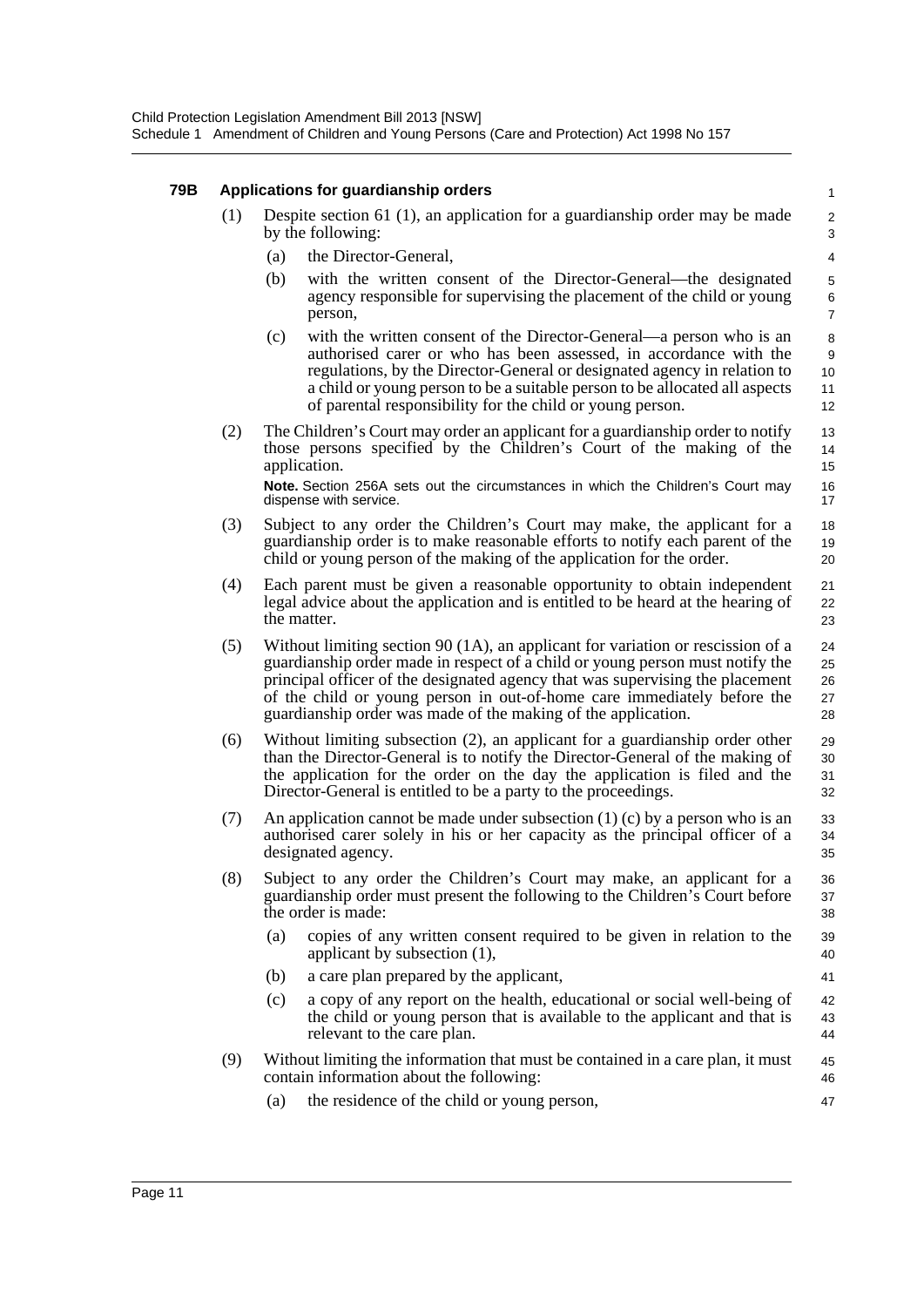|      |                   | (b)<br>if the Children's Court has made any contact order under section 86 in<br>relation to contact of the child or young person with his or her parents,<br>relatives, friends or other persons—the arrangements for contact,                                                                                                                                                                                                  | 1<br>$\overline{\mathbf{c}}$<br>3 |
|------|-------------------|----------------------------------------------------------------------------------------------------------------------------------------------------------------------------------------------------------------------------------------------------------------------------------------------------------------------------------------------------------------------------------------------------------------------------------|-----------------------------------|
|      |                   | the education and training of the child or young person,<br>(c)                                                                                                                                                                                                                                                                                                                                                                  | 4                                 |
|      |                   | (d)<br>the religious upbringing of the child or young person,                                                                                                                                                                                                                                                                                                                                                                    | 5                                 |
|      |                   | (e)<br>the health care of the child or young person,                                                                                                                                                                                                                                                                                                                                                                             | 6                                 |
|      |                   | (f)<br>the resources required to provide any services that need to be provided<br>to the child or young person and the availability of those resources,                                                                                                                                                                                                                                                                          | $\overline{7}$<br>8               |
|      |                   | any views the child or young person has expressed about any aspect of<br>(g)<br>the care plan.                                                                                                                                                                                                                                                                                                                                   | 9<br>10                           |
|      | (10)              | Other requirements and the form of care plan under this section may be<br>prescribed by the regulations.                                                                                                                                                                                                                                                                                                                         | 11<br>12                          |
|      | (11)              | The care plan is only enforceable to the extent to which its provisions are<br>embodied in or approved by orders of the Children's Court.                                                                                                                                                                                                                                                                                        | 13<br>14                          |
|      | (12)              | In this section:                                                                                                                                                                                                                                                                                                                                                                                                                 | 15                                |
|      |                   | <b>care plan</b> means a plan to meet the needs of a child or young person that<br>represents a set of proposals to be considered by the Children's Court.                                                                                                                                                                                                                                                                       | 16<br>17                          |
|      | 79C               | Financial assistance for children and young persons in respect of whom<br>guardianship orders are made                                                                                                                                                                                                                                                                                                                           | 18<br>19                          |
|      | (1)               | The Director-General may, after the making of the guardianship order,<br>continue to provide financial assistance to the guardian of a child or young<br>person who, immediately before the guardianship order was made, was being<br>provided with financial assistance in respect of the child or young person<br>under section 161 as if (for this purpose only) the child or young person were<br>still in out-of-home care. | 20<br>21<br>22<br>23<br>24<br>25  |
|      | (2)               | The Director-General may grant financial assistance to the guardian of a child<br>or young person in respect of whom a guardianship order is made who was not<br>being provided with financial assistance under section 161 before the<br>guardianship order was made:                                                                                                                                                           | 26<br>27<br>28<br>29              |
|      |                   | if the Director-General considers it is appropriate to provide the<br>(a)<br>financial assistance for the purpose of achieving the objects of the Act,<br><sub>or</sub>                                                                                                                                                                                                                                                          | 30<br>31<br>32                    |
|      |                   | (b)<br>in such other circumstance as may be prescribed by the regulations.                                                                                                                                                                                                                                                                                                                                                       | 33                                |
|      | (3)               | Without limiting subsection (2), financial assistance may take the form of a<br>grant, an allowance or a refund of expenditure, or any other form of financial<br>assistance that the Director-General may approve generally, or in a particular<br>case or class of cases.                                                                                                                                                      | 34<br>35<br>36<br>37              |
|      | (4)               | A guardian who is provided with financial assistance under this section must<br>make an annual report to the Director-General (in the form required by the<br>Director-General) concerning such matters as may be required by the<br>Director-General relating to the provision of that financial assistance.                                                                                                                    | 38<br>39<br>40<br>41              |
| [50] |                   | Section 80 Requirement to consider care plan                                                                                                                                                                                                                                                                                                                                                                                     | 42                                |
|      |                   | Insert "or, in the case of an application for a guardianship order, by the applicant for the<br>order" after "Director-General".                                                                                                                                                                                                                                                                                                 | 43<br>44                          |
| [51] |                   | Section 81 Parental responsibility of the Minister                                                                                                                                                                                                                                                                                                                                                                               | 45                                |
|      | Omit the section. |                                                                                                                                                                                                                                                                                                                                                                                                                                  | 46                                |
|      |                   |                                                                                                                                                                                                                                                                                                                                                                                                                                  |                                   |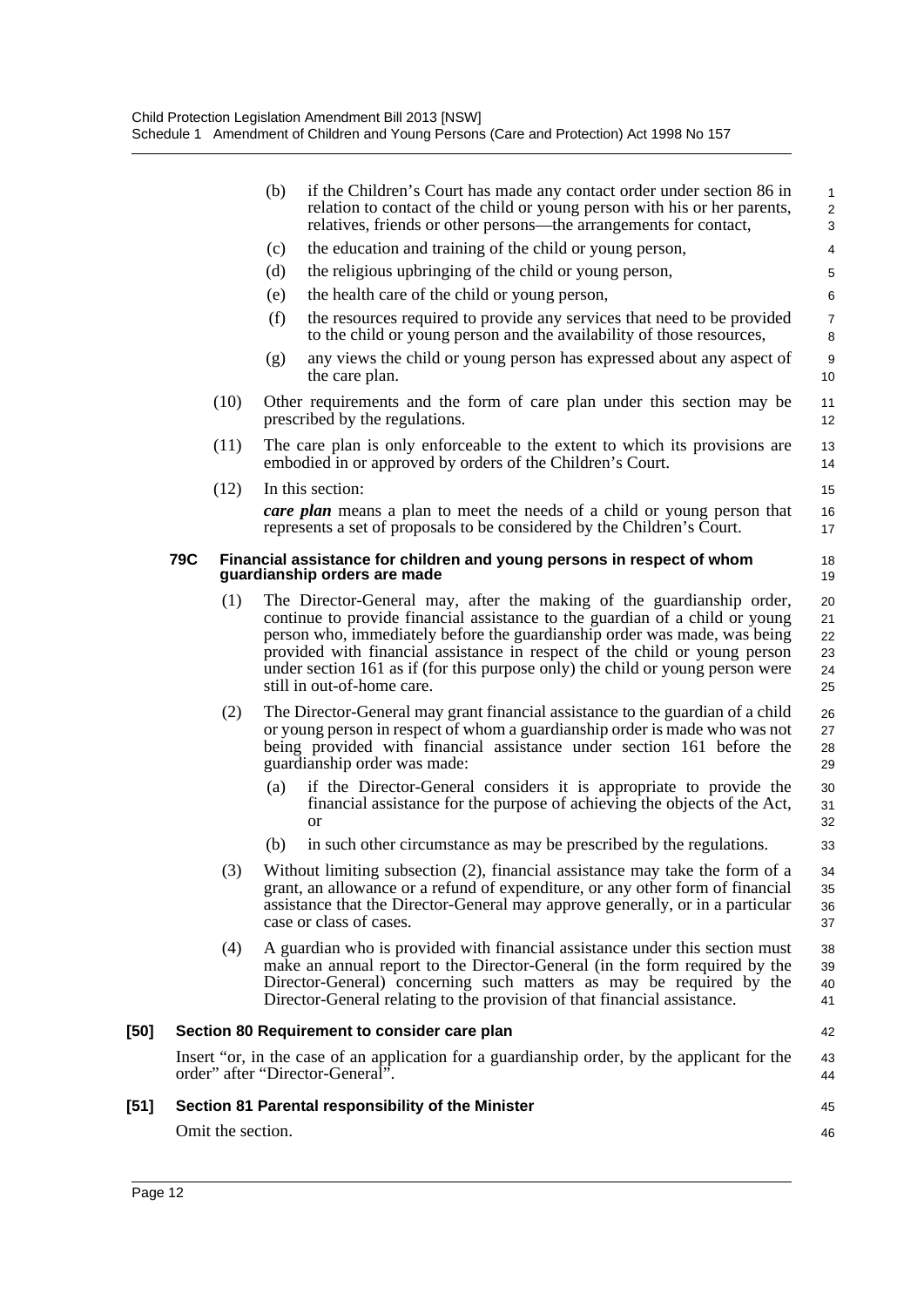| $[52]$ | Section 82 Report on suitability of arrangements concerning parental responsibility<br>1 |            |                                                                                                                                                                                                                                                                                                                                     |                            |  |  |
|--------|------------------------------------------------------------------------------------------|------------|-------------------------------------------------------------------------------------------------------------------------------------------------------------------------------------------------------------------------------------------------------------------------------------------------------------------------------------|----------------------------|--|--|
|        | section $82(1)$ .                                                                        |            | Insert "other than a guardianship order" after "order" where firstly occurring in                                                                                                                                                                                                                                                   | $\frac{2}{3}$              |  |  |
| $[53]$ |                                                                                          |            | Section 83 Preparation of permanency plan                                                                                                                                                                                                                                                                                           | 4                          |  |  |
|        |                                                                                          |            | Omit "may" from section 83 (4). Insert instead "must".                                                                                                                                                                                                                                                                              | 5                          |  |  |
| $[54]$ | <b>Section 83 (4)</b>                                                                    |            |                                                                                                                                                                                                                                                                                                                                     | 6                          |  |  |
|        |                                                                                          |            | Insert at the end of the subsection:                                                                                                                                                                                                                                                                                                | 7                          |  |  |
|        |                                                                                          |            | Note. See section 10A (3) (e) in relation to adoption of Aboriginal and Torres Strait<br>Islander children and young persons.                                                                                                                                                                                                       | 8<br>9                     |  |  |
| $[55]$ | Section 83 (5) and (5A)                                                                  |            |                                                                                                                                                                                                                                                                                                                                     | 10                         |  |  |
|        |                                                                                          |            | Omit section 83 (5). Insert instead:                                                                                                                                                                                                                                                                                                | 11                         |  |  |
|        | (5)                                                                                      |            | The Children's Court is to decide whether to accept the Director-General's<br>assessment of whether or not there is a realistic possibility of restoration:                                                                                                                                                                         | 12<br>13                   |  |  |
|        |                                                                                          | (a)        | in the case of a child who is less than 2 years of age on the date the<br>Children's Court makes an interim order allocating parental<br>responsibility for the child to a person other than a parent—within<br>6 months after the Children's Court makes the interim order, and                                                    | 14<br>15<br>16<br>17       |  |  |
|        |                                                                                          | (b)        | in the case of a child or young person who is 2 or more years of age on<br>the date the Children's Court makes an interim order allocating parental<br>responsibility for the child or young person to a person other than a<br>parent—within 12 months after the Children's Court makes the interim<br>order.                      | 18<br>19<br>20<br>21<br>22 |  |  |
|        | (5A)                                                                                     |            | However, the Children's Court may, having regard to the circumstances of the<br>case and if it considers it appropriate and in the best interests of the child or<br>young person, decide, after the end of the applicable period referred to in<br>subsection (5), whether or not there is a realistic possibility of restoration. | 23<br>24<br>25<br>26       |  |  |
| [56]   | <b>Section 83 (9)</b>                                                                    |            |                                                                                                                                                                                                                                                                                                                                     | 27                         |  |  |
|        | Omit the subsection. Insert instead:<br>28                                               |            |                                                                                                                                                                                                                                                                                                                                     |                            |  |  |
|        | (9)                                                                                      | means:     | In this section, <i>parent</i> , in relation to the child or young person concerned,                                                                                                                                                                                                                                                | 29<br>30                   |  |  |
|        |                                                                                          | (a)        | the child's or young person's birth parent, or                                                                                                                                                                                                                                                                                      | 31                         |  |  |
|        |                                                                                          |            | (b) if the child or young person has been adopted—the child's or young<br>person's adoptive parent.                                                                                                                                                                                                                                 | 32<br>33                   |  |  |
| $[57]$ | <b>Section 86 Contact orders</b>                                                         |            |                                                                                                                                                                                                                                                                                                                                     | 34                         |  |  |
|        |                                                                                          |            | Omit section 86 (1). Insert instead:                                                                                                                                                                                                                                                                                                | 35                         |  |  |
|        | (1)                                                                                      | following: | An order may be made by the Children's Court doing any one or more of the                                                                                                                                                                                                                                                           | 36<br>37                   |  |  |
|        |                                                                                          | (a)        | stipulating minimum requirements concerning the frequency and<br>duration of contact between a child or young person and his or her<br>parents, relatives or other persons of significance to the child or young<br>person,                                                                                                         | 38<br>39<br>40<br>41       |  |  |
|        |                                                                                          | (b)        | requiring contact with a specified person to be supervised,                                                                                                                                                                                                                                                                         | 42                         |  |  |
|        |                                                                                          | (c)        | denying contact with a specified person if contact with that person is not<br>in the best interests of the child or young person.                                                                                                                                                                                                   | 43<br>44                   |  |  |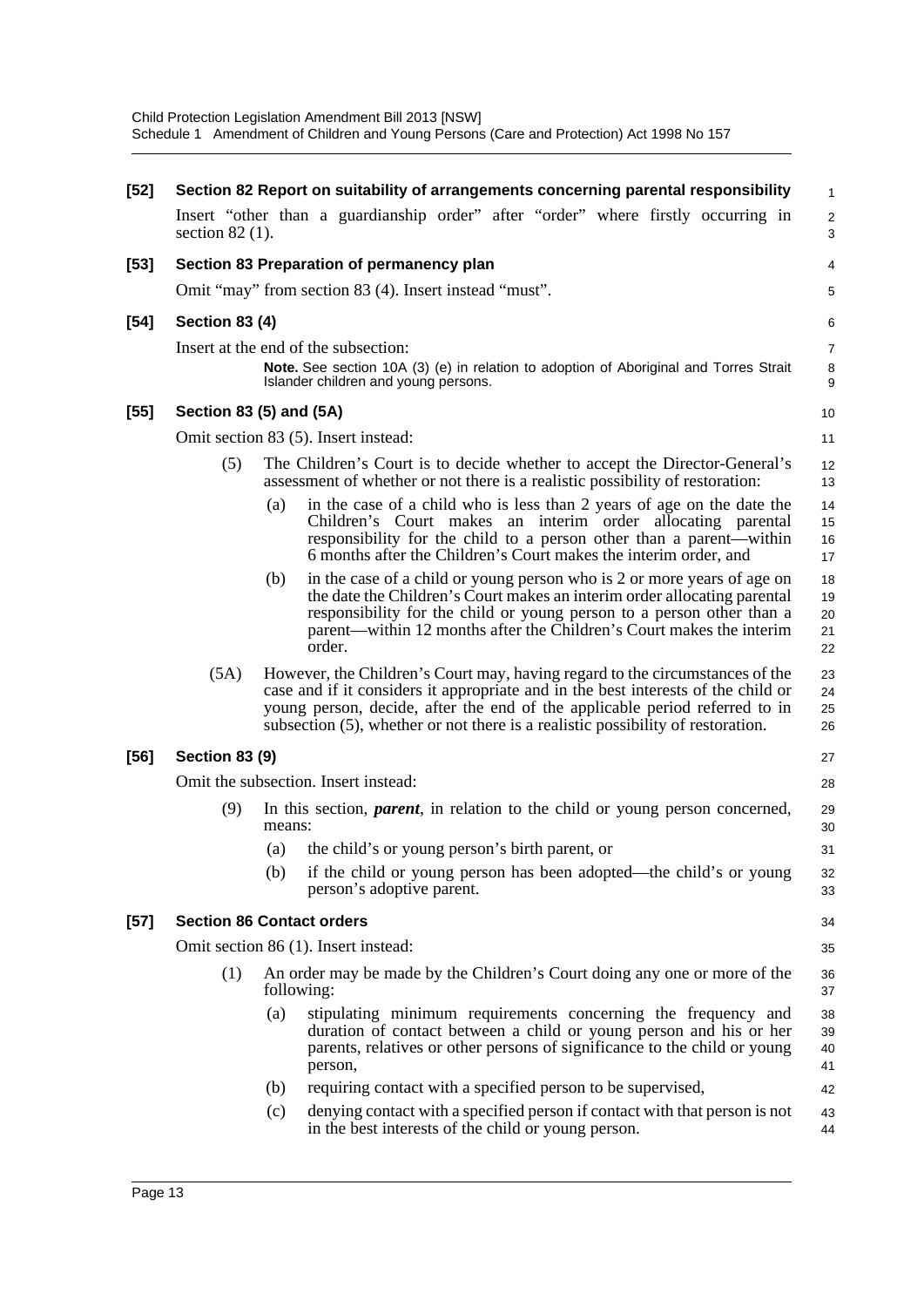| $[58]$ | Section 86 (1A)-(1F)  |                                                                                                                                                                                                                                                                                                                    |                            |  |  |  |  |
|--------|-----------------------|--------------------------------------------------------------------------------------------------------------------------------------------------------------------------------------------------------------------------------------------------------------------------------------------------------------------|----------------------------|--|--|--|--|
|        |                       | Insert after section 86 $(1)$ :                                                                                                                                                                                                                                                                                    | $\overline{\mathbf{c}}$    |  |  |  |  |
|        | (1A)                  | A contact order may be made by the Children's Court:                                                                                                                                                                                                                                                               | 3                          |  |  |  |  |
|        |                       | on application made by any party to proceedings before the Children's<br>(a)<br>Court with respect to a child or young person, or                                                                                                                                                                                  | 4<br>5                     |  |  |  |  |
|        |                       | with leave of the Children's Court-on application made by any of the<br>(b)<br>following persons who were parties to care proceedings with respect to<br>a child or young person:                                                                                                                                  | 6<br>7<br>8                |  |  |  |  |
|        |                       | the Director-General,<br>(i)                                                                                                                                                                                                                                                                                       | 9                          |  |  |  |  |
|        |                       | (ii)<br>the child or young person,                                                                                                                                                                                                                                                                                 | 10                         |  |  |  |  |
|        |                       | (iii)<br>a person having parental responsibility for the child or young<br>person,                                                                                                                                                                                                                                 | 11<br>12                   |  |  |  |  |
|        |                       | a person from whom parental responsibility for the child or<br>(iv)<br>young person has been removed,                                                                                                                                                                                                              | 13<br>14                   |  |  |  |  |
|        |                       | any person who considers himself or herself to have a sufficient<br>(v)<br>interest in the welfare of the child or young person, or                                                                                                                                                                                | 15<br>16                   |  |  |  |  |
|        |                       | with leave of the Children's Court—on application made by any person<br>(c)<br>who considers himself or herself to have a sufficient interest in the<br>welfare of the child or young person.                                                                                                                      | 17<br>18<br>19             |  |  |  |  |
|        | (1B)                  | The Children's Court may grant leave under subsection $(1A)$ (b) or $(c)$ if it<br>appears to the Court that there has been a significant change in any relevant<br>circumstances since a final order was made in the proceedings.                                                                                 | 20<br>21<br>22             |  |  |  |  |
|        | (1C)                  | The Children's Court is not required to hear or determine an application made<br>to it with respect to a child or young person by a person referred to in<br>subsection (1A) (c) unless it considers the person to have a sufficient interest<br>in the welfare of the child or young person.                      | 23<br>24<br>25<br>26       |  |  |  |  |
|        | (1D)                  | Before granting leave under subsection $(1A)$ (b) or (c), the Children's Court:                                                                                                                                                                                                                                    | 27                         |  |  |  |  |
|        |                       | (a)<br>must take into consideration whether the applicant for the contact order<br>and persons to whom the contact order applies have attempted, or been<br>ordered by the Children's Court to try, to reach an agreement about<br>contact arrangements by participating in alternative dispute resolution,<br>and | 28<br>29<br>30<br>31<br>32 |  |  |  |  |
|        |                       | (b)<br>may order the applicant and those persons to attend a dispute resolution<br>conference conducted by a Children's Registrar under section 65 or<br>alternative dispute resolution process under section 65A.                                                                                                 | 33<br>34<br>35             |  |  |  |  |
|        | (1E)                  | Subject to any order the Children's Court may make, an applicant for a contact<br>order under subsection (1A) (b) who was a party to care proceedings must<br>notify other persons who were parties to the proceedings of the making of the<br>application.                                                        | 36<br>37<br>38<br>39       |  |  |  |  |
|        |                       | Note. Section 256A sets out the circumstances in which the Children's Court may<br>dispense with the requirement to give notice.                                                                                                                                                                                   | 40<br>41                   |  |  |  |  |
|        | (1F)                  | A contact order made under subsection (1A) (b) on application of a person<br>who was a party to proceedings in which an earlier contact order was made that<br>has expired may be made in the same or different terms to the expired order.                                                                        | 42<br>43<br>44             |  |  |  |  |
| $[59]$ | <b>Section 86 (2)</b> |                                                                                                                                                                                                                                                                                                                    | 45                         |  |  |  |  |
|        |                       | Insert "and must not be made in relation to contact with a child or young person who is the<br>subject of a guardianship order" after "consent".                                                                                                                                                                   | 46<br>47                   |  |  |  |  |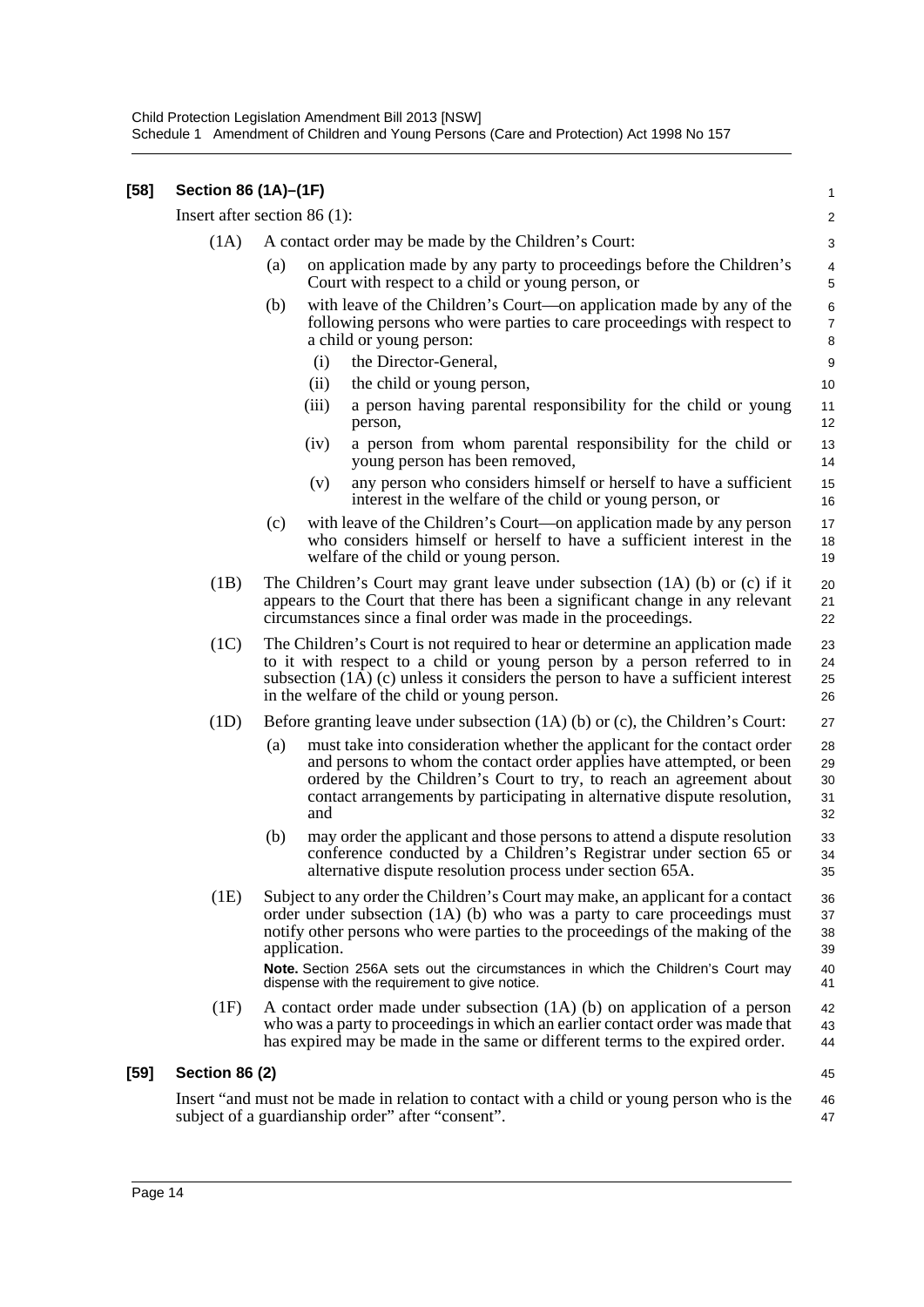| [60] |     | Section 86 (5)-(7)       |     |                                                                                                                                                                                                                                                                                                                                                                                                                   | 1                                  |
|------|-----|--------------------------|-----|-------------------------------------------------------------------------------------------------------------------------------------------------------------------------------------------------------------------------------------------------------------------------------------------------------------------------------------------------------------------------------------------------------------------|------------------------------------|
|      |     |                          |     | Insert after section 86 $(4)$ :                                                                                                                                                                                                                                                                                                                                                                                   | $\overline{2}$                     |
|      |     | (5)                      |     | A contact order made under this section has effect for the period specified in<br>the order, unless the order is varied or rescinded under section 86A or 90.                                                                                                                                                                                                                                                     | 3<br>4                             |
|      |     | (6)                      |     | Despite subsection (5), if the Children's Court decides (whether by acceptance<br>of the Director-General's assessment under section 83 or otherwise) that there<br>is no realistic possibility of restoration of a child or young person to his or her<br>parent, the maximum period that may be specified in a contact order made<br>under subsection $(1A)$ concerning the child or young person is 12 months. | 5<br>6<br>$\overline{7}$<br>8<br>9 |
|      |     | (7)                      |     | Subsection (6) does not apply to a contact order made on the application of a<br>former party to proceedings in which an earlier contact order was made that<br>has expired.                                                                                                                                                                                                                                      | 10<br>11<br>12                     |
| [61] |     | <b>Section 86A</b>       |     |                                                                                                                                                                                                                                                                                                                                                                                                                   | 13                                 |
|      |     | Insert after section 86: |     |                                                                                                                                                                                                                                                                                                                                                                                                                   | 14                                 |
|      | 86A |                          |     | Variation of contact orders by agreement                                                                                                                                                                                                                                                                                                                                                                          | 15                                 |
|      |     | (1)                      |     | A contact variation agreement is an agreement to vary the terms of a contact<br>order in the light of a change in any relevant circumstances since the contact<br>order was made or last varied.                                                                                                                                                                                                                  | 16<br>17<br>18                     |
|      |     | (2)                      |     | A contact variation agreement must:                                                                                                                                                                                                                                                                                                                                                                               | 19                                 |
|      |     |                          | (a) | be in writing, and                                                                                                                                                                                                                                                                                                                                                                                                | 20                                 |
|      |     |                          | (b) | be signed and dated by those parties to the proceedings in which the<br>contact order was made who are affected by the variation and, if the<br>contact variation agreement is made less than 12 months after the<br>contact order was made, the legal representative of the child or young<br>person, and                                                                                                        | 21<br>22<br>23<br>24<br>25         |
|      |     |                          | (c) | be registered with the Children's Court by those parties within 28 days<br>after the date on which the agreement was signed.                                                                                                                                                                                                                                                                                      | 26<br>27                           |
|      |     | (3)                      |     | The contact variation agreement is taken to be registered with the Children's<br>Court when filed with the registry of the Court without the need for any order<br>or other action by the Court.                                                                                                                                                                                                                  | 28<br>29<br>30                     |
|      |     | (4)                      |     | The contact variation agreement takes effect only if (and when) it is registered.                                                                                                                                                                                                                                                                                                                                 | 31                                 |
|      |     | (5)                      |     | The contact variation agreement has effect from the date of registration until<br>the end of the period specified in the variation agreement.                                                                                                                                                                                                                                                                     | 32<br>33                           |
|      |     | (6)                      |     | Nothing in this section prevents the variation of a contact order under<br>section 90.                                                                                                                                                                                                                                                                                                                            | 34<br>35                           |
| [62] |     |                          |     | Section 90 Rescission and variation of care orders                                                                                                                                                                                                                                                                                                                                                                | 36                                 |
|      |     |                          |     | Omit section 90 (1A). Insert instead:                                                                                                                                                                                                                                                                                                                                                                             | 37                                 |
|      |     | (1A)                     |     | Subject to any order the Children's Court may make, a person who makes an<br>application under this section must give notice of the application to the persons<br>who were parties to the proceedings in which the care order was made.<br>Note. Section 256A sets out the circumstances in which the Children's Court may                                                                                        | 38<br>39<br>40<br>41               |
|      |     |                          |     | dispense with the requirement to give notice.                                                                                                                                                                                                                                                                                                                                                                     | 42                                 |
|      |     |                          |     |                                                                                                                                                                                                                                                                                                                                                                                                                   |                                    |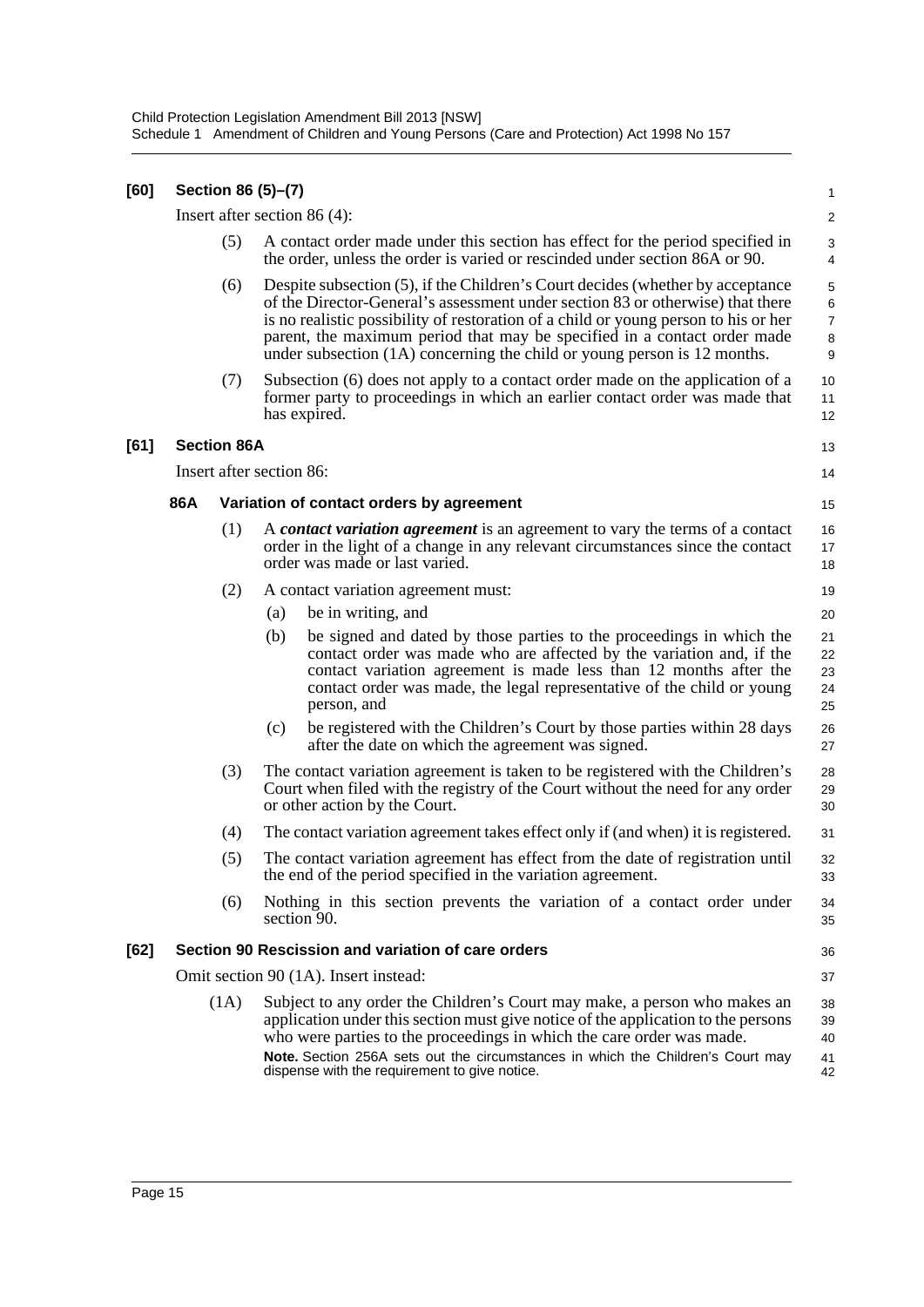| [63] | <b>Section 90A Prohibition orders</b>   |     |                |                                                                                                                                                                                                                                                                                 |                      |
|------|-----------------------------------------|-----|----------------|---------------------------------------------------------------------------------------------------------------------------------------------------------------------------------------------------------------------------------------------------------------------------------|----------------------|
|      |                                         |     |                | Omit "order prohibiting any person, including a parent of a child or young person".                                                                                                                                                                                             | $\overline{a}$       |
|      |                                         |     |                | Insert instead "order (a <i>prohibition order</i> ) prohibiting any person, including a parent of a<br>child or young person or any person who is not a party to the care proceedings".                                                                                         | 3<br>4               |
| [64] | Section 90A (2)-(4)                     |     |                |                                                                                                                                                                                                                                                                                 | 5                    |
|      |                                         |     |                | Insert at the end of section 90A:                                                                                                                                                                                                                                               | 6                    |
|      |                                         | (2) |                | A party to care proceedings during which a prohibition order is made may<br>notify the Children's Court of an alleged breach of the prohibition order.                                                                                                                          | 7<br>8               |
|      |                                         | (3) | order:         | The Children's Court, on being notified of an alleged breach of a prohibition                                                                                                                                                                                                   | 9<br>10              |
|      |                                         |     | (a)            | must give notice of its intention to consider the alleged breach to the<br>person alleged to have breached the prohibition order, and                                                                                                                                           | 11<br>12             |
|      |                                         |     | (b)            | must give that person an opportunity to be heard concerning the<br>allegation before it determines whether or not the order has been<br>breached, and                                                                                                                           | 13<br>14<br>15       |
|      |                                         |     | (c)            | is to determine whether or not the order has been breached, and                                                                                                                                                                                                                 | 16                   |
|      |                                         |     | (d)            | if it determines that the order has been breached—may make such<br>orders (including a parent capacity order) as it considers appropriate in<br>all the circumstances.                                                                                                          | 17<br>18<br>19       |
|      |                                         | (4) |                | The person who is alleged to have breached the prohibition order is entitled to<br>be heard, and may be legally represented, at the hearing of the matter.                                                                                                                      | 20<br>21             |
| [65] | Chapter 5, Part 3                       |     |                |                                                                                                                                                                                                                                                                                 |                      |
|      | Insert after section 91:                |     |                |                                                                                                                                                                                                                                                                                 | 23                   |
|      | Part 3<br><b>Parent capacity orders</b> |     |                |                                                                                                                                                                                                                                                                                 | 24                   |
|      |                                         |     |                |                                                                                                                                                                                                                                                                                 |                      |
|      | 91A                                     |     | Interpretation |                                                                                                                                                                                                                                                                                 | 25                   |
|      |                                         |     |                | In this Part:                                                                                                                                                                                                                                                                   | 26                   |
|      |                                         |     |                | <i>parent</i> , in relation to a child or young person, means the following:                                                                                                                                                                                                    | 27                   |
|      |                                         |     | (a)            | the child's or young person's birth parent,                                                                                                                                                                                                                                     | 28                   |
|      |                                         |     | (b)            | if the child or young person has been adopted—the child's or young<br>person's adoptive parent.                                                                                                                                                                                 | 29<br>30             |
|      |                                         |     |                | <i>parent capacity order</i> means an order requiring a parent or primary care-giver<br>of a child or young person to attend or participate in a program, service or<br>course or engage in therapy or treatment aimed at building or enhancing his or<br>her parenting skills. | 31<br>32<br>33<br>34 |
|      | 91B                                     |     |                | When parent capacity orders may be made                                                                                                                                                                                                                                         | 35                   |
|      |                                         |     |                | A parent capacity order may be made in relation to a parent or primary<br>care-giver of a child or young person by the Children's Court:                                                                                                                                        | 36<br>37             |
|      |                                         |     | (a)            | on the application of the Director-General, or                                                                                                                                                                                                                                  | 38                   |
|      |                                         |     | (b)            | on the Children's Court's own initiative if it determines under<br>section 90A that a prohibition order has been breached by the parent or<br>primary care-giver.                                                                                                               | 39<br>40<br>41       |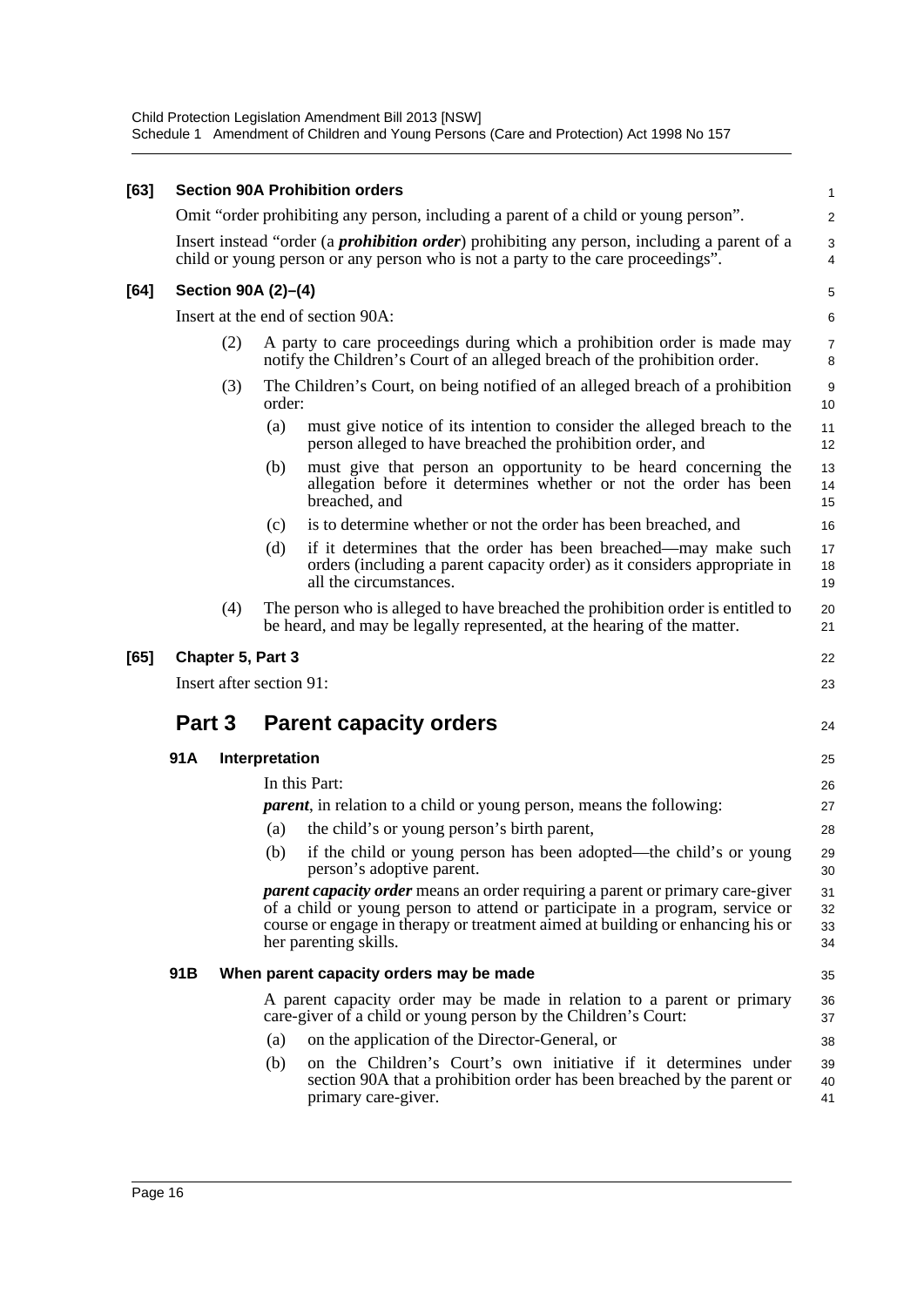#### **91C Applications for parent capacity orders**

(1) The Director-General is to cause a copy of an application made under section 91B (a) to be served on the parent or primary care-giver in relation to whom the order is sought to be made as soon as is reasonably practicable after the application is filed.

33 34

(2) The copy of the application must be written and arranged in such a form that there is a reasonable likelihood that its contents will be understood by the person on whom it is served.

#### **91D Dispute resolution conferences**

- (1) If it considers it appropriate, the Children's Court may, before or at any stage during the hearing of an application by the Director-General for a parent capacity order, or after it finds a prohibition order has been breached in proceedings under section 90A, refer the matter to a Children's Registrar to be dealt with under this section.
- (2) The Children's Registrar is to arrange and conduct a dispute resolution conference between the Director-General and the parent or primary care-giver in relation to whom the order is sought (the *parties*). 15 16 17
- (3) The purpose of a dispute resolution conference is to provide the parties with an opportunity to agree on action that should be taken to build or enhance the parenting skills of the parent or primary care-giver. 18 19  $20$
- (4) In conducting a dispute resolution conference, a Children's Registrar is to act as a conciliator between the parties. In so doing:
	- (a) the Children's Registrar should seek to encourage the parties to agree on action that should be taken (including the formulation of an order that may be made by consent under section 91F), or
	- (b) if the parties cannot agree on the action to be taken, the Children's Registrar should encourage the parties:
		- (i) to identify areas of agreement between the parties, and
		- (ii) to identify issues in dispute between the parties, and
		- (iii) to determine the best way of resolving any issues in dispute, and
		- (iv) to set a timetable for the hearing of the matter by the Children's Court. 31 32
- (5) A party may be legally represented at a dispute resolution conference.

#### **91E Making of parent capacity orders**

- (1) The Children's Court may make a parent capacity order in relation to a parent or primary care-giver of a child or young person (including a parent or primary care-giver found to have breached a prohibition order under section 90A) if it is satisfied that: 35 36 37 38
	- (a) there is an identified deficiency in the parenting capacity of the parent or primary care-giver that has the potential to place the child or young person at risk of significant harm and it is reasonable and practicable to require the parent or primary care-giver to comply with the order, and 39 40 41 42
	- (b) the parent or primary care-giver is unlikely to attend or participate in the program, service or course or engage in the therapy or treatment required by the order unless the order is made. 43 44 45
- (2) A parent capacity order may be made whether or not a care application or care order has been made and at any stage in care proceedings. 46 47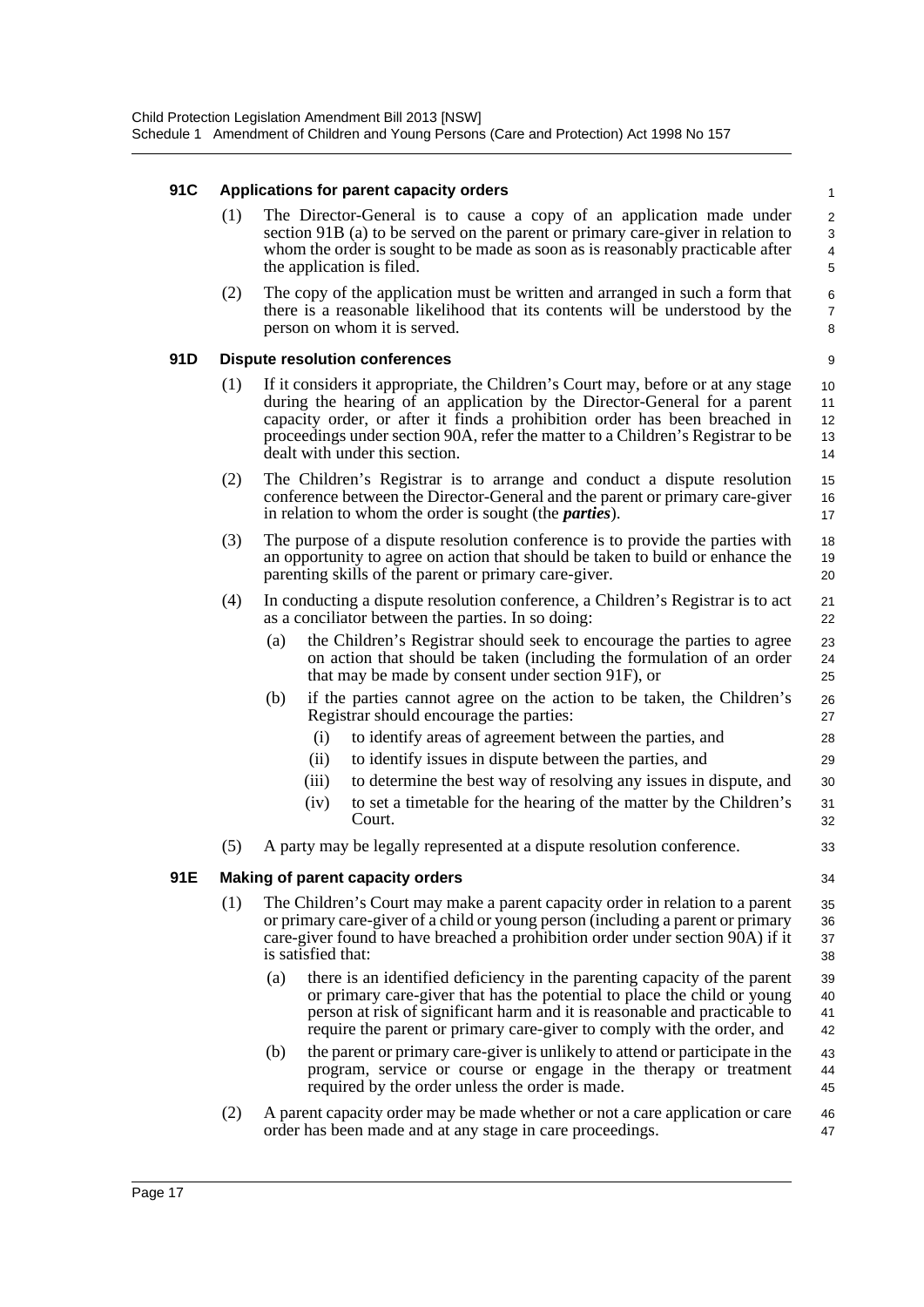#### **91F Orders made by consent**

| 91 F | Orders made by consent |     |                                                                                                                                                                                                                                                                                                                                                                                                                                                                                                                                 |                                                                                   |  |  |  |  |
|------|------------------------|-----|---------------------------------------------------------------------------------------------------------------------------------------------------------------------------------------------------------------------------------------------------------------------------------------------------------------------------------------------------------------------------------------------------------------------------------------------------------------------------------------------------------------------------------|-----------------------------------------------------------------------------------|--|--|--|--|
|      | (1)                    |     | The Children's Court may, with the consent of the Director-General and the<br>parent or primary care-giver who will be subject to a parent capacity order,<br>make that order by giving effect to the terms of an agreement reached between<br>the Director-General and the parent or primary care-giver concerning his or<br>her attendance or participation in a program, service or course or engagement<br>in therapy or treatment aimed at building or enhancing his or her parenting<br>skills (a <i>consent order</i> ). | $\overline{2}$<br>$\mathbf{3}$<br>$\overline{4}$<br>5<br>6<br>$\overline{7}$<br>8 |  |  |  |  |
|      | (2)                    |     | A consent order may be made following the conclusion of a dispute resolution<br>conference or at any stage of proceedings on an application for a parent<br>capacity order.                                                                                                                                                                                                                                                                                                                                                     | 9<br>10<br>11                                                                     |  |  |  |  |
|      | (3)                    |     | A consent order may be made by the Children's Court if it considers it<br>reasonable and practicable to do so and that the terms of the order are<br>appropriate in the circumstances.                                                                                                                                                                                                                                                                                                                                          | 12<br>13<br>14                                                                    |  |  |  |  |
|      | (4)                    |     | The functions conferred on the Children's Court by this section in relation to<br>an application made under section 91B (a) may be exercised by a Children's<br>Registrar.<br>Note. See section 93A (Powers exercised by Children's Registrar).                                                                                                                                                                                                                                                                                 | 15<br>16<br>17<br>18                                                              |  |  |  |  |
| 91G  |                        |     | Duration of parent capacity orders                                                                                                                                                                                                                                                                                                                                                                                                                                                                                              | 19                                                                                |  |  |  |  |
|      | (1)                    |     | A parent capacity order has effect for the period specified in the order, unless<br>the order is varied or revoked under section 91H.                                                                                                                                                                                                                                                                                                                                                                                           | 20<br>21                                                                          |  |  |  |  |
|      | (2)                    |     | The period for which a parent capacity order has effect may be specified by<br>reference to a fixed or ascertainable period or by reference to the occurrence<br>of a specified future event.                                                                                                                                                                                                                                                                                                                                   | 22<br>23<br>24                                                                    |  |  |  |  |
| 91H  |                        |     | Variation or revocation of parent capacity order                                                                                                                                                                                                                                                                                                                                                                                                                                                                                | 25                                                                                |  |  |  |  |
|      | (1)                    |     | The Children's Court may at any time vary or revoke a parent capacity order<br>(including a parent capacity order made after a breach of a prohibition order)<br>on application by:                                                                                                                                                                                                                                                                                                                                             |                                                                                   |  |  |  |  |
|      |                        | (a) | the Director-General, or                                                                                                                                                                                                                                                                                                                                                                                                                                                                                                        | 29                                                                                |  |  |  |  |
|      |                        | (b) | the parent or primary care-giver to whom it relates.                                                                                                                                                                                                                                                                                                                                                                                                                                                                            | 30                                                                                |  |  |  |  |
|      | (2)                    |     | The Children's Court may vary or revoke a parent capacity order if the Court<br>is satisfied there has been a significant change in any relevant circumstances<br>since the order was made or last varied.                                                                                                                                                                                                                                                                                                                      | 31<br>32<br>33                                                                    |  |  |  |  |
|      | (3)                    |     | Subject to any order the Children's Court may make, a person who makes an<br>application under this section must notify other persons who were parties to<br>the proceedings for the making of the parent capacity order of the making of<br>the application.<br>Note. Section 256A sets out the circumstances in which the Children's Court may<br>dispense with the requirement to give notice.                                                                                                                               | 34<br>35<br>36<br>37<br>38<br>39                                                  |  |  |  |  |
|      | (4)                    |     | The Children's Court must, before varying or revoking a parent capacity order                                                                                                                                                                                                                                                                                                                                                                                                                                                   | 40                                                                                |  |  |  |  |
|      |                        |     | under this section:                                                                                                                                                                                                                                                                                                                                                                                                                                                                                                             | 41                                                                                |  |  |  |  |
|      |                        | (a) | allow all parties a reasonable opportunity to be heard on the matter, and                                                                                                                                                                                                                                                                                                                                                                                                                                                       | 42                                                                                |  |  |  |  |
|      |                        | (b) | have regard to the factors that the Children's Court is required to have<br>regard to under section 91E in considering whether or not to make a<br>parent capacity order and in considering the terms of a parent capacity<br>order.                                                                                                                                                                                                                                                                                            | 43<br>44<br>45<br>46                                                              |  |  |  |  |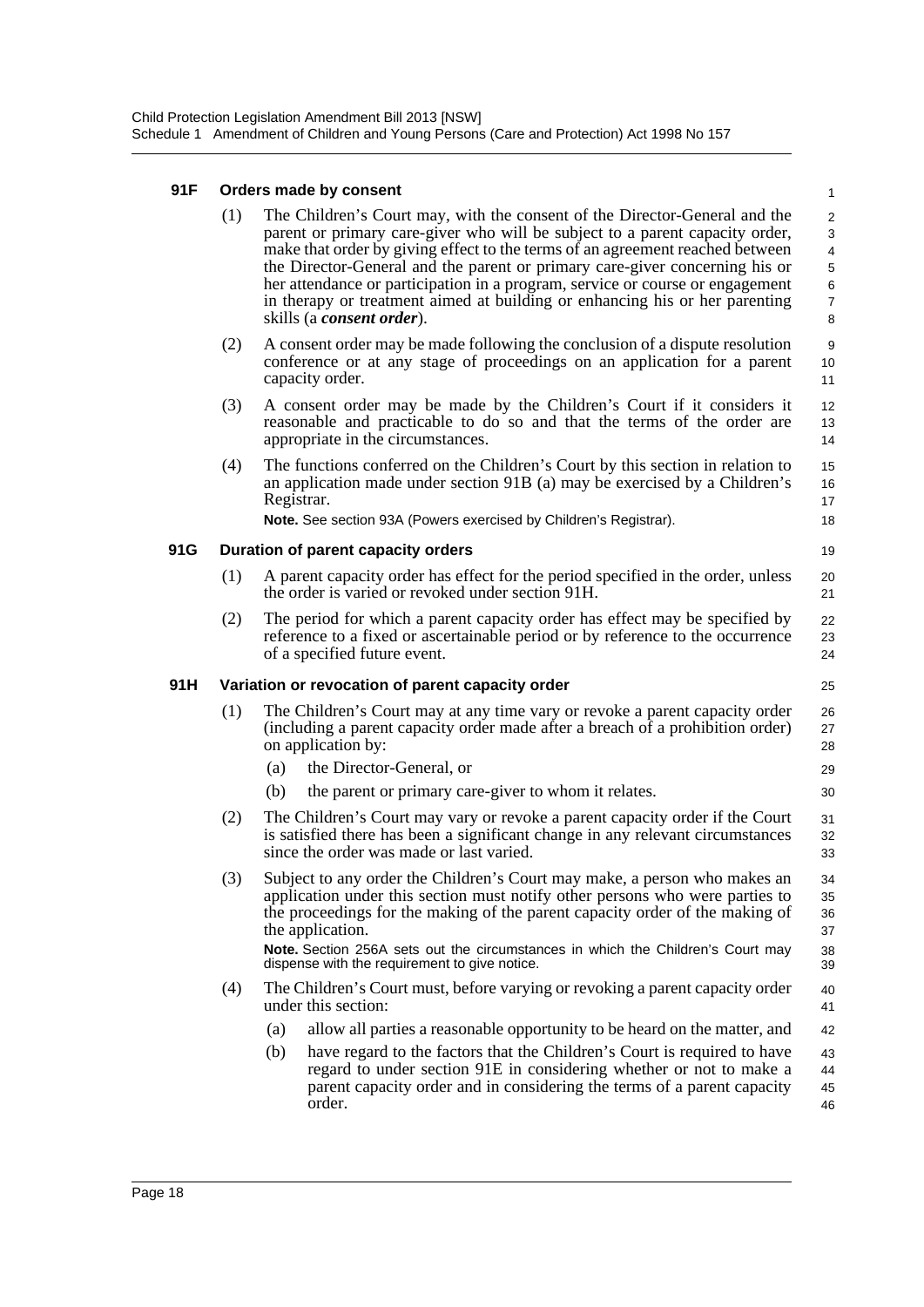#### **91I Right of appeal**

|      | 91 I | <b>Right of appeal</b><br>$\mathbf{1}$ |                                                                                                                                                                                                                                                                                                                                                                                                                                                       |                                                                        |  |  |  |
|------|------|----------------------------------------|-------------------------------------------------------------------------------------------------------------------------------------------------------------------------------------------------------------------------------------------------------------------------------------------------------------------------------------------------------------------------------------------------------------------------------------------------------|------------------------------------------------------------------------|--|--|--|
|      |      | (1)                                    | A party to proceedings under this Part who is dissatisfied with a parent<br>capacity order of the Children's Court (including a parent capacity order made<br>under section 90A) may, in accordance with the rules of the District Court,<br>appeal to the District Court on a question of law.                                                                                                                                                       | $\overline{c}$<br>$\sqrt{3}$<br>$\overline{\mathbf{4}}$<br>$\mathbf 5$ |  |  |  |
|      |      | (2)                                    | The District Court is to hear and determine the appeal and make such order as<br>it thinks appropriate by reason of its decision, including, without limiting the<br>Court's power to make such orders, an order confirming, varying or setting<br>aside the decision of the Children's Court.                                                                                                                                                        | 6<br>$\overline{7}$<br>$\bf 8$<br>9                                    |  |  |  |
|      |      | (3)                                    | Subject to any interlocutory order made by the District Court, an appeal does<br>not affect the operation of the order appealed against or prevent the taking of<br>action to implement that order.                                                                                                                                                                                                                                                   | 10<br>11<br>12                                                         |  |  |  |
|      |      | (4)                                    | The provisions of Chapter 6 apply to and in respect of the hearing of an appeal<br>under this section in the same way as they apply to and in respect of the hearing<br>of a care application under that Chapter.                                                                                                                                                                                                                                     | 13<br>14<br>15                                                         |  |  |  |
| [66] |      | <b>Section 93A</b>                     |                                                                                                                                                                                                                                                                                                                                                                                                                                                       | 16                                                                     |  |  |  |
|      |      |                                        | Insert after section 93:                                                                                                                                                                                                                                                                                                                                                                                                                              | 17                                                                     |  |  |  |
|      | 93A  |                                        | <b>Powers exercised by Children's Registrar</b>                                                                                                                                                                                                                                                                                                                                                                                                       | 18                                                                     |  |  |  |
|      |      | (1)                                    | A power conferred by this Act when exercised by a Children's Registrar is<br>taken to have been exercised by the Children's Court.                                                                                                                                                                                                                                                                                                                    | 19<br>20                                                               |  |  |  |
|      |      | (2)                                    | The exercise by a Children's Registrar of a power conferred by this Act does<br>not prevent the exercise of the power by the Children's Court.                                                                                                                                                                                                                                                                                                        | 21<br>22                                                               |  |  |  |
|      |      | (3)                                    | No matter or thing done or omitted to be done by a Children's Registrar under<br>section 65, 91D or 244C subjects the Children's Registrar to any action,<br>liability, claim or demand if the matter or thing was done in good faith for the<br>purposes of that section.                                                                                                                                                                            | 23<br>24<br>25<br>26                                                   |  |  |  |
| [67] |      |                                        | Section 105 Publication of names and identifying information                                                                                                                                                                                                                                                                                                                                                                                          | 27                                                                     |  |  |  |
|      |      |                                        | Insert after section $105 (1A)$ :                                                                                                                                                                                                                                                                                                                                                                                                                     | 28                                                                     |  |  |  |
|      | (1B) |                                        | This section applies to the publication or broadcast of a child or young<br>person's name to the public, or a section of the public, by publication in a<br>newspaper or periodical publication, by radio or television broadcast or other<br>electronic broadcast, by the internet, or by any other means of dissemination.                                                                                                                          | 29<br>30<br>31<br>32                                                   |  |  |  |
|      |      | (1C)                                   | The publication of information to a website that provides the opportunity for,<br>or facilitates or enables, dissemination of information to the public or a section<br>of the public (whether or not the particular publication results in the<br>dissemination of information to the public or a section of the public)<br>constitutes the publication of information to the public or a section of the<br>public for the purposes of this section. | 33<br>34<br>35<br>36<br>37<br>38                                       |  |  |  |
| [68] |      |                                        | Section 114 Alternative dispute resolution                                                                                                                                                                                                                                                                                                                                                                                                            | 39                                                                     |  |  |  |
|      |      |                                        | Insert "alternative" after "any form of" in section 114 (2).                                                                                                                                                                                                                                                                                                                                                                                          | 40                                                                     |  |  |  |

**[66]**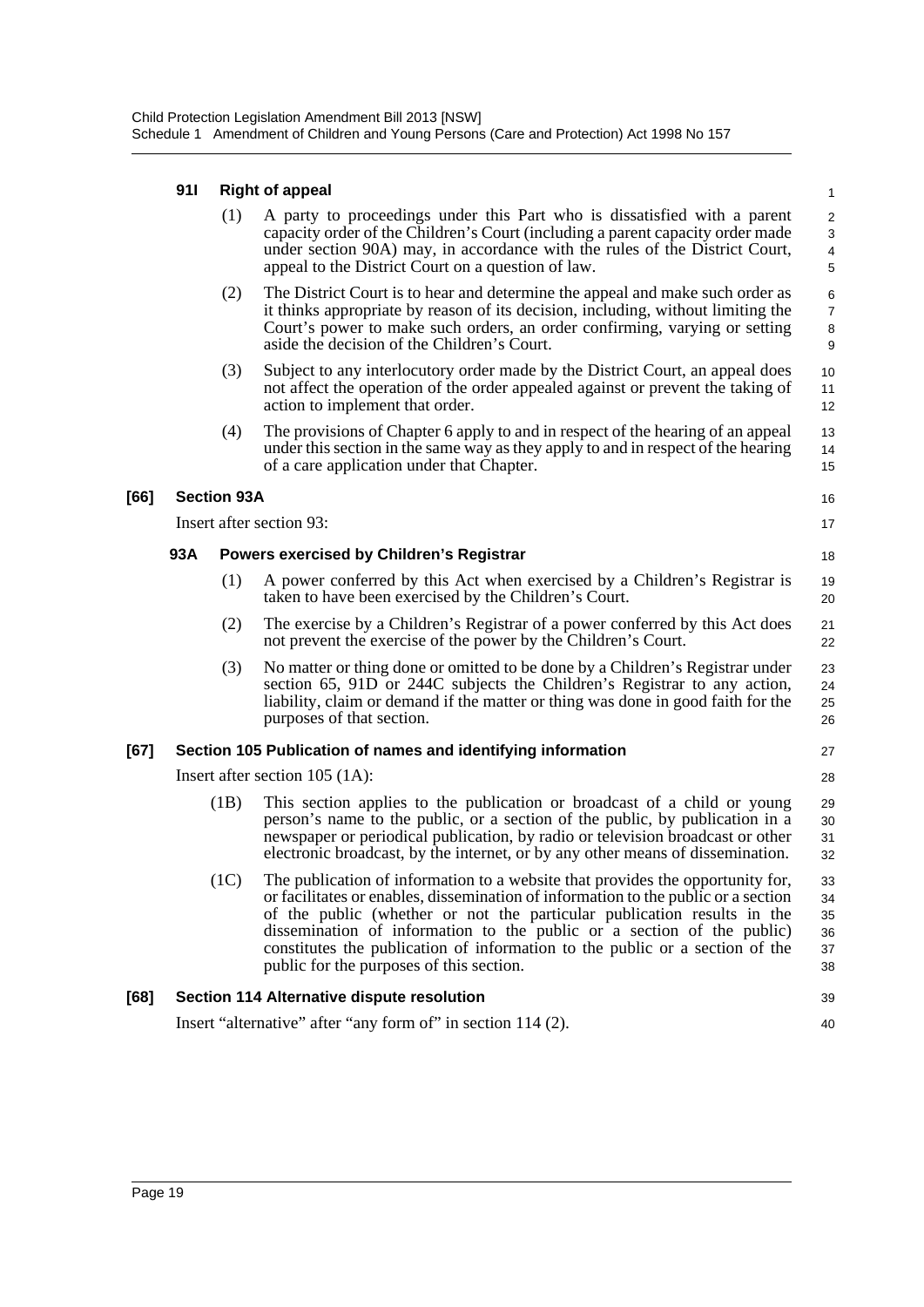| [69]   |                                |      | Section 116 Application for order for alternative parenting plan                                                                                                                                                                                                                                                                                 | 1                            |
|--------|--------------------------------|------|--------------------------------------------------------------------------------------------------------------------------------------------------------------------------------------------------------------------------------------------------------------------------------------------------------------------------------------------------|------------------------------|
|        |                                |      | Omit section 116 (4). Insert instead:                                                                                                                                                                                                                                                                                                            | $\overline{\mathbf{c}}$      |
|        | (4)                            |      | Subject to any order the Children's Court may make, a person who makes an<br>application under this section must notify the other persons referred to in<br>subsection (1) of the making of the application.<br>Note. Section 256A sets out the circumstances in which the Children's Court may<br>dispense with the requirement to give notice. | 3<br>4<br>5<br>$\frac{6}{7}$ |
| [70]   | <b>Section 117 Adjournment</b> |      |                                                                                                                                                                                                                                                                                                                                                  | 8                            |
|        |                                |      | Omit "mediation". Insert instead "alternative dispute resolution".                                                                                                                                                                                                                                                                               | 9                            |
| $[71]$ | permission                     |      | Section 122 Mandatory reporting of child who lives away from home without parental                                                                                                                                                                                                                                                               | 10<br>11                     |
|        |                                |      | Insert "(other than an excluded person)" after "A person".                                                                                                                                                                                                                                                                                       | 12                           |
| $[72]$ | <b>Section 122 (2)</b>         |      |                                                                                                                                                                                                                                                                                                                                                  | 13                           |
|        |                                |      | Insert at the end of section 122:                                                                                                                                                                                                                                                                                                                | 14                           |
|        | (2)                            |      | In this section:                                                                                                                                                                                                                                                                                                                                 | 15                           |
|        |                                |      | <i>excluded person</i> means a person who:                                                                                                                                                                                                                                                                                                       | 16                           |
|        |                                | (a)  | is a friend or relative of the child who maintains both a close personal<br>relationship with the child through frequent personal contact and a<br>personal interest in the child's welfare, and                                                                                                                                                 | 17<br>18<br>19               |
|        |                                | (b)  | does not provide support to the child wholly or substantially on a<br>commercial basis.                                                                                                                                                                                                                                                          | 20<br>21                     |
| $[73]$ |                                |      | Section 135 Definition and types of "out-of-home care"                                                                                                                                                                                                                                                                                           | 22                           |
|        |                                |      | Insert "or kin" after "relative" in section 135 (3) (b).                                                                                                                                                                                                                                                                                         | 23                           |
| $[74]$ | Section 135 (3) (b1)           |      |                                                                                                                                                                                                                                                                                                                                                  | 24                           |
|        |                                |      | Insert after section $135(3)(b)$ :                                                                                                                                                                                                                                                                                                               | 25                           |
|        |                                | (b1) | any care of a child or young person provided by a person who has<br>parental responsibility for the child or young person under a<br>guardianship order, or                                                                                                                                                                                      | 26<br>27<br>28               |
| $[75]$ |                                |      | <b>Section 137 Authorised carers</b>                                                                                                                                                                                                                                                                                                             | 29                           |
|        |                                |      | Insert at the end of section 137 $(1)(c)$ :                                                                                                                                                                                                                                                                                                      | 30                           |
|        |                                |      | , or                                                                                                                                                                                                                                                                                                                                             | 31                           |
|        |                                | (d)  | subject to the regulations, a person who is assessed to be suitable to be<br>approved to adopt a child under section 45 of the <i>Adoption Act 2000</i> .                                                                                                                                                                                        | 32<br>33                     |
| $[76]$ |                                |      | Section 149 Order for sole parental responsibility                                                                                                                                                                                                                                                                                               | 34                           |
|        | Omit the section.              |      |                                                                                                                                                                                                                                                                                                                                                  | 35                           |
| $[77]$ | made under section 149         |      | Section 149AA Care plan and other relevant information to be presented before order                                                                                                                                                                                                                                                              | 36<br>37                     |
|        | Omit the section.              |      |                                                                                                                                                                                                                                                                                                                                                  | 38                           |
| $[78]$ |                                |      | Section 149A Variation or rescission of order for sole parental responsibility                                                                                                                                                                                                                                                                   | 39                           |
|        | Omit the section.              |      |                                                                                                                                                                                                                                                                                                                                                  | 40                           |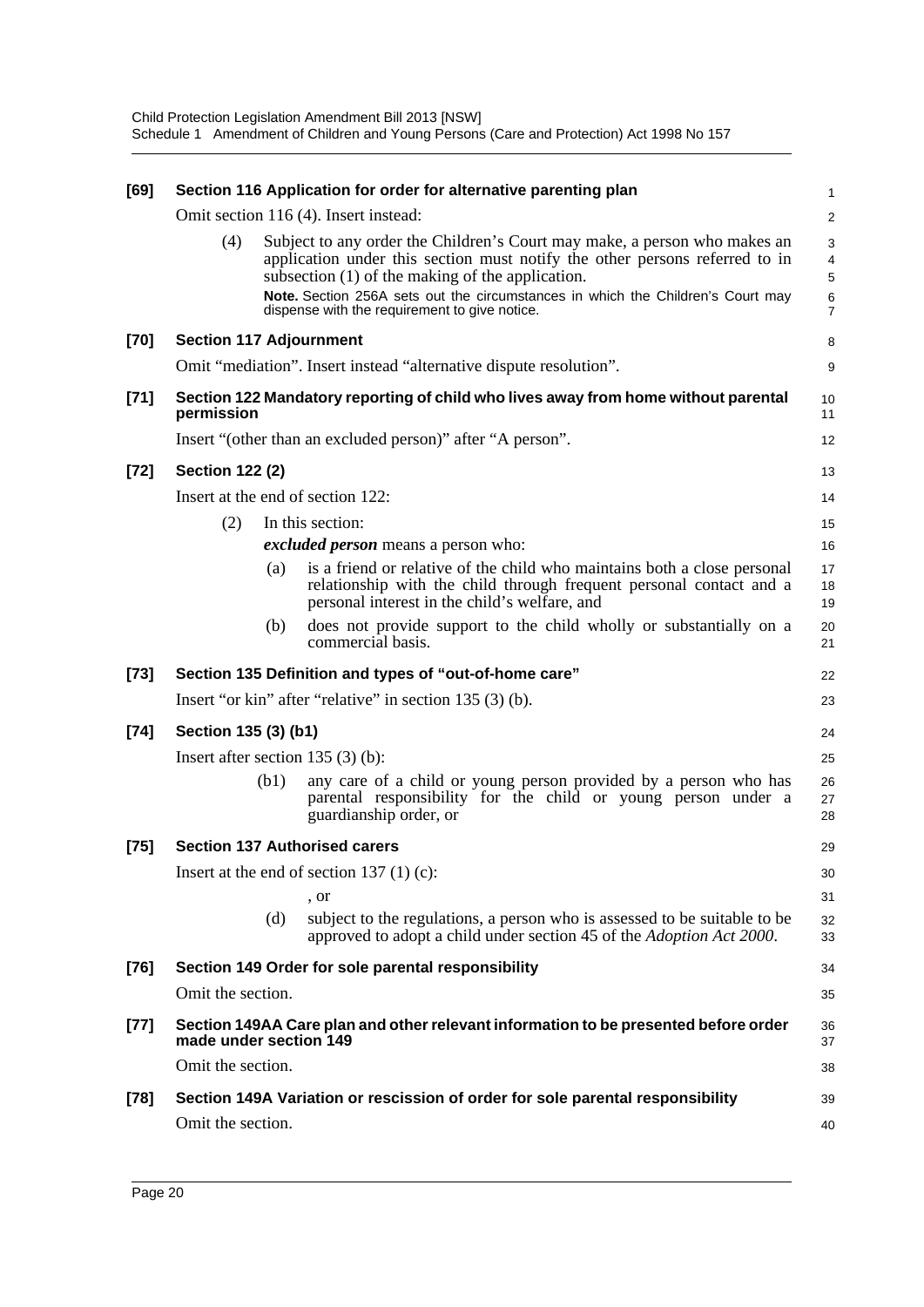| [79] |                                                                                                                                             |                     | Section 153 Operation of other arrangements                                                                                                                                                                                                                                                                                                                                                                                                                          | 1                                |  |  |  |
|------|---------------------------------------------------------------------------------------------------------------------------------------------|---------------------|----------------------------------------------------------------------------------------------------------------------------------------------------------------------------------------------------------------------------------------------------------------------------------------------------------------------------------------------------------------------------------------------------------------------------------------------------------------------|----------------------------------|--|--|--|
|      | Insert "(other than a child or young person referred to in subsection (3))" after "person"<br>where firstly occurring in section $153(2)$ . |                     |                                                                                                                                                                                                                                                                                                                                                                                                                                                                      |                                  |  |  |  |
| [80] |                                                                                                                                             |                     | Section 153 (3) and (4)                                                                                                                                                                                                                                                                                                                                                                                                                                              | 4                                |  |  |  |
|      |                                                                                                                                             |                     | Omit section 153 (3). Insert instead:                                                                                                                                                                                                                                                                                                                                                                                                                                | 5                                |  |  |  |
|      |                                                                                                                                             | (3)                 | A child or young person who has been placed in out-of home care with a<br>relative or kin otherwise than by a court ordered placement under an<br>arrangement under this section supported by the Director-General must not<br>remain in the out-of-home care provided under the arrangement for more than<br>2 years.                                                                                                                                               | 6<br>7<br>8<br>9<br>10           |  |  |  |
|      |                                                                                                                                             | (4)                 | In this section:                                                                                                                                                                                                                                                                                                                                                                                                                                                     | 11                               |  |  |  |
|      |                                                                                                                                             |                     | <b><i>court ordered placement</i></b> means the placement of a child or young person with<br>a relative or kin of the person who has been allocated all aspects of parental<br>responsibility for the child or young person by virtue of an order of the<br>Children's Court or a parenting order in favour of the relative or kin under the<br>Family Law Act 1975 of the Commonwealth.                                                                             | 12<br>13<br>14<br>15<br>16       |  |  |  |
| [81] |                                                                                                                                             |                     | Section 155 Review of supported out-of-home care arrangements                                                                                                                                                                                                                                                                                                                                                                                                        | 17                               |  |  |  |
|      |                                                                                                                                             |                     | Insert after section $155$ (3):<br>18                                                                                                                                                                                                                                                                                                                                                                                                                                |                                  |  |  |  |
|      |                                                                                                                                             | (3A)                | Subsection (1) does not require the designated agency having supervisory<br>responsibility for a child or young person who is in a court ordered placement<br>(within the meaning of section 153), and in respect of whom supported<br>out-of-home care is provided, to conduct an annual review if a review of the<br>placement of the child or young person conducted under another provision of<br>this Act has determined that the placement is safe and secure. | 19<br>20<br>21<br>22<br>23<br>24 |  |  |  |
|      |                                                                                                                                             | (3B)                | The authorised carer of a child or young person determined to be in a safe or<br>secure placement as referred to in subsection (3A) must submit a<br>self-assessment report to the designated agency having supervisory<br>responsibility for the child or young person at least once in every period of<br>12 months after the child or young person is placed in supported out-of-home<br>care.                                                                    | 25<br>26<br>27<br>28<br>29<br>30 |  |  |  |
|      |                                                                                                                                             | (3C)                | The self-assessment report is to address such matters as may be required by the<br>designated agency (including verification that the child or young person<br>resides with the authorised carer and of the need for on-going provision of<br>support).                                                                                                                                                                                                              | 31<br>32<br>33<br>34             |  |  |  |
| [82] |                                                                                                                                             |                     | Section 161 Financial assistance for children and young persons in out-of-home care                                                                                                                                                                                                                                                                                                                                                                                  | 35                               |  |  |  |
|      |                                                                                                                                             |                     | Insert at the end of section 161 $(4)$ $(b)$ :                                                                                                                                                                                                                                                                                                                                                                                                                       | 36                               |  |  |  |
|      |                                                                                                                                             |                     | , or                                                                                                                                                                                                                                                                                                                                                                                                                                                                 | 37                               |  |  |  |
|      |                                                                                                                                             |                     | in other circumstances prescribed by the regulations.<br>(c)                                                                                                                                                                                                                                                                                                                                                                                                         | 38                               |  |  |  |
| [83] |                                                                                                                                             | <b>Section 172A</b> |                                                                                                                                                                                                                                                                                                                                                                                                                                                                      | 39                               |  |  |  |
|      |                                                                                                                                             |                     | Insert after section 172:                                                                                                                                                                                                                                                                                                                                                                                                                                            | 40                               |  |  |  |
|      | 172A                                                                                                                                        |                     | Director-General to report annually on deaths of children and young persons                                                                                                                                                                                                                                                                                                                                                                                          | 41                               |  |  |  |
|      |                                                                                                                                             | (1)                 | The Director - General must make a written report to the Minister every year<br>on the reportable deaths known to the Director-General that occurred during<br>the previous calendar year.                                                                                                                                                                                                                                                                           | 42<br>43<br>44                   |  |  |  |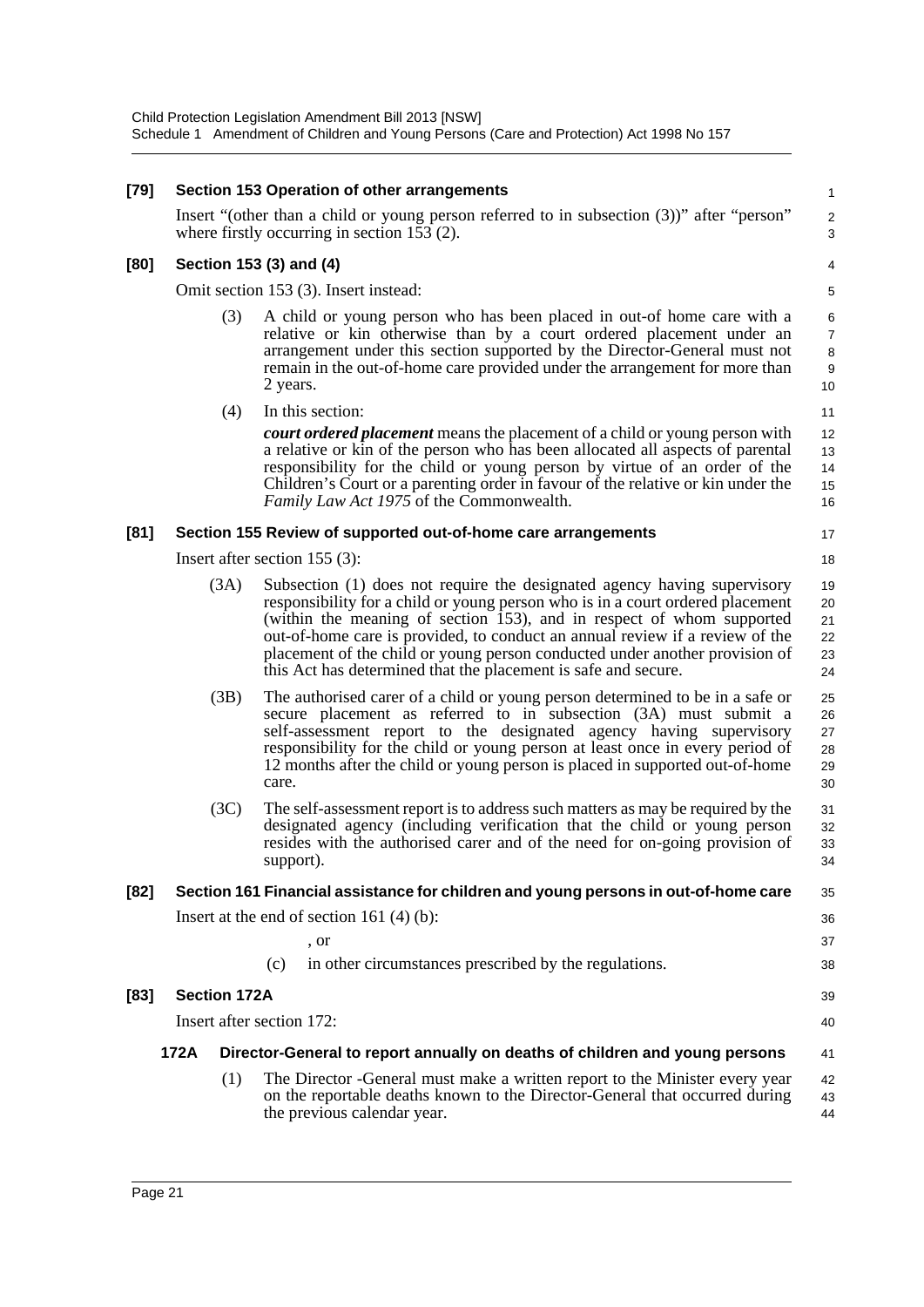|        | (2)                             | In this section: |                                                                                                                                                                                                                                                                          |                              |  |
|--------|---------------------------------|------------------|--------------------------------------------------------------------------------------------------------------------------------------------------------------------------------------------------------------------------------------------------------------------------|------------------------------|--|
|        |                                 |                  | <i>reportable death</i> means the death of any child or young person:                                                                                                                                                                                                    | 2                            |  |
|        |                                 | (a)              | who was the subject of a risk of significant harm report made during the<br>period of 3 years immediately preceding the death of the child, or                                                                                                                           | 3<br>4                       |  |
|        |                                 | (b)              | who was a sibling of a child or young person who was the subject of a<br>risk of significant harm report made during the period of 3 years<br>immediately preceding the death of the sibling, or                                                                         | 5<br>$\,6$<br>$\overline{7}$ |  |
|        |                                 | (c)              | for whom the Minister has parental responsibility under this Act, or                                                                                                                                                                                                     | 8                            |  |
|        |                                 | (d)              | who is in statutory out-of-home care or supported out-of-home care, or                                                                                                                                                                                                   | $\boldsymbol{9}$             |  |
|        |                                 | (e)              | for whom the Director-General or a designated agency has care<br>responsibility under section 49, or                                                                                                                                                                     | 10<br>11                     |  |
|        |                                 | (f)              | who is the subject of a sole parental responsibility order made under<br>section 149 (as in force immediately before its repeal by the Child<br>Protection Legislation Amendment Act 2013).                                                                              | 12<br>13<br>14               |  |
|        |                                 |                  | risk of significant harm report means a report given to the Director-General<br>under this Act that, in the assessment of the Director-General, indicates that a<br>child or young person is at risk of significant harm (within the meaning of<br>Part 2 of Chapter 3). | 15<br>16<br>17<br>18         |  |
|        |                                 |                  | Note. See section 23 (Child or young person at risk of significant harm).                                                                                                                                                                                                | 19                           |  |
|        | (3)                             |                  | A report under this section must include the following:                                                                                                                                                                                                                  | 20                           |  |
|        |                                 | (a)              | the number of reportable deaths that occurred during the calendar year<br>to which the report relates,                                                                                                                                                                   | 21<br>22                     |  |
|        |                                 | (b)              | the general circumstances of each of those reportable deaths, if known,                                                                                                                                                                                                  | 23                           |  |
|        |                                 | (c)              | details relating to the implementation of any Departmental practice<br>changes in response to, or resulting from, those reportable deaths.                                                                                                                               | 24<br>25                     |  |
|        | (4)                             |                  | A report under this section is to be made to the Minister as soon as practicable<br>after the end of the calendar year to which the report relates.                                                                                                                      | 26<br>27                     |  |
|        | (5)                             |                  | The Minister is to cause a copy of the report made to the Minister under this<br>section to be tabled in each House of Parliament as soon as practicable after<br>the report is made to the Minister.                                                                    | 28<br>29<br>30               |  |
| $[84]$ |                                 |                  | <b>Section 175 Special medical treatment</b>                                                                                                                                                                                                                             | 31                           |  |
|        |                                 |                  | Insert at the end of section 175 $(2)$ $(c)$ :                                                                                                                                                                                                                           | 32                           |  |
|        |                                 |                  | , or                                                                                                                                                                                                                                                                     | 33                           |  |
|        |                                 | (d)              | the Director-General, in the case of special medical treatment described<br>in paragraph (c1) of the definition of special medical treatment in<br>subsection (5), grants an exemption under subsection (4A).                                                            | 34<br>35<br>36               |  |
| $[85]$ | Section 175 (4A) and (4B)       |                  |                                                                                                                                                                                                                                                                          | 37                           |  |
|        | Insert after section $175(4)$ : |                  |                                                                                                                                                                                                                                                                          | 38                           |  |
|        | (4A)                            |                  | The Director-General may, by order in writing, grant an exemption (either                                                                                                                                                                                                | 39                           |  |
|        |                                 |                  | generally or in a particular case) in relation to the administration of a drug<br>referred to in paragraph $(c1)$ of the definition of special medical treatment in<br>subsection (5) on the written request of the Director-General of the Ministry<br>of Health.       | 40<br>41<br>42<br>43         |  |
|        |                                 |                  | Note. A copy of the general exemption issued by the Director-General can be<br>accessed at the following website:                                                                                                                                                        | 44<br>45                     |  |
|        |                                 |                  | www.community.nsw.gov.au/about us/legislation.html.                                                                                                                                                                                                                      | 46                           |  |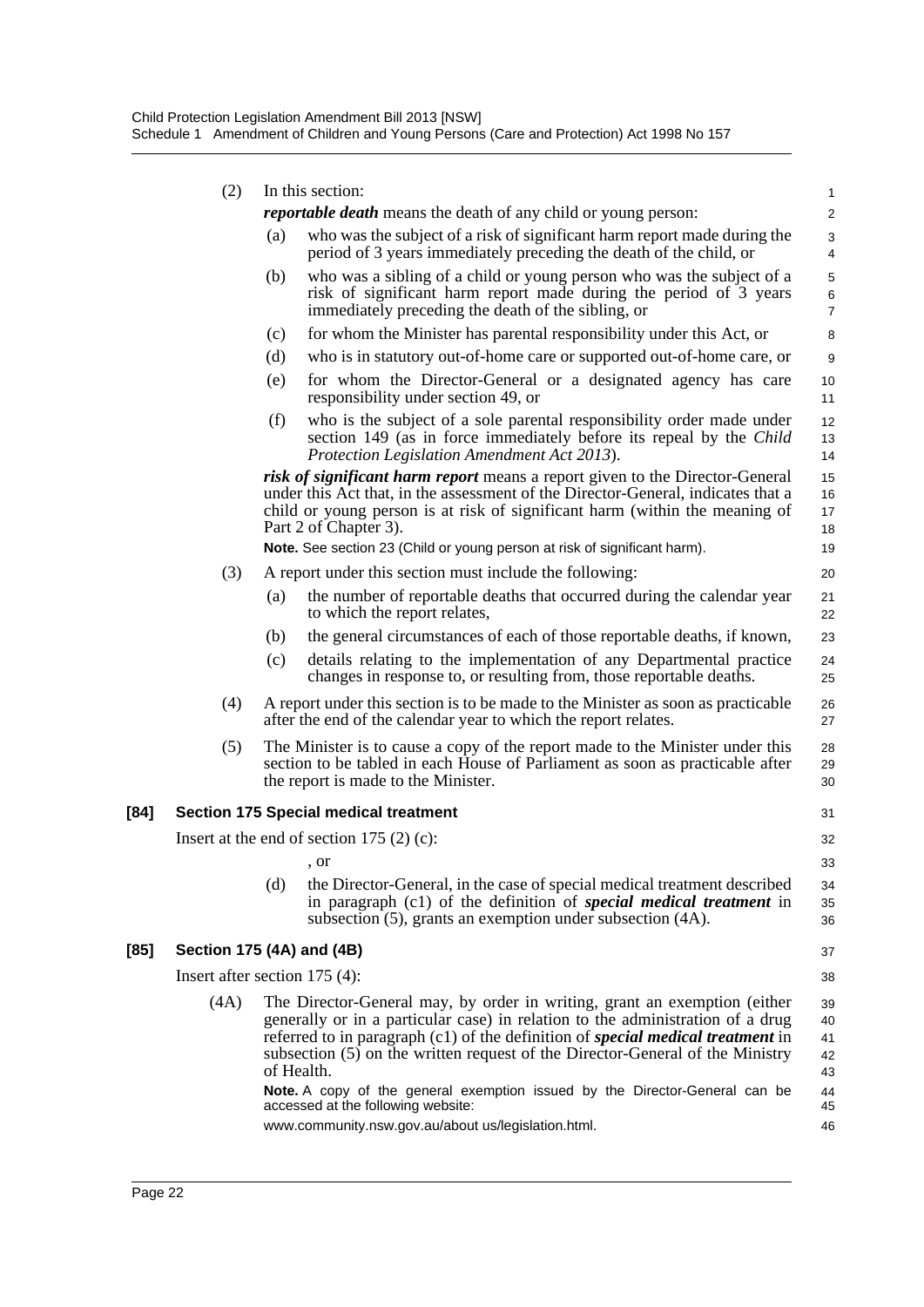|      |                                                | (4B) |                    | If the Director-General of the Ministry of Health makes a written request<br>under subsection (4A) for an exemption in relation to the administration of a<br>particular drug to a particular child and does not receive notification of the<br>decision of the Director-General of the Department within 21 days after the<br>making of the request, the exemption is taken to have been granted on the<br>expiration of the 21-day period.                                 | 1<br>$\sqrt{2}$<br>3<br>$\overline{\mathbf{4}}$<br>$\,$ 5 $\,$<br>6 |
|------|------------------------------------------------|------|--------------------|------------------------------------------------------------------------------------------------------------------------------------------------------------------------------------------------------------------------------------------------------------------------------------------------------------------------------------------------------------------------------------------------------------------------------------------------------------------------------|---------------------------------------------------------------------|
| [86] |                                                |      |                    | Section 175 (5), definition of "special medical treatment"                                                                                                                                                                                                                                                                                                                                                                                                                   | $\overline{7}$                                                      |
|      |                                                |      |                    | Insert after paragraph (c) of the definition:                                                                                                                                                                                                                                                                                                                                                                                                                                | 8                                                                   |
|      |                                                |      | (c1)               | any medical treatment that involves the administration of a drug of<br>addiction within the meaning of the Poisons and Therapeutic Goods Act<br>1966 over a period or periods totalling more than 10 days in any period<br>of 30 days, or                                                                                                                                                                                                                                    | 9<br>10<br>11<br>12                                                 |
|      |                                                |      |                    | Note. A drug of addiction is a substance specified in Schedule Eight of the<br>Poisons List proclaimed under the Poisons and Therapeutic Goods Act 1966.<br>The Poisons List adopts by reference, with certain modifications,<br>Schedules 1–8 of the Poisons Standard under the Therapeutic Goods Act 1989<br>of the Commonwealth. See also the Poisons List information available at<br>www.health.nsw.gov.au/resources/publichealth/pharmaceutical/poisons_list__pdf.asp. | 13<br>14<br>15<br>16<br>17<br>18                                    |
|      |                                                |      | (c2)               | any medical treatment that involves an experimental procedure that<br>does not conform to the document entitled National Statement on<br>Ethical Conduct in Human Research 2007 published by the National<br>Health and Medical Research Council in 2007 and updated in 2013, or                                                                                                                                                                                             | 19<br>20<br>21<br>22                                                |
|      |                                                |      |                    | Note. A copy of the National Statement on Ethical Conduct in Human Research<br>2007 can be found at www.nhmrc.gov.au/guidelines/publications/e72.                                                                                                                                                                                                                                                                                                                            | 23<br>24                                                            |
| [87] | Chapter 9, Part 3<br>Insert after section 177: |      |                    |                                                                                                                                                                                                                                                                                                                                                                                                                                                                              | 25<br>26                                                            |
|      | Part 3                                         |      |                    | <b>Miscellaneous</b>                                                                                                                                                                                                                                                                                                                                                                                                                                                         | 27                                                                  |
|      | 177A                                           |      | <b>Regulations</b> |                                                                                                                                                                                                                                                                                                                                                                                                                                                                              | 28                                                                  |
|      |                                                | (1)  |                    | The regulations may make provision for or with respect to the procedures to<br>be followed by the designated agency having supervisory responsibility for a<br>child or young person in out-of-home care in authorising, consenting to or<br>monitoring the physical, psychological, psychiatric or other medical<br>examinations, treatment and control of the behaviour of the child or young<br>person under this Chapter.                                                | 29<br>30<br>31<br>32<br>33<br>34                                    |
|      |                                                | (2)  |                    | Without limiting subsection (1), the regulations may require a designated<br>agency to carry out such procedures in accordance with any publicly available<br>guidelines that may be prescribed by the regulations.                                                                                                                                                                                                                                                          | 35<br>36<br>37                                                      |
| [88] |                                                |      |                    | Section 181 Principal functions of Children's Guardian                                                                                                                                                                                                                                                                                                                                                                                                                       | 38                                                                  |
|      | and $(f)$ .                                    |      |                    | Insert "the carrying out of" after "monitor" wherever occurring in section 181 (1) (e)                                                                                                                                                                                                                                                                                                                                                                                       | 39<br>40                                                            |
| [89] | Section 181 (1) (k)                            |      |                    |                                                                                                                                                                                                                                                                                                                                                                                                                                                                              | 41                                                                  |
|      |                                                |      |                    | Insert after section 181 $(1)$ $(i)$ :                                                                                                                                                                                                                                                                                                                                                                                                                                       | 42                                                                  |
|      |                                                |      | (k)                | to accredit adoption service providers under the <i>Adoption Act 2000</i> and<br>to monitor the carrying out of the responsibilities with respect to the<br>provision of adoption services under that Act and the regulations of<br>those providers and the Director-General.                                                                                                                                                                                                | 43<br>44<br>45<br>46                                                |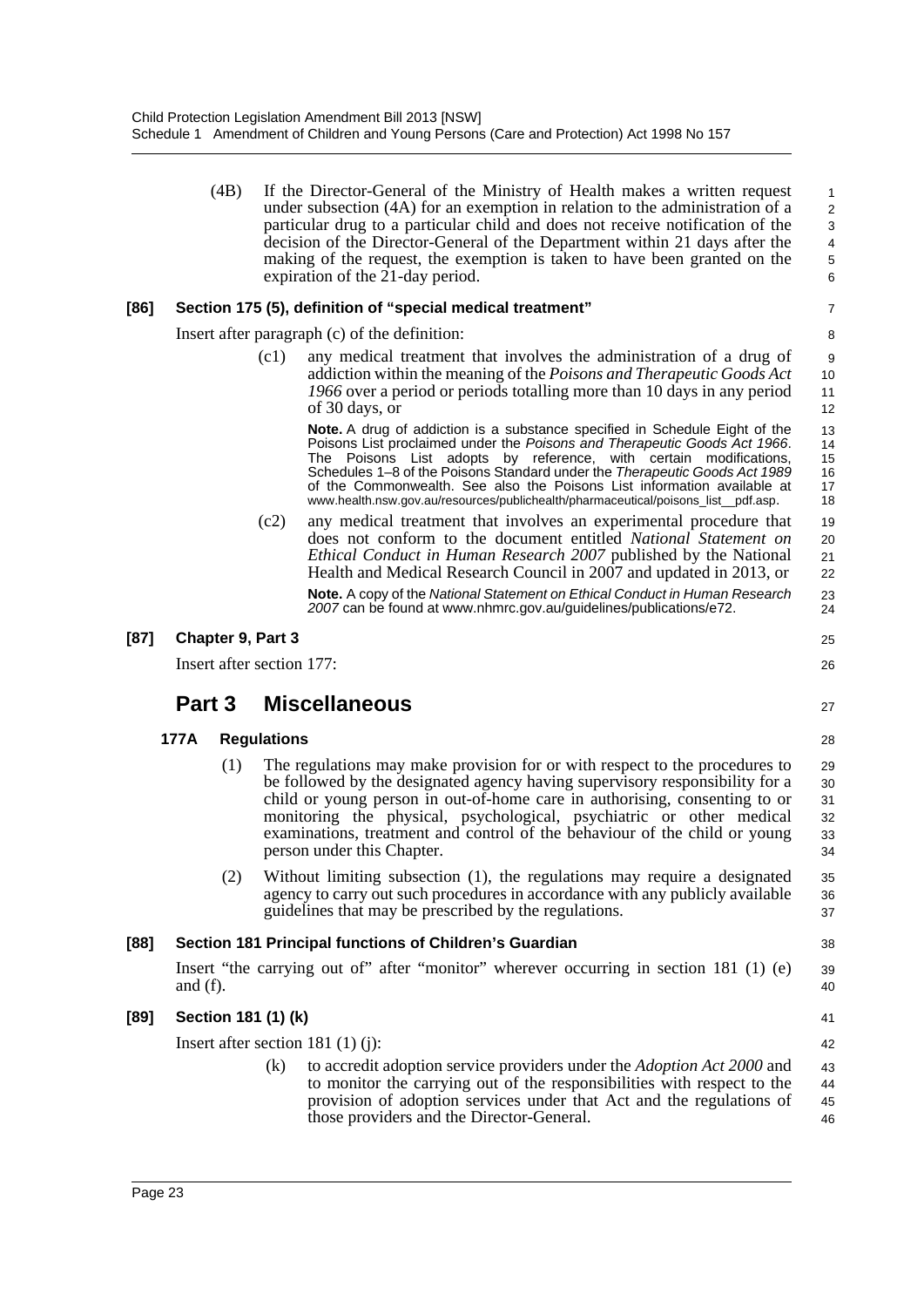| [90] |      | <b>Chapter 15A</b> |                                                                                                                                                                                                                                                                                              | 1                             |  |  |
|------|------|--------------------|----------------------------------------------------------------------------------------------------------------------------------------------------------------------------------------------------------------------------------------------------------------------------------------------|-------------------------------|--|--|
|      |      |                    | Insert after section 244:                                                                                                                                                                                                                                                                    | 2                             |  |  |
|      |      |                    | <b>Chapter 15A Alternative dispute resolution</b>                                                                                                                                                                                                                                            | 3                             |  |  |
|      | 244A | Interpretation     |                                                                                                                                                                                                                                                                                              |                               |  |  |
|      |      |                    | In this Act:                                                                                                                                                                                                                                                                                 | 5                             |  |  |
|      |      |                    | <i>alternative dispute resolution</i> means any process (other than a process<br>involving a judicial determination) conducted under this Act in which an<br>impartial person assists persons in dispute to resolve issues between them, and<br>includes (without limitation) the following: | 6<br>$\overline{7}$<br>8<br>9 |  |  |
|      |      |                    | alternative dispute resolution conducted under section 37,<br>(a)                                                                                                                                                                                                                            | 10                            |  |  |
|      |      |                    | a dispute resolution conference conducted under section 65,<br>(b)                                                                                                                                                                                                                           | 11                            |  |  |
|      |      |                    | alternative dispute resolution conducted under section 65A,<br>(c)                                                                                                                                                                                                                           | 12                            |  |  |
|      |      |                    | a dispute resolution conference conducted under section 91D,<br>(d)                                                                                                                                                                                                                          | 13                            |  |  |
|      |      |                    | alternative dispute resolution conducted under section 114.<br>(e)                                                                                                                                                                                                                           | 14                            |  |  |
|      | 244B |                    | Protection of information disclosed in alternative dispute resolution                                                                                                                                                                                                                        | 15                            |  |  |
|      |      | (1)                | Evidence of anything said or of any admission made in the course of<br>alternative dispute resolution is not admissible in any proceedings before any<br>court, tribunal or body.                                                                                                            | 16<br>17<br>18                |  |  |
|      |      | (2)                | Evidence of the conduct of any party in the course of alternative dispute<br>resolution is not admissible in any proceedings before any court, tribunal or<br>body.                                                                                                                          | 19<br>20<br>21                |  |  |
|      |      | (3)                | A document prepared for the purposes of, or in the course of, or as a result of,<br>alternative dispute resolution is not admissible in evidence in any proceedings<br>before any court, tribunal or body.                                                                                   | 22<br>23<br>24                |  |  |
|      |      | (4)                | Subsections $(1)$ – $(3)$ do not apply with respect to any evidence or document:                                                                                                                                                                                                             | 25                            |  |  |
|      |      |                    | if the persons participating in, or identified during, the alternative<br>(a)<br>dispute resolution and in the case of a document, all persons identified<br>in the document, consent to the admission of the evidence or document,<br>or                                                    | 26<br>27<br>28<br>29          |  |  |
|      |      |                    | in proceedings instituted with respect to any act or omission in<br>(b)<br>connection with which a disclosure has been made under<br>section 244C (2) (b) or (c), (3) or (4).                                                                                                                | 30<br>31<br>32                |  |  |
|      | 244C |                    | Confidentiality of information disclosed in alternative dispute resolution                                                                                                                                                                                                                   | 33                            |  |  |
|      |      | (1)                | A person who conducts or participates in any alternative dispute resolution<br>process must not disclose anything said or done or any admission made during<br>the process to any other person, except as permitted by subsections $(2)$ – $(4)$ .                                           | 34<br>35<br>36                |  |  |
|      |      | (2)                | A person conducting alternative dispute resolution may disclose information<br>obtained in connection with the alternative dispute resolution only in any one<br>or more of the following circumstances:                                                                                     | 37<br>38<br>39                |  |  |
|      |      |                    | with the consent of the person from whom the information was<br>(a)<br>obtained,                                                                                                                                                                                                             | 40<br>41                      |  |  |
|      |      |                    | if there are reasonable grounds to believe that the disclosure is<br>(b)<br>necessary to prevent or minimise the danger of injury to any person or<br>damage to any property,                                                                                                                | 42<br>43<br>44                |  |  |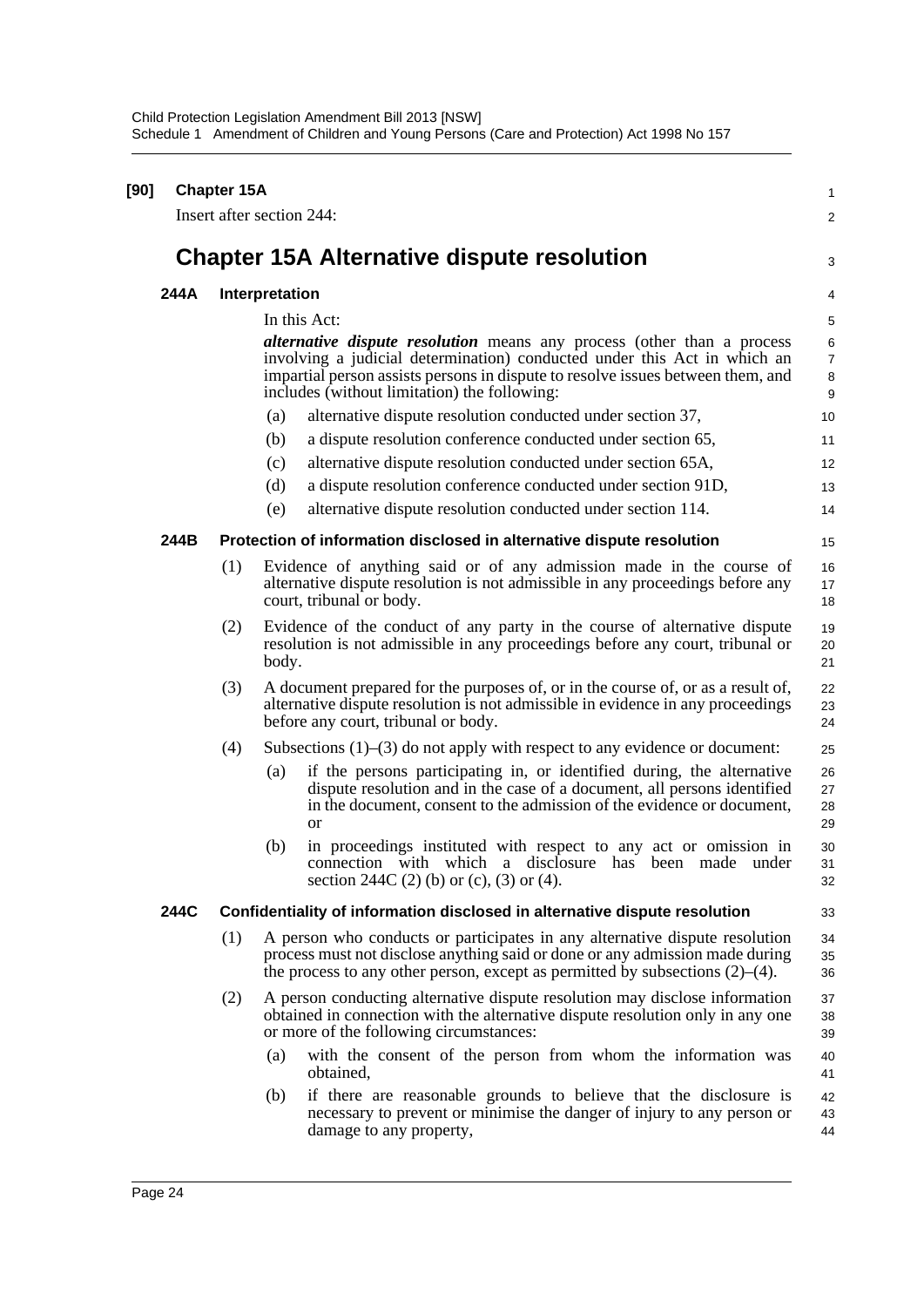|      |                                    | (c) | if, as a result of obtaining the information, the person conducting<br>alternative dispute resolution has reasonable grounds to suspect that a<br>child or young person is at risk of significant harm within the meaning<br>of Part 2 of Chapter 3,                                                                                                                                                                                                                                                                                       | 1<br>$\overline{\mathbf{c}}$<br>3<br>4 |
|------|------------------------------------|-----|--------------------------------------------------------------------------------------------------------------------------------------------------------------------------------------------------------------------------------------------------------------------------------------------------------------------------------------------------------------------------------------------------------------------------------------------------------------------------------------------------------------------------------------------|----------------------------------------|
|      |                                    |     | Note, See section 23.                                                                                                                                                                                                                                                                                                                                                                                                                                                                                                                      | 5                                      |
|      |                                    | (d) | in accordance with a requirement imposed by or under a law of the State<br>(other than a requirement imposed by a subpoena or other compulsory<br>process) or the Commonwealth.                                                                                                                                                                                                                                                                                                                                                            | 6<br>$\overline{7}$<br>8               |
|      | (3)                                |     | A person participating in alternative dispute resolution may disclose<br>information obtained in connection with the administration or execution of<br>this Chapter only if there are reasonable grounds to believe that the disclosure<br>is necessary to prevent or minimise the danger of injury to any person or<br>damage to any property.                                                                                                                                                                                            | 9<br>10<br>11<br>12<br>13              |
|      | (4)                                |     | Any person conducting or participating in alternative dispute resolution may<br>disclose information obtained in connection with the alternative dispute<br>resolution if the disclosure is reasonably required for the purpose of referring<br>any person conducting the alternative dispute resolution or a legal practitioner<br>participating in the alternative dispute resolution to an appropriate body for<br>any professional misconduct alleged to have been committed in connection<br>with the alternative dispute resolution. | 14<br>15<br>16<br>17<br>18<br>19<br>20 |
| [91] | <b>Section 245</b>                 |     |                                                                                                                                                                                                                                                                                                                                                                                                                                                                                                                                            | 21                                     |
|      |                                    |     | Insert after section 245 $(1)$ (k):                                                                                                                                                                                                                                                                                                                                                                                                                                                                                                        | 22                                     |
|      |                                    | (1) | a decision of the Director-General or a designated agency as to the<br>suitability of a person to be a guardian.                                                                                                                                                                                                                                                                                                                                                                                                                           | 23<br>24                               |
| [92] | <b>Section 245B Interpretation</b> |     |                                                                                                                                                                                                                                                                                                                                                                                                                                                                                                                                            | 25                                     |
|      |                                    |     | Omit section 245B (1). Insert instead:                                                                                                                                                                                                                                                                                                                                                                                                                                                                                                     | 26                                     |
|      | (1)                                |     | In this Chapter:                                                                                                                                                                                                                                                                                                                                                                                                                                                                                                                           | 27                                     |
|      |                                    |     | <i>prescribed body</i> means:                                                                                                                                                                                                                                                                                                                                                                                                                                                                                                              | 28                                     |
|      |                                    | (a) | any body or organisation specified in section 248 (6) or that is<br>prescribed by the regulations for the purposes of that section, or                                                                                                                                                                                                                                                                                                                                                                                                     | 29<br>30                               |
|      |                                    | (b) | any other body or class of bodies (including an unincorporated body or<br>bodies) or organisation prescribed by the regulations for the purposes of<br>this section.                                                                                                                                                                                                                                                                                                                                                                       | 31<br>32<br>33                         |
| [93] |                                    |     | Schedule 3 Savings, transitional and other provisions                                                                                                                                                                                                                                                                                                                                                                                                                                                                                      | 34                                     |
|      |                                    |     | Omit clause 1 (1). Insert instead:                                                                                                                                                                                                                                                                                                                                                                                                                                                                                                         | 35                                     |
|      | (1)                                |     | The regulations may contain provisions of a savings or transitional nature<br>consequent on the enactment of this Act or any Act that amends this Act.                                                                                                                                                                                                                                                                                                                                                                                     | 36<br>37                               |
|      |                                    |     |                                                                                                                                                                                                                                                                                                                                                                                                                                                                                                                                            |                                        |

**[91]** 

**[92]**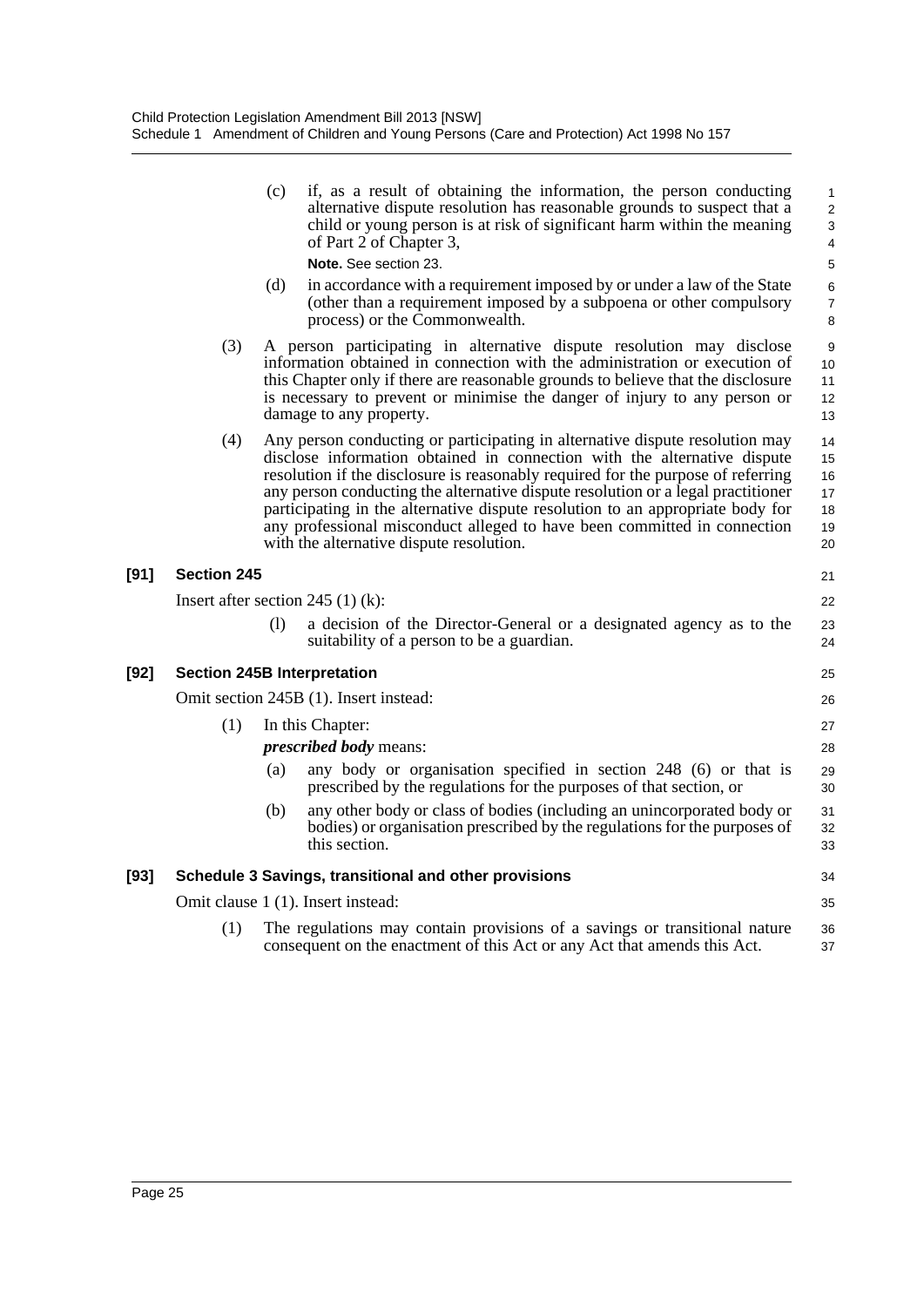| $[94]$ | Schedule 3, Part 10:<br>Insert after clause 30: |                                                       |                                                                                                                                                                                                                                                                                                                                                                                                                                                                                                                                                                                                                                                                                                                                                             |                                                    |  |  |  |
|--------|-------------------------------------------------|-------------------------------------------------------|-------------------------------------------------------------------------------------------------------------------------------------------------------------------------------------------------------------------------------------------------------------------------------------------------------------------------------------------------------------------------------------------------------------------------------------------------------------------------------------------------------------------------------------------------------------------------------------------------------------------------------------------------------------------------------------------------------------------------------------------------------------|----------------------------------------------------|--|--|--|
|        |                                                 | Part 10                                               | Provisions consequent on enactment of Child<br><b>Protection Legislation Amendment Act 2013</b>                                                                                                                                                                                                                                                                                                                                                                                                                                                                                                                                                                                                                                                             | 3<br>4                                             |  |  |  |
|        | 31                                              | <b>Definition</b>                                     |                                                                                                                                                                                                                                                                                                                                                                                                                                                                                                                                                                                                                                                                                                                                                             |                                                    |  |  |  |
|        |                                                 |                                                       | In this Part:<br><b>amending Act</b> means the Child Protection Legislation Amendment Act 2013.                                                                                                                                                                                                                                                                                                                                                                                                                                                                                                                                                                                                                                                             | 6<br>$\overline{7}$                                |  |  |  |
|        | 32                                              |                                                       | <b>Parent responsibility contracts</b>                                                                                                                                                                                                                                                                                                                                                                                                                                                                                                                                                                                                                                                                                                                      | 8                                                  |  |  |  |
|        |                                                 | (1)                                                   | An amendment made to sections 38A-38E by the amending Act extends<br>(except as provided by subclause $(2)$ ) to a parent responsibility contract that is<br>in force immediately before the commencement of the amendment.                                                                                                                                                                                                                                                                                                                                                                                                                                                                                                                                 | 9<br>10<br>11                                      |  |  |  |
|        |                                                 | (2)                                                   | Section 38E (4) as in force immediately before its repeal by the amending Act<br>continues to apply to and in respect of a parent responsibility contract that is<br>in force immediately before that repeal unless its terms are varied under<br>sections 38A-38E as amended by the amending Act.                                                                                                                                                                                                                                                                                                                                                                                                                                                          | 12<br>13<br>14<br>15                               |  |  |  |
|        | 33                                              | <b>Contact orders</b>                                 |                                                                                                                                                                                                                                                                                                                                                                                                                                                                                                                                                                                                                                                                                                                                                             |                                                    |  |  |  |
|        |                                                 | (1)                                                   | An application may be made under section 86 (1A), as inserted by the<br>amending Act, by a party to proceedings commenced (irrespective of whether<br>or not finally determined) before the commencement of the insertion.                                                                                                                                                                                                                                                                                                                                                                                                                                                                                                                                  | 17<br>18<br>19                                     |  |  |  |
|        |                                                 | (2)                                                   | Section 86A, as inserted by the amending Act, extends to the variation of a<br>contact order made before that insertion.                                                                                                                                                                                                                                                                                                                                                                                                                                                                                                                                                                                                                                    | 20<br>21                                           |  |  |  |
|        | 34                                              |                                                       | Orders for sole parental responsibility                                                                                                                                                                                                                                                                                                                                                                                                                                                                                                                                                                                                                                                                                                                     | 22                                                 |  |  |  |
|        |                                                 |                                                       | An order that is in force under section 149 of the Act (as in force immediately<br>before its repeal by the amending Act) allocating sole parental responsibility<br>to an authorised carer (or to the authorised carer and his or her partner)<br>continues to have effect, on the repeal, as if that section were still in force.                                                                                                                                                                                                                                                                                                                                                                                                                         | 23<br>24<br>25<br>26                               |  |  |  |
|        | 35                                              | Other orders allocating parental responsibility<br>27 |                                                                                                                                                                                                                                                                                                                                                                                                                                                                                                                                                                                                                                                                                                                                                             |                                                    |  |  |  |
|        |                                                 | (1)<br>(2)                                            | An order that is in force under section 79 (1) (a) (iii) of the Act (immediately<br>before the substitution of that subparagraph by the amending Act) allocating<br>all aspects of parental responsibility for a child or young person at a place other<br>than the usual home of the child or young person to a relative or kin of the child<br>or young person until the child or young person reaches 18 years of age (the<br><i>original order</i> ) is taken, on the commencement of section 79A, to be a<br>guardianship order allocating all aspects of parental responsibility for the child<br>or young person to that authorised person and his or her spouse.<br>Despite section 135 $(3)$ (b1) (as inserted by the amending Act), a relative or | 28<br>29<br>30<br>31<br>32<br>33<br>34<br>35<br>36 |  |  |  |
|        |                                                 |                                                       | kin of a child or young person who, immediately before being taken to have<br>parental responsibility for a child or young person under a guardianship order<br>by the operation of subclause (1), was being provided with financial assistance<br>under section $161$ may (subject to subclause $(3)$ and the regulations) continue<br>to be provided financial assistance under that section as if the child or young<br>person were still in out-of-home care for the purposes of this Act.                                                                                                                                                                                                                                                              | 37<br>38<br>39<br>40<br>41<br>42                   |  |  |  |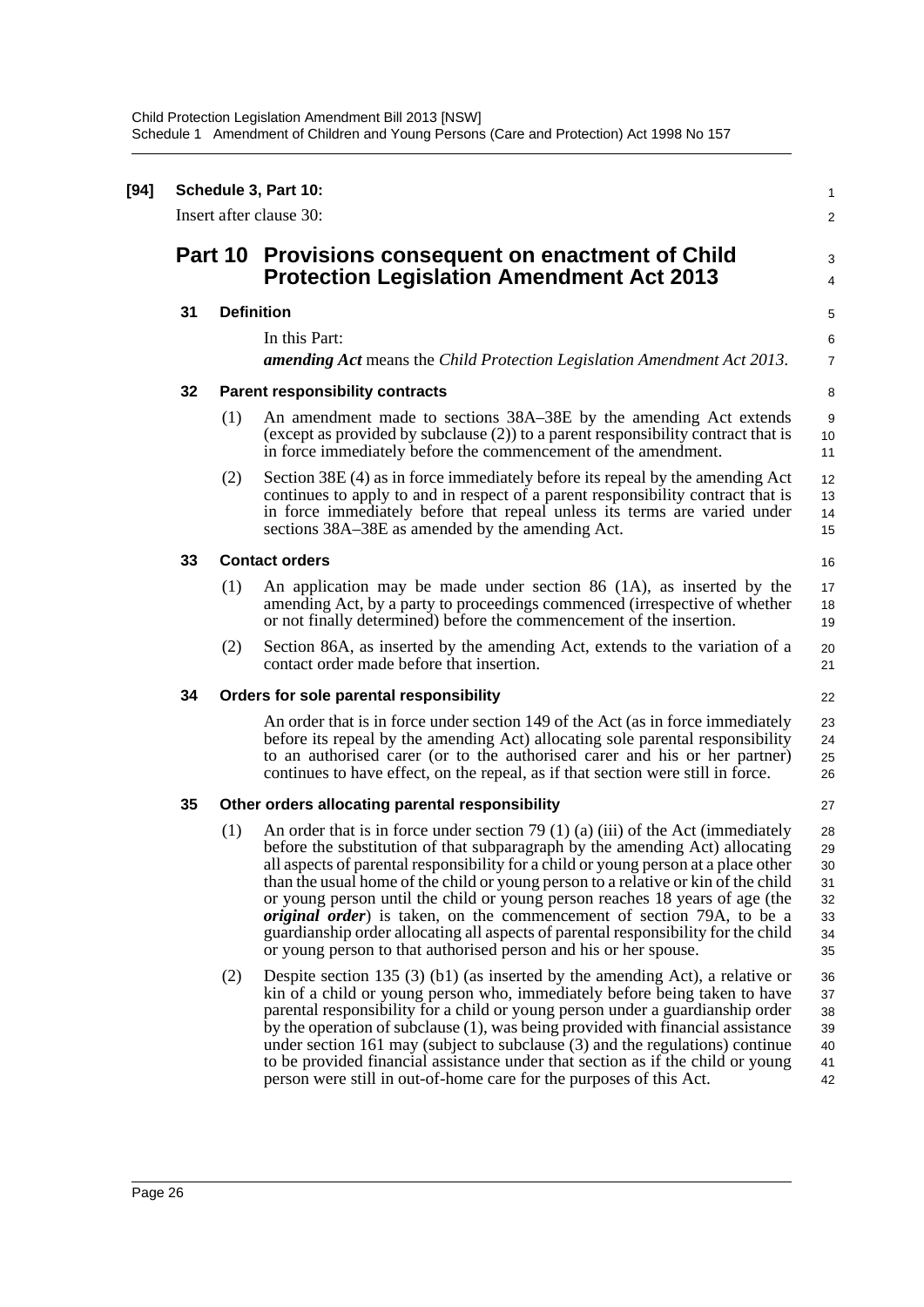(3) A person who is provided with financial assistance in accordance with subclause (2) must make an annual report to the Director-General (in the form required by the Director-General) concerning such matters as may be required by the Director-General relating to the provision of that financial assistance.

11

14

18

#### **36 Existing supported out-of -home care arrangements**

Except as provided by clause 34, a provision of Chapter 8 that applied to or in respect of the placement of a child or young person in supported out-of-home care before the provision was amended by the amending Act continues to apply to and in respect of that placement as if the provision had not been amended. 10

#### **37 Parent capacity orders**

Section 91B (b), as inserted by the amending Act, extends to a prohibition order breached before the insertion. 12 13

#### **38 Alternative dispute resolution**

Chapter 15A, as inserted by the amending Act, does not apply to or in respect of alternative dispute resolution conducted before the commencement of that Chapter under section 37, 65 or 114. 15 16 17

#### **39 Preparation of permanency plan**

Section 83 (4), as amended by the amending Act, extends to a plan prepared, but that has not been submitted to the Children's Court in accordance with section 83 (3), before the commencement of the amendment. 19 20 21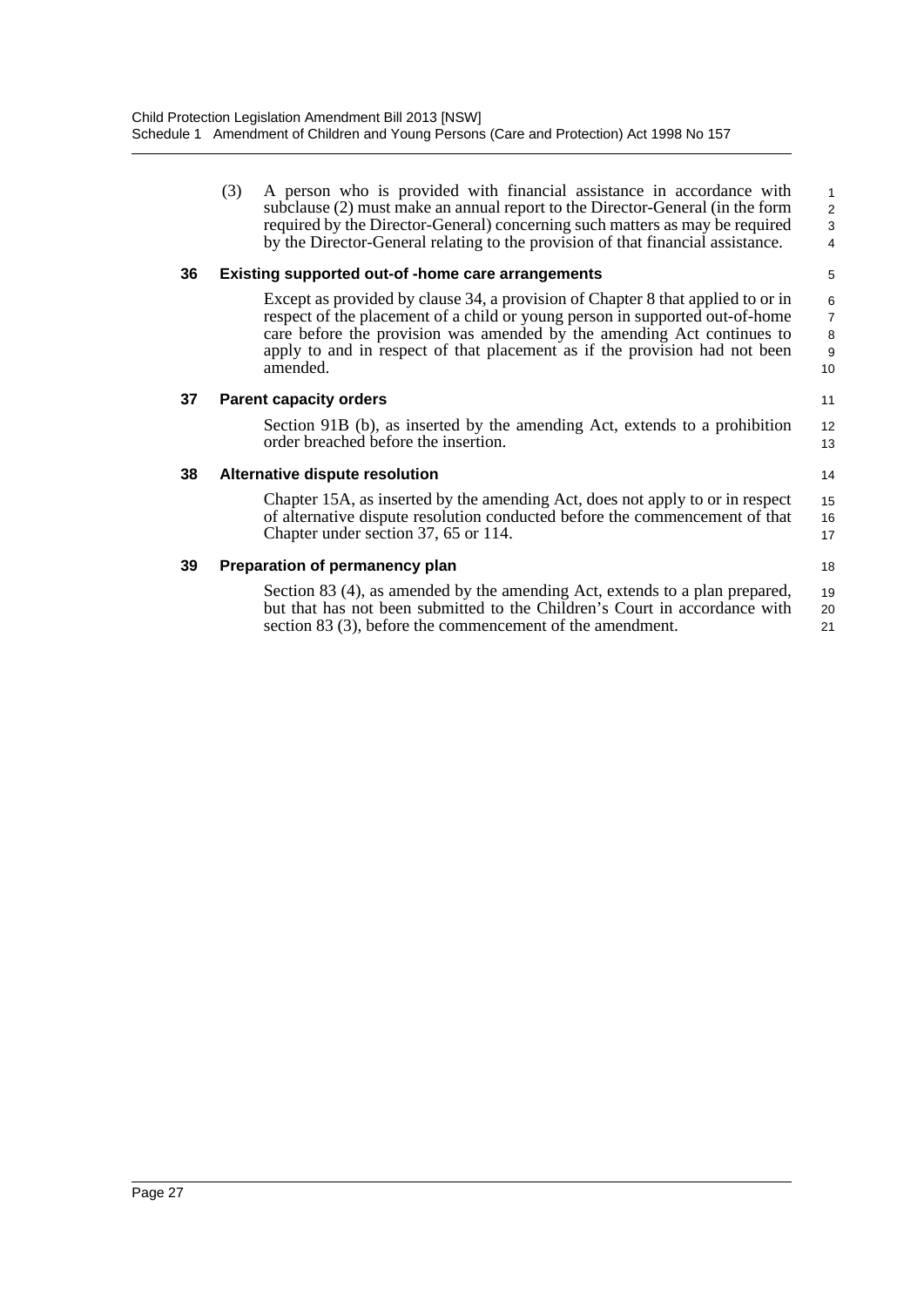<span id="page-34-0"></span>

|       | <b>Schedule 2</b> |                                                                                 | <b>Amendment of other Acts and Regulation</b>                                                                                                                                                                                                                                   | 1                    |  |  |  |
|-------|-------------------|---------------------------------------------------------------------------------|---------------------------------------------------------------------------------------------------------------------------------------------------------------------------------------------------------------------------------------------------------------------------------|----------------------|--|--|--|
| 2.1   |                   |                                                                                 | Adoption Act 2000 No 75                                                                                                                                                                                                                                                         | 2                    |  |  |  |
| [1]   |                   | Section 10 Adoption services to be provided by or on behalf of Director-General |                                                                                                                                                                                                                                                                                 |                      |  |  |  |
|       |                   | Omit ", and may accredit others to provide," from section 10 (1).               |                                                                                                                                                                                                                                                                                 |                      |  |  |  |
| $[2]$ |                   | Section 10 (2) (e)                                                              |                                                                                                                                                                                                                                                                                 |                      |  |  |  |
|       |                   |                                                                                 | Omit the paragraph.                                                                                                                                                                                                                                                             | 6                    |  |  |  |
| $[3]$ |                   | Section 11 Unauthorised arrangements for adoption                               |                                                                                                                                                                                                                                                                                 |                      |  |  |  |
|       |                   |                                                                                 | Omit section 11 (1) (b). Insert instead:                                                                                                                                                                                                                                        | 8                    |  |  |  |
|       |                   |                                                                                 | an organisation accredited by the Children's Guardian in accordance<br>(b)<br>with the regulations as an adoption service provider that may provide<br>the service.                                                                                                             | 9<br>10<br>11        |  |  |  |
| [4]   |                   | <b>Section 11 (2)</b>                                                           |                                                                                                                                                                                                                                                                                 | 12                   |  |  |  |
|       |                   |                                                                                 | Omit "under Part 2". Insert instead "in accordance with the regulations".                                                                                                                                                                                                       | 13                   |  |  |  |
| [5]   |                   |                                                                                 | Chapter 3, Part 2                                                                                                                                                                                                                                                               | 14                   |  |  |  |
|       |                   |                                                                                 | Omit the Part. Insert instead:                                                                                                                                                                                                                                                  | 15                   |  |  |  |
|       | Part 2            |                                                                                 | Accreditation of adoption service providers                                                                                                                                                                                                                                     | 16                   |  |  |  |
|       | 12                |                                                                                 | Accreditation and review of adoption service providers                                                                                                                                                                                                                          | 17                   |  |  |  |
|       |                   | (1)                                                                             | A charitable or non-profit organisation may apply to the Children's Guardian<br>for accreditation as an adoption service provider that may provide adoption<br>services specified by the Children's Guardian.                                                                   | 18<br>19<br>20       |  |  |  |
|       |                   | (2)                                                                             | The Children's Guardian is to monitor the carrying out of the responsibilities<br>with respect to the provision of adoption services under this Act and the<br>regulations of the Director - General and accredited adoption service providers.                                 | 21<br>22<br>23       |  |  |  |
|       | 13                |                                                                                 | <b>Accreditation criteria</b>                                                                                                                                                                                                                                                   | 24                   |  |  |  |
|       |                   | (1)                                                                             | On the recommendation of the Children's Guardian, the Minister may, from<br>time to time by order published in the Gazette, approve standards and other<br>criteria for use in determining:                                                                                     | 25<br>26<br>27       |  |  |  |
|       |                   |                                                                                 | whether to grant an application for accreditation as an accredited<br>(a)<br>adoption service provider, and                                                                                                                                                                     | 28<br>29             |  |  |  |
|       |                   |                                                                                 | the period for which accreditation is to be granted.<br>(b)                                                                                                                                                                                                                     | 30                   |  |  |  |
|       |                   | (2)                                                                             | Standards and criteria may be approved under subsection (1) in respect of a<br>class or classes of applicants.                                                                                                                                                                  | 31<br>32             |  |  |  |
|       |                   | (3)                                                                             | Without limiting subsection (1), the criteria approved under that subsection are<br>to be integrated, to the greatest extent practicable, with the criteria for<br>accreditation of a designated agency under the Children and Young Persons<br>(Care and Protection) Act 1998. | 33<br>34<br>35<br>36 |  |  |  |
|       |                   | (4)                                                                             | Failure to comply with subsection (3) does not affect the validity of any<br>decision of the Children's Guardian to accredit or not to accredit an applicant.                                                                                                                   | 37<br>38             |  |  |  |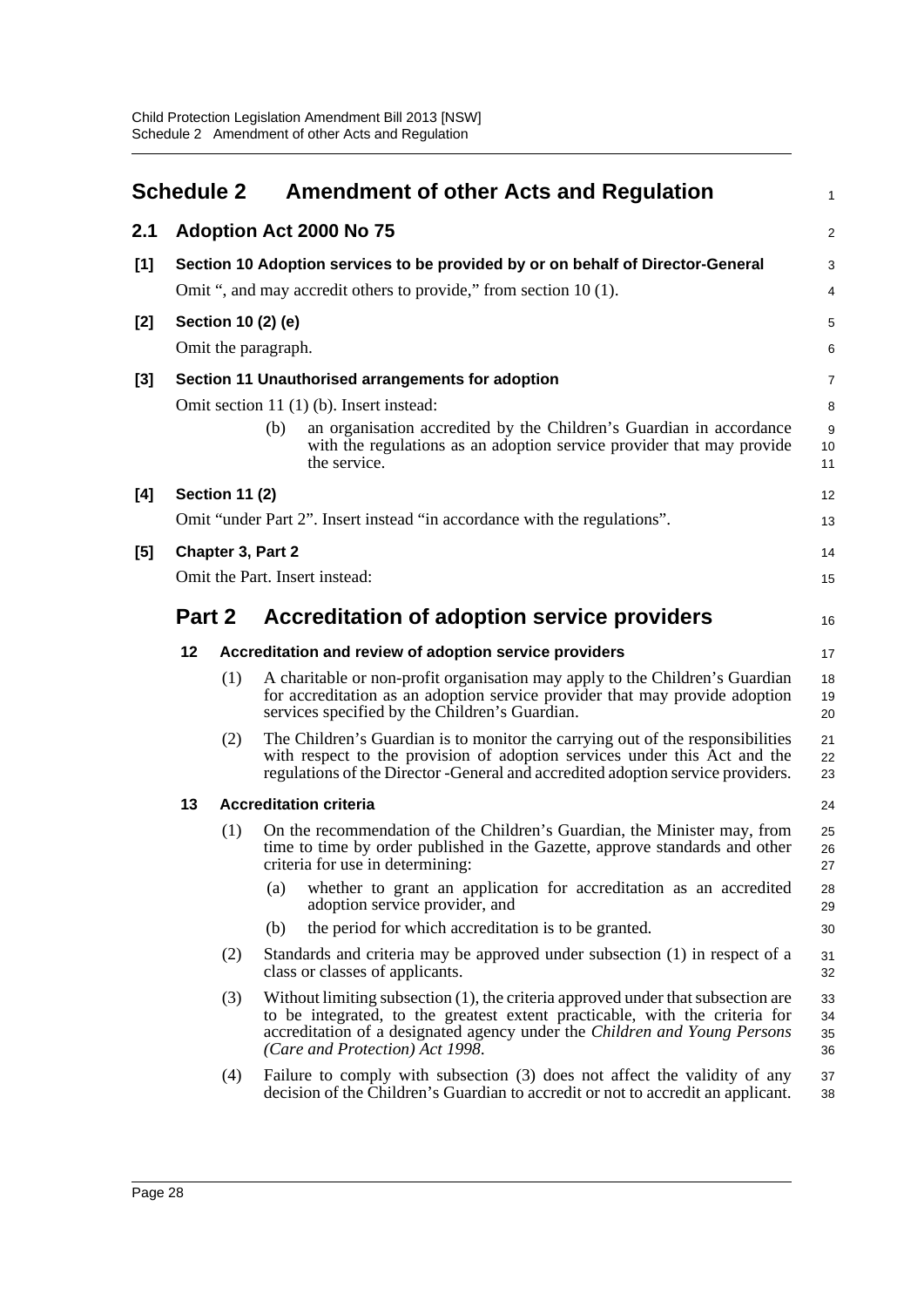| [6]   |                                                                  | Chapter 4, Part 3, heading<br>Insert "other than authorised carers" after "parents". |                                                                                                                                                                                                                                                                                                                                                                                                                                         |                                                    |  |  |
|-------|------------------------------------------------------------------|--------------------------------------------------------------------------------------|-----------------------------------------------------------------------------------------------------------------------------------------------------------------------------------------------------------------------------------------------------------------------------------------------------------------------------------------------------------------------------------------------------------------------------------------|----------------------------------------------------|--|--|
| $[7]$ | <b>Section 41</b>                                                |                                                                                      |                                                                                                                                                                                                                                                                                                                                                                                                                                         |                                                    |  |  |
|       | Omit the section. Insert instead:                                |                                                                                      |                                                                                                                                                                                                                                                                                                                                                                                                                                         |                                                    |  |  |
|       | 41                                                               |                                                                                      | <b>Application of Part</b>                                                                                                                                                                                                                                                                                                                                                                                                              | 5                                                  |  |  |
|       |                                                                  |                                                                                      | This Part applies to the assessment of the suitability, and selection, of<br>prospective adoptive parents of a child other than step parents or relatives or<br>authorised carers.<br>Note. Part 3A of this Chapter provides for prospective adoptive parents who are<br>authorised carers.                                                                                                                                             | 6<br>$\overline{7}$<br>8<br>$\boldsymbol{9}$<br>10 |  |  |
| [8]   |                                                                  |                                                                                      | Section 45 Assessment of suitability, and selection, of adoptive parents                                                                                                                                                                                                                                                                                                                                                                | 11                                                 |  |  |
|       |                                                                  |                                                                                      | Omit section 45 (2). Insert instead:                                                                                                                                                                                                                                                                                                                                                                                                    | 12                                                 |  |  |
|       |                                                                  | (2)                                                                                  | The Director-General or appropriate principal officer must not assess a person<br>as suitable to be approved to adopt a child unless the person and every adult<br>person who resides with the person has a working with children check<br>clearance that is in force under the Child Protection (Working with Children)<br>Act 2012 or is exempted by the regulations under that Act from the<br>requirement to hold such a clearance. | 13<br>14<br>15<br>16<br>17<br>18                   |  |  |
| [9]   |                                                                  |                                                                                      | <b>Chapter 4, Part 3A</b>                                                                                                                                                                                                                                                                                                                                                                                                               | 19                                                 |  |  |
|       |                                                                  |                                                                                      | Insert after section 45B:                                                                                                                                                                                                                                                                                                                                                                                                               | 20                                                 |  |  |
|       | Part 3A Selection of authorised carers as adoptive parents<br>21 |                                                                                      |                                                                                                                                                                                                                                                                                                                                                                                                                                         |                                                    |  |  |
|       | 45C                                                              |                                                                                      | <b>Application of Part</b>                                                                                                                                                                                                                                                                                                                                                                                                              | 22                                                 |  |  |
|       |                                                                  |                                                                                      | This Part applies to the assessment of the suitability, and selection, of<br>prospective adoptive parents who are authorised carers (within the meaning of<br>section 137 (1) (b) of the Children and Young Persons (Care and Protection)<br>Act 1998) of a child who is in out-of-home care.                                                                                                                                           | 23<br>24<br>25<br>26                               |  |  |
|       | 45D                                                              |                                                                                      | <b>Application to adopt</b>                                                                                                                                                                                                                                                                                                                                                                                                             | 27                                                 |  |  |
|       |                                                                  |                                                                                      | The Director-General may, in accordance with the regulations, invite an<br>authorised carer of a child who is in out-of-home care to submit an application<br>to adopt the child.                                                                                                                                                                                                                                                       | 28<br>29<br>30                                     |  |  |
|       | 45E                                                              |                                                                                      | Form of application                                                                                                                                                                                                                                                                                                                                                                                                                     | 31                                                 |  |  |
|       |                                                                  |                                                                                      | An application to adopt a child under this Part is to be made in accordance with<br>the regulations.                                                                                                                                                                                                                                                                                                                                    | 32<br>33                                           |  |  |
|       | 45F                                                              |                                                                                      | Assessment of suitability, and selection, of adoptive parents                                                                                                                                                                                                                                                                                                                                                                           | 34                                                 |  |  |
|       |                                                                  |                                                                                      | The regulations may make provision for or with respect to the assessment of<br>the suitability of authorised carers of children to be approved and selected to<br>adopt the children under this Act.                                                                                                                                                                                                                                    | 35<br>36<br>37                                     |  |  |
|       | 45G                                                              |                                                                                      | Background information about prospective adoptive parents to be made<br>available to birth parents                                                                                                                                                                                                                                                                                                                                      | 38<br>39                                           |  |  |
|       |                                                                  | (1)                                                                                  | If an application to adopt a child is made by an authorised carer, background<br>information relating to the authorised carer that is obtained by the<br>Director-General or principal officer in connection with the application is, at                                                                                                                                                                                                | 40<br>41<br>42                                     |  |  |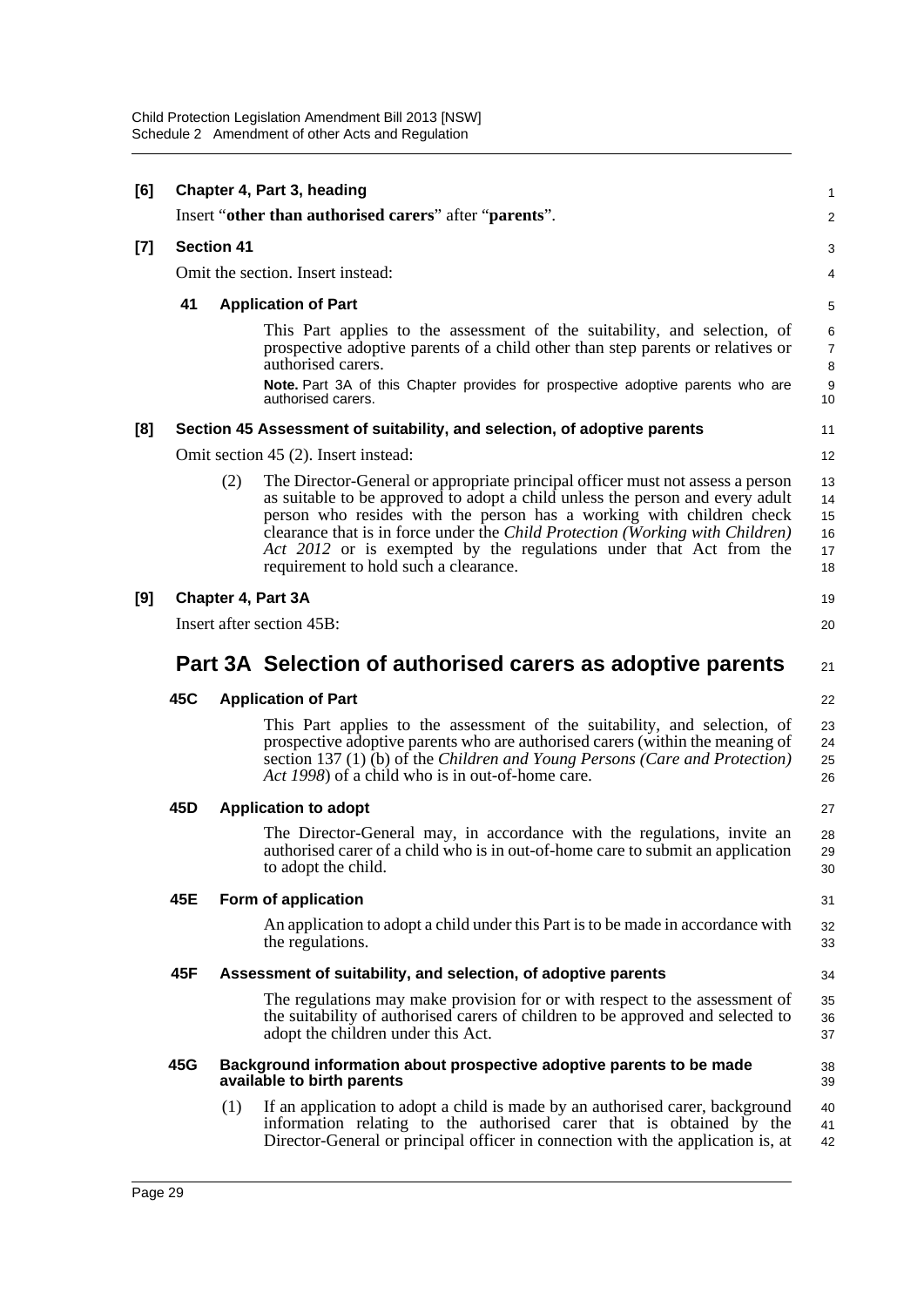the request of the birth parents of the child, to be provided to the birth parents before any adoption order may be made in relation to that child. (2) In this section, *background information* relating to an authorised carer includes information about the carer's social and cultural background, religious beliefs, domestic relationship and living arrangements, but does not include any information that identifies the carer. **45H Consideration of wishes of parents consenting to adoption** (1) A general consent of the parent of a child to the adoption of the child, as referred to in section 53, may express the wishes of the parent as to the preferred background, beliefs or domestic relationship of any prospective adoptive parents of the child. (2) Nothing in the *Anti-Discrimination Act 1977* prevents the Director-General or a principal officer of an adoption service provider from identifying (consistently with the best interests of the child) prospective adoptive parents who reflect those wishes in the adoption selection process under this Part. **[10] Section 46 What is an adoption plan?** Insert after section 46 (2): (2A) A birth parent who has not consented to the adoption of a child (a *non-consenting birth parent*) is, as far as possible, to be given the opportunity to participate in the development of, and agree to, an adoption plan in relation to the child. (2B) A non-consenting birth parent who agrees to an adoption plan is, for the purposes of sections 47, 48, 50, 51 and 90, to be treated as if the non-consenting birth parent were a party to the adoption of the child. **[11] Section 193 (1) (a)–(d)** Omit the paragraphs. **[12] Section 208 Regulations** Insert "or the Children's Guardian" after "Director-General" in section 208 (2) (b). **[13] Section 208 (2) (d) and (e)** Insert after section 208 (2) (c): (d) the accreditation of organisations as adoption service providers and the provision of adoption services by such providers, (e) the appointment of principal officers of accredited adoption service providers. **[14] Schedule 3 Savings, transitional and other provisions** Insert after clause 24: **Part 7 Provisions consequent on enactment of Child Protection Legislation Amendment Act 2013 25 Definition** In this Part: *amending Act* means the *Child Protection Legislation Amendment Act 2013*. 1  $\mathfrak{p}$ 3 4 5 6 7 8 9 10 11 12 13 14 15 16 17 18 19 20 21 22 23  $24$ 25 26 27 28 29 30 31 32 33 34 35 36 37 38 39  $40$ 41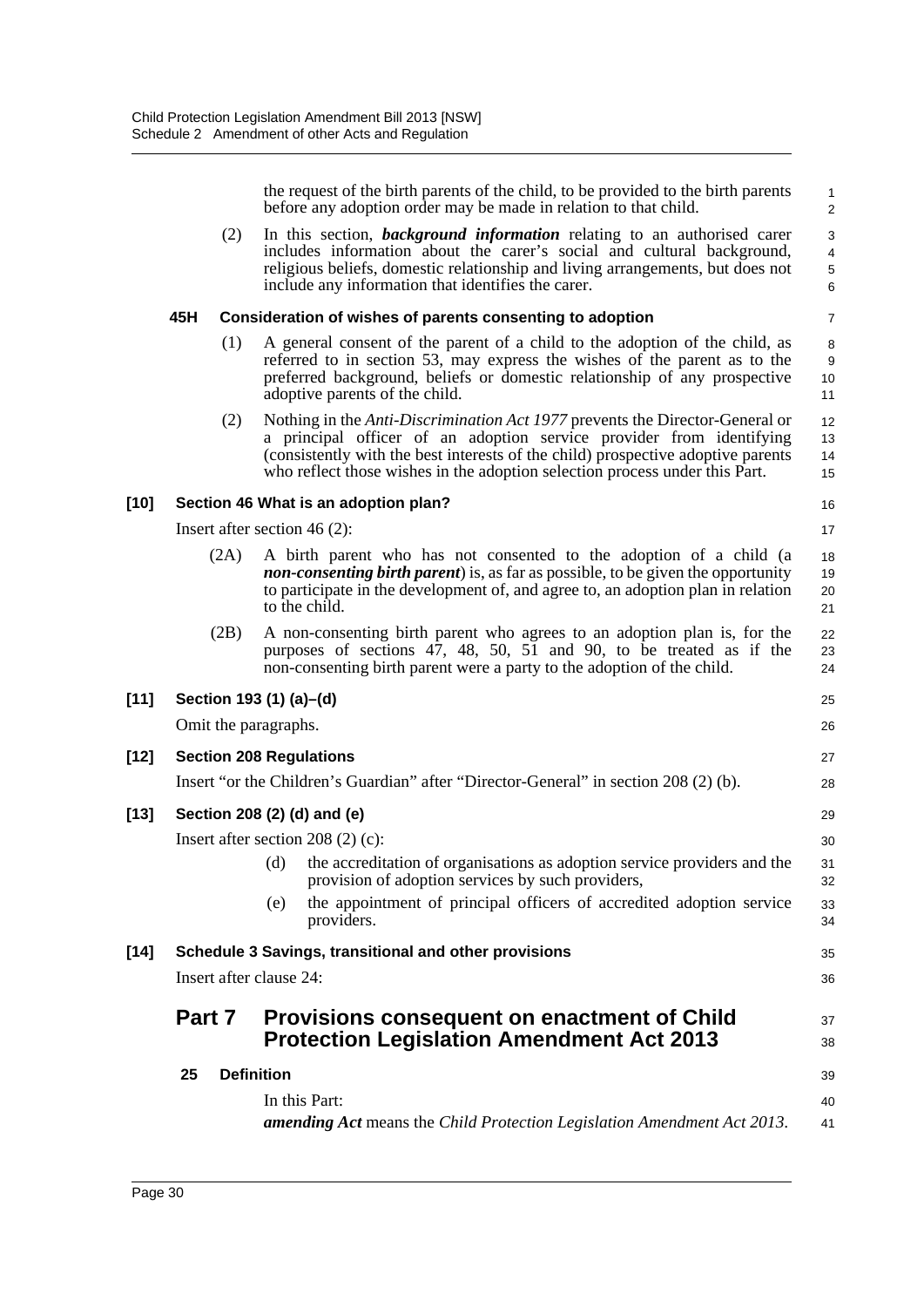|        | 26                                                                                                                   |                   | <b>Existing accreditation and applications for accreditation</b>                                                                                                                                                                                                                                                                                                     | $\mathbf{1}$                                           |  |
|--------|----------------------------------------------------------------------------------------------------------------------|-------------------|----------------------------------------------------------------------------------------------------------------------------------------------------------------------------------------------------------------------------------------------------------------------------------------------------------------------------------------------------------------------|--------------------------------------------------------|--|
|        |                                                                                                                      | (1)               | An organisation that, immediately before the substitution of Part 2 of<br>Chapter 3 by the amending Act, was accredited as an adoption service<br>provider under that Part is taken on that substitution to have been accredited<br>under that Part as substituted for the period and subject to the conditions to<br>which it was subject before the substitution.  | $\overline{2}$<br>$\mathsf 3$<br>4<br>$\mathbf 5$<br>6 |  |
|        |                                                                                                                      | (2)               | An application for accreditation made by an organisation under Part 2 of<br>Chapter 3 before its substitution by the amending Act and not finally dealt with<br>before that substitution is to continue to be dealt with as if the Part had not been<br>substituted unless the applicant elects to have the application dealt with under<br>the Part as substituted. | $\overline{7}$<br>8<br>$\boldsymbol{9}$<br>10<br>11    |  |
| $[15]$ |                                                                                                                      | <b>Dictionary</b> |                                                                                                                                                                                                                                                                                                                                                                      | 12                                                     |  |
|        |                                                                                                                      |                   | Omit the definition of <i>accreditation notice</i> .                                                                                                                                                                                                                                                                                                                 | 13                                                     |  |
| [16]   |                                                                                                                      |                   | Dictionary, definition of "accredited adoption service provider"                                                                                                                                                                                                                                                                                                     | 14                                                     |  |
|        |                                                                                                                      |                   | Omit "under Chapter 3".                                                                                                                                                                                                                                                                                                                                              | 15                                                     |  |
| $[17]$ |                                                                                                                      | <b>Dictionary</b> |                                                                                                                                                                                                                                                                                                                                                                      | 16                                                     |  |
|        |                                                                                                                      |                   | Insert in alphabetical order:                                                                                                                                                                                                                                                                                                                                        | 17                                                     |  |
|        |                                                                                                                      |                   | <b>Children's Guardian</b> means the Children's Guardian appointed under section 178 of the<br>Children and Young Persons (Care and Protection) Act 1998.                                                                                                                                                                                                            | 18<br>19                                               |  |
|        | out-of-home care has the same meaning as it has in the Children and Young Persons (Care<br>and Protection) Act 1998. |                   |                                                                                                                                                                                                                                                                                                                                                                      |                                                        |  |
| $[18]$ | Dictionary, definition of "principal officer"                                                                        |                   |                                                                                                                                                                                                                                                                                                                                                                      |                                                        |  |
|        |                                                                                                                      |                   | Omit the definition. Insert instead:                                                                                                                                                                                                                                                                                                                                 | 23                                                     |  |
|        |                                                                                                                      |                   | <i>principal officer</i> of an accredited adoption service provider means the person<br>who has the overall supervision of the provision by the accredited adoption<br>service provider of adoption services.                                                                                                                                                        | 24<br>25<br>26                                         |  |
| 2.2    |                                                                                                                      |                   | Child Protection (Working with Children) Act 2012 No 51                                                                                                                                                                                                                                                                                                              | 27                                                     |  |
| [1]    | Sections 11 and 11A                                                                                                  |                   |                                                                                                                                                                                                                                                                                                                                                                      |                                                        |  |
|        |                                                                                                                      |                   | Omit section 11. Insert instead:                                                                                                                                                                                                                                                                                                                                     | 29                                                     |  |
|        |                                                                                                                      |                   | 11 Prospective adoptive parents and adults residing with them                                                                                                                                                                                                                                                                                                        | 30                                                     |  |
|        |                                                                                                                      | (1)               | This section applies to:                                                                                                                                                                                                                                                                                                                                             | 31                                                     |  |
|        |                                                                                                                      |                   | (a)<br>a person who has submitted an application under the Adoption Act 2000<br>to adopt a child that has not been finally dealt with by the making of or<br>refusal to make an adoption order (a <i>prospective adoptive parent</i> ), and                                                                                                                          | 33<br>34                                               |  |
|        |                                                                                                                      |                   | each adult person who is residing at the home of that prospective<br>(b)<br>adoptive parent during the period beginning when the application is<br>made and ending when it is finally dealt with (an <i>adult resident</i> ).                                                                                                                                        | 35<br>36<br>37                                         |  |
|        |                                                                                                                      | (2)               | A person to whom this section applies must apply to the Children's Guardian<br>for a working with children check clearance of the volunteer class unless:                                                                                                                                                                                                            | 38<br>39                                               |  |
|        |                                                                                                                      |                   | the person holds a clearance of any class that is in force, or<br>(a)                                                                                                                                                                                                                                                                                                | 40                                                     |  |
|        |                                                                                                                      |                   | (b)<br>a current application for a clearance has been made by the person, or                                                                                                                                                                                                                                                                                         | 41                                                     |  |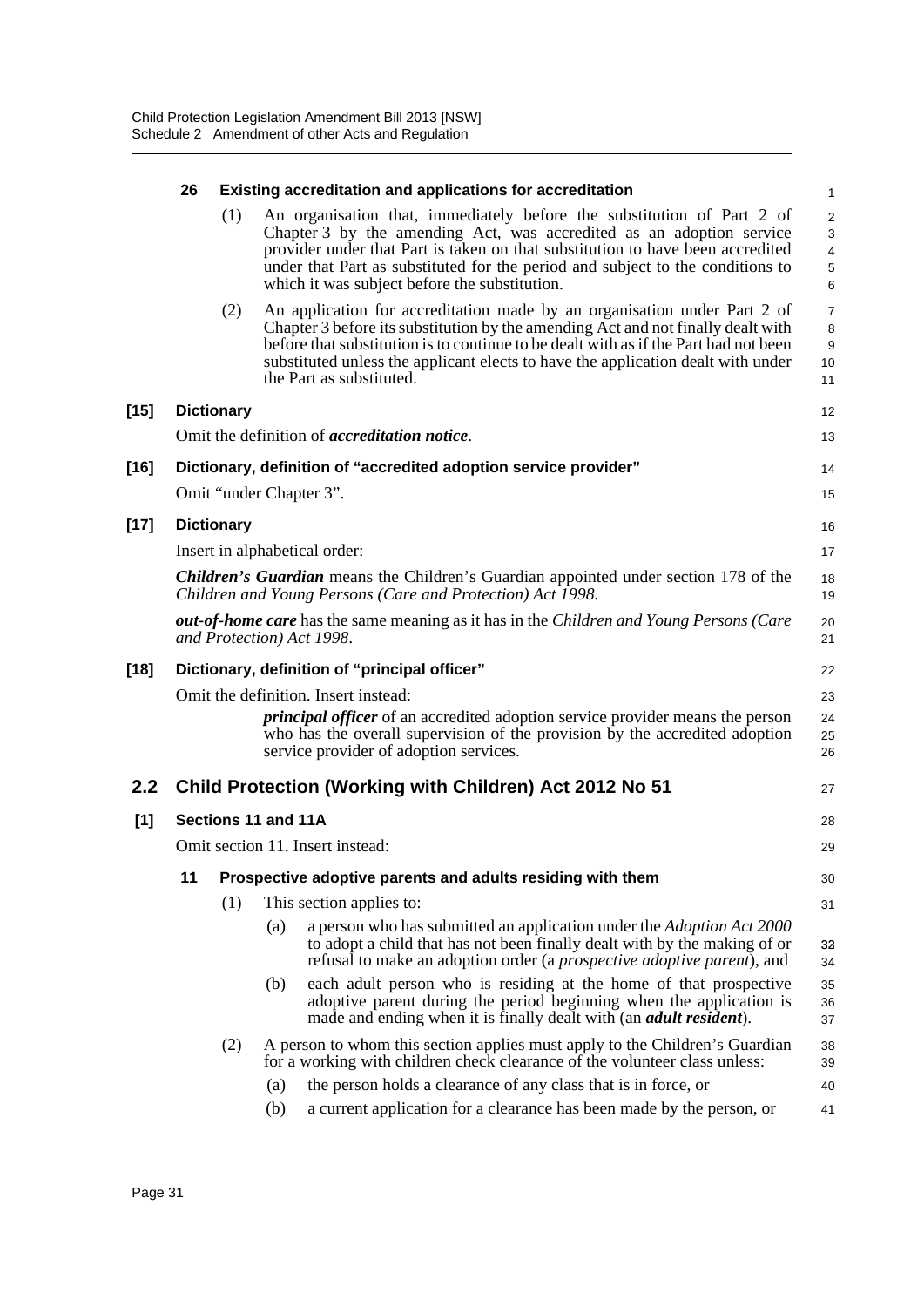|     |     | (c)                                                                                                                                                                                                                                                                                                    | the person is exempted by the regulations from the requirement to hold<br>a clearance.                                                                                                                                                                                                                                     | $\mathbf{1}$<br>2          |  |
|-----|-----|--------------------------------------------------------------------------------------------------------------------------------------------------------------------------------------------------------------------------------------------------------------------------------------------------------|----------------------------------------------------------------------------------------------------------------------------------------------------------------------------------------------------------------------------------------------------------------------------------------------------------------------------|----------------------------|--|
|     | (3) | For the purposes of the application of this Act (other than section 9) to a<br>prospective adoptive parent or adult resident, the relevant decision-maker in<br>relation to the prospective adoptive parent is to be treated as the employer of<br>the prospective adoptive parent and adult resident. |                                                                                                                                                                                                                                                                                                                            |                            |  |
|     | (4) |                                                                                                                                                                                                                                                                                                        | In this section:                                                                                                                                                                                                                                                                                                           | $\overline{7}$             |  |
|     |     |                                                                                                                                                                                                                                                                                                        | <i>accredited adoption service provider</i> has the same meaning as it has in the<br>Adoption Act 2000.                                                                                                                                                                                                                    | 8<br>9                     |  |
|     |     |                                                                                                                                                                                                                                                                                                        | <i>relevant decision-maker</i> in relation to a prospective adoptive parent means:                                                                                                                                                                                                                                         | 10                         |  |
|     |     | (a)                                                                                                                                                                                                                                                                                                    | if the prospective adoptive parent has made an application to adopt a<br>child to the Director-General of the Department of Family and<br>Community Services—the Director-General, or                                                                                                                                      | 11<br>12<br>13             |  |
|     |     | (b)                                                                                                                                                                                                                                                                                                    | if the prospective adoptive parent has made an application to adopt a<br>child to an accredited adoption service provider—the principal officer<br>of the service provider.                                                                                                                                                | 14<br>15<br>16             |  |
| 11A |     |                                                                                                                                                                                                                                                                                                        | Prospective guardians and adults residing with them                                                                                                                                                                                                                                                                        | 17                         |  |
|     | (1) |                                                                                                                                                                                                                                                                                                        | This section applies to:                                                                                                                                                                                                                                                                                                   | 18                         |  |
|     |     | (a)                                                                                                                                                                                                                                                                                                    | a prospective guardian within the meaning of section 79A of the<br>Children and Young Persons (Care and Protection) Act 1998, and                                                                                                                                                                                          | 19<br>20                   |  |
|     |     | (b)                                                                                                                                                                                                                                                                                                    | each adult person who is residing at the home of that prospective<br>guardian during the period beginning when the application under that<br>section for a guardianship order relating to that prospective guardian is<br>made under that section and ending when it is finally dealt with (an<br><i>adult resident</i> ). | 21<br>22<br>23<br>24<br>25 |  |
|     | (2) | A person to whom this section applies must apply to the Children's Guardian<br>26<br>for a working with children check clearance of the volunteer class unless:<br>27                                                                                                                                  |                                                                                                                                                                                                                                                                                                                            |                            |  |
|     |     | (a)                                                                                                                                                                                                                                                                                                    | the person holds a clearance of any class that is in force, or                                                                                                                                                                                                                                                             | 28                         |  |
|     |     | (b)                                                                                                                                                                                                                                                                                                    | a current application for a clearance has been made by the person, or                                                                                                                                                                                                                                                      | 29                         |  |
|     |     | (c)                                                                                                                                                                                                                                                                                                    | the person is exempted by the regulations from the requirement to hold<br>a clearance.                                                                                                                                                                                                                                     | 30<br>31                   |  |
|     | (3) | For the purposes of the application of this Act (other than section 9) to a<br>prospective guardian or adult resident, the relevant decision-maker in relation<br>to the prospective guardian is to be treated as the employer of the prospective<br>guardian and adult resident.                      |                                                                                                                                                                                                                                                                                                                            |                            |  |
|     | (4) | In this section:                                                                                                                                                                                                                                                                                       |                                                                                                                                                                                                                                                                                                                            |                            |  |
|     |     |                                                                                                                                                                                                                                                                                                        | relevant decision-maker in relation to a prospective guardian means:                                                                                                                                                                                                                                                       | 37                         |  |
|     |     | (a)                                                                                                                                                                                                                                                                                                    | if the application for the guardianship order was made by the<br>Director-General of the Department of Family and Community<br>Services—the Director-General, or                                                                                                                                                           | 38<br>39<br>40             |  |
|     |     | (b)                                                                                                                                                                                                                                                                                                    | in the case of such an application made by any other person or body—<br>the principal officer of the designated agency responsible for assessing<br>the prospective guardian to be a suitable person to be allocated all<br>aspects of parental responsibility for a child or young person.                                | 41<br>42<br>43<br>44       |  |